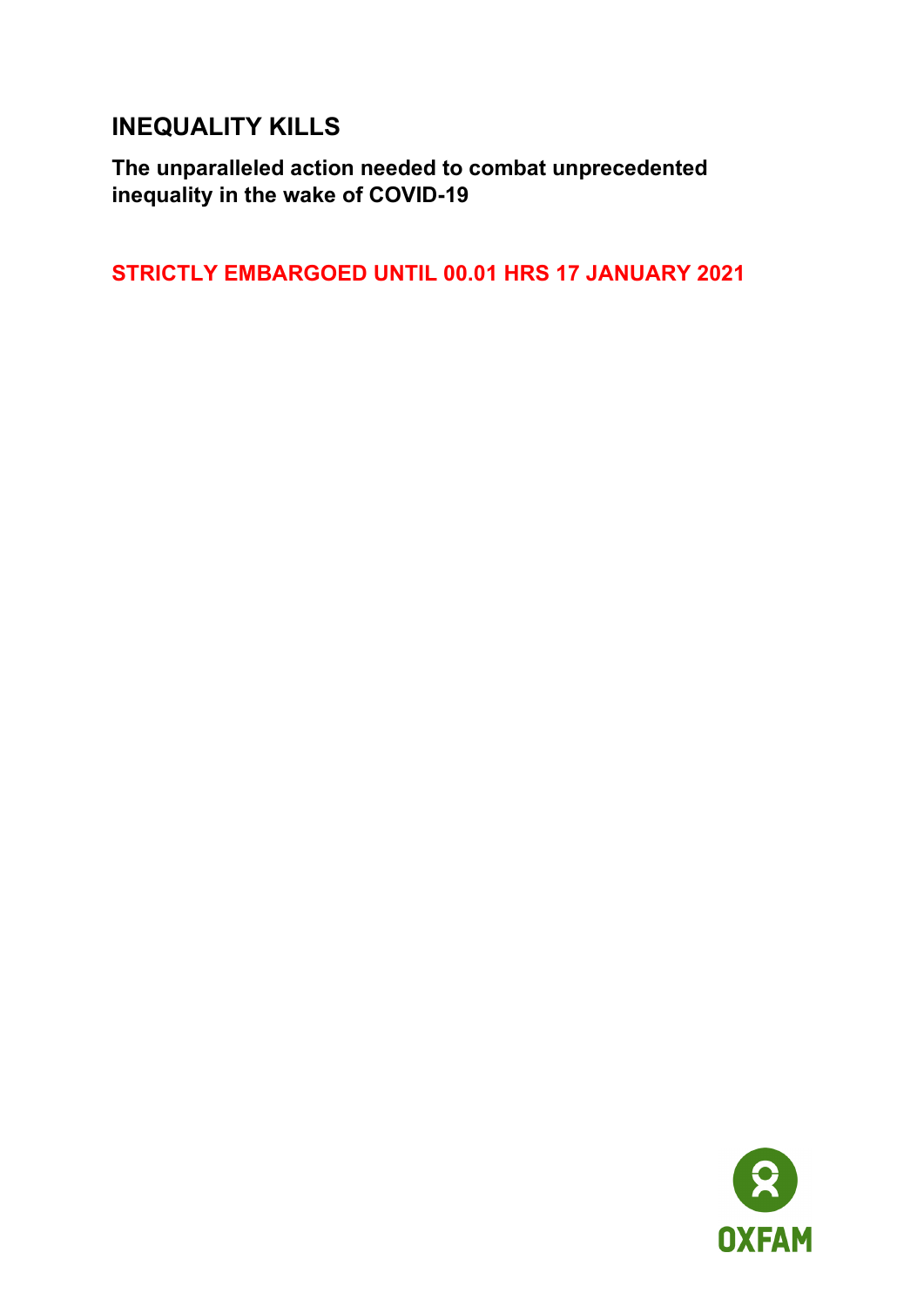#### OXFAM BRIEFING NOTE—JANUARY 2022

The wealth of the world's 10 richest men has doubled since the pandemic began. The incomes of 99% of humanity are worse off because of COVID-19. Widening economic, gender, and racial inequalities—as well as the inequality that exists between countries—are tearing our world apart. This is not by chance, but choice: "economic violence" is perpetrated when structural policy choices are made for the richest and most powerful people. This causes direct harm to us all, and to the poorest people, women and girls, and racialized groups most. Inequality contributes to the death of at least one person every four seconds. But we can radically redesign our economies to be centered on equality. We can claw back extreme wealth through progressive taxation; invest in powerful, proven inequality-busting public measures; and boldly shift power in the economy and society. If we are courageous, and listen to the movements demanding change, we can create an economy in which nobody lives in poverty, nor with unimaginable billionaire wealth—in which inequality no longer

© Oxfam International January 2022

Lead author: Nabil Ahmed

Contributing authors: Anna Marriott, Nafkote Dabi, Megan Lowthers, Max Lawson, Leah Mugehera

Commissioning manager: Dana Abed

Oxfam acknowledges the assistance of:

Alberto Sanz Martins Alex Maitland Amber Parkes Amina Hersi Anjela Taneja Ankit Vyas Annie Thériault Anthony Kamande Charlotte Becker Christian Hallum Chuck Collins David Wilson Deepak Xavier Didier Jacobs Esmé Berkhout Helen Bunting Helen Wishart Hernan Cortes Iñigo Macías Aymar Irene Guijt Jacobo Ocharan Jan Kowalzig Jonas Gielfeldt Julie Thekkudan Katie Malouf Bous Kira Boe Leah Mugehera Lies Craeynest Lyndsay Walsh Matt Grainger Mia Tong Pablo Andrés Rivero Morales Patricia Espinoza Revollo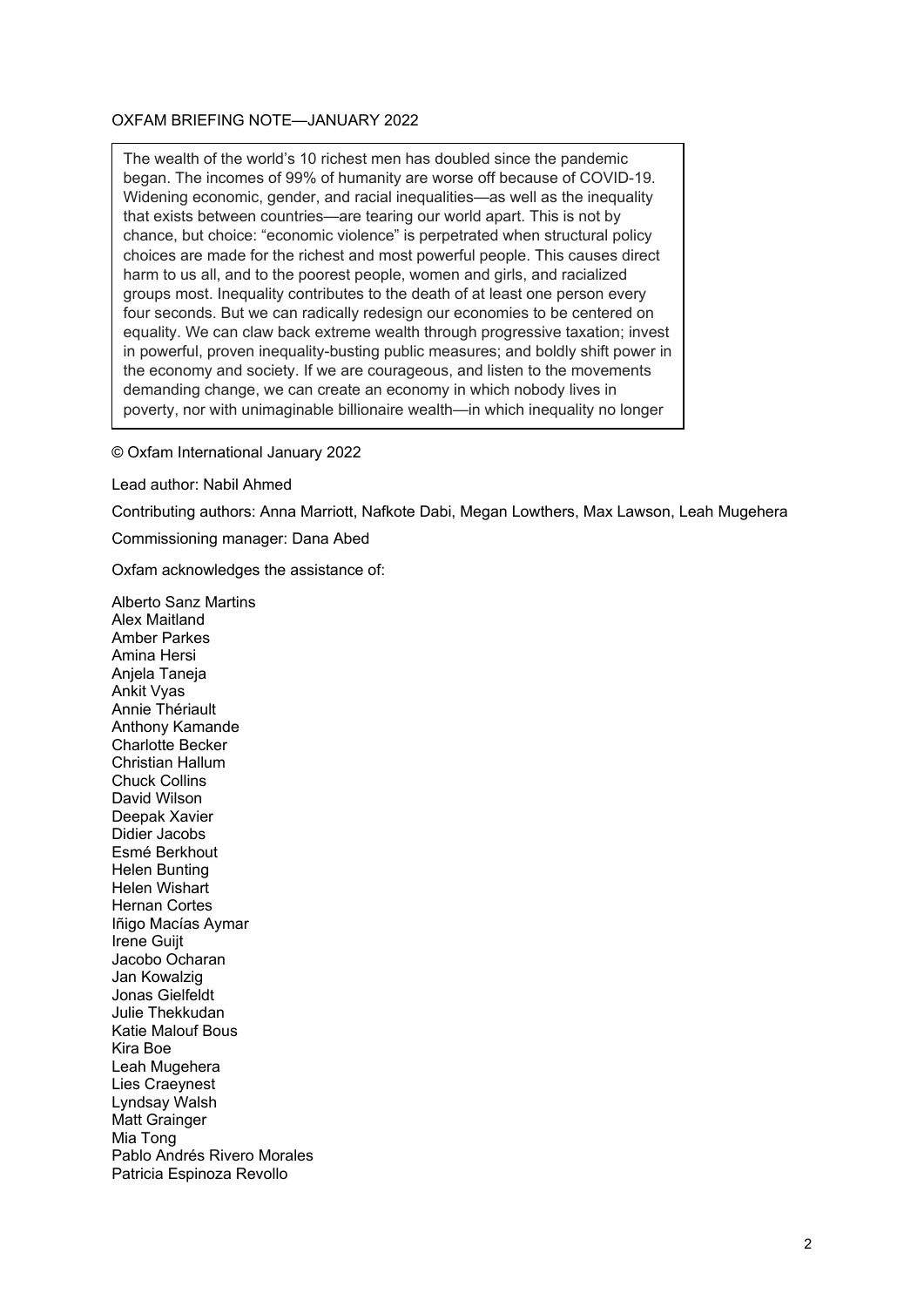Quentin Parrinello Rhea Russell Cartwright Sara Duvisac Susana Ruiz

Tariq Ahmed Tracy Carty Victoria Harnett Nadia Daar

DESIGNED BY:

Lucy Peers

Oxfam is grateful to a range of experts who generously gave their assistance:

Jenny Ricks Jayati Ghosh Chuck Collins Omar Ocampo Danny Dorling Anthony Sharrocks Lucas Chancel Nishant Yonzan Christoph Lakner Deborah Hardoon

This paper was written to inform public debate on development and humanitarian policy issues.

For further information on the issues raised in this paper please email [advocacy@oxfaminternational.org](mailto:advocacy@oxfaminternational.org)

This publication is copyright but the text may be used free of charge for the purposes of advocacy, campaigning, education, and research, provided that the source is acknowledged in full. The copyright holder requests that all such use be registered with them for impact assessment purposes. For copying in any other circumstances, or for re-use in other publications, or for translation or adaptation, permission must be secured and a fee may be charged. Email policyandpractice@oxfam.org.uk.

The information in this publication is correct at the time of going to press.

Published by Oxfam GB for Oxfam International under ISBN 978-1-78748-846-5 in January 2022. DOI: 10.21201/2022.8465

Oxfam GB, Oxfam House, John Smith Drive, Cowley, Oxford, OX4 2JY, UK.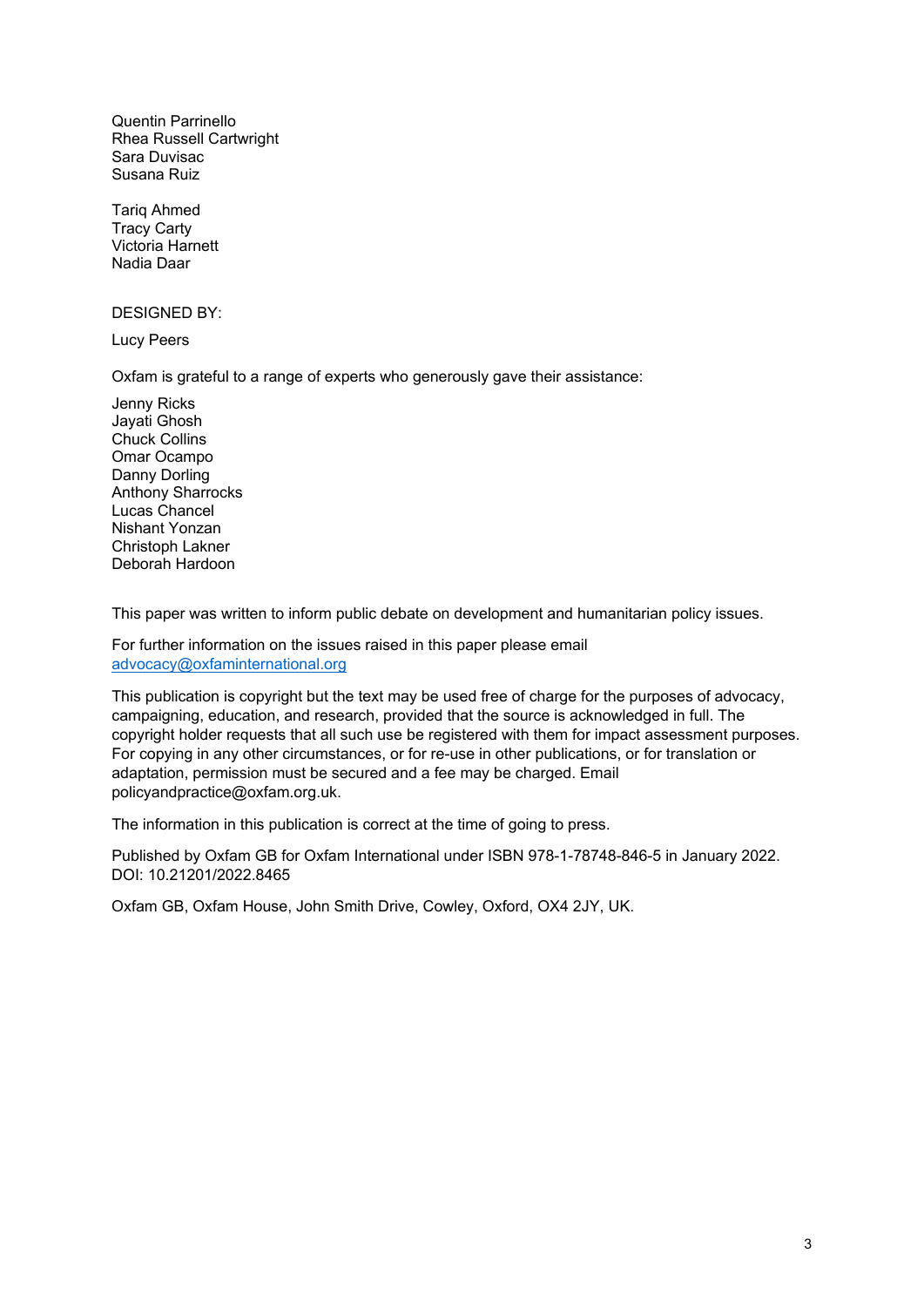## **FOREWORDS**

Jayati Ghosh

**Jayati Ghosh taught Economics at Jawaharlal Nehru University, in New Delhi, India, and is now Professor of Economics at the University of Massachusetts at Amherst, USA. She is a member of the World Health Organization's Council on the Economics of Health For All.**

Here's a hard truth that the pandemic brought home to us. Unequal access to incomes and opportunities does more than create unjust, unhealthy, and unhappy societies: it actually kills people. Over the past two years, people have died when they contracted an infectious disease because they did not get vaccines in time, even though those vaccines could have been more widely produced and distributed if the technology had been shared. They have died because they did not get essential hospital care or oxygen when they needed it, because of shortages in underfunded public health systems. They have died because other illnesses and diseases could not be treated in time as public health facilities were overburdened and they could not afford private care. They have died because of despair and desperation at the loss of livelihood. They have died of hunger because they could not afford to buy food. They have died because their governments could not or would not provide the social protection essential to survive the crisis. And while they died, the richest people in the world got richer than ever and some of the largest companies made unprecedented profits.

The hundreds of millions of people who have suffered disproportionately during this pandemic were already likely to be more disadvantaged: more likely to live in low- and middle-income countries, to be women or girls, to belong to socially discriminated-against groups, to be informal workers. More likely, therefore, to be unable to influence policy.

Now it appears that inequality is not just killing those with less political voice; it is also killing the planet. This makes the strategy of privileging profits over people not just unjust but monumentally stupid. Economies will not "grow," and markets will not deliver "prosperity" to anyone, no matter how powerful, on a dead planet.

It's now essential to change course. We need systemic solutions, of course: reversal of the disastrous privatizations of finance, of knowledge, of public services and utilities, of the natural commons. But we also need accessible fiscal policies like taxation of the wealthy and of multinational corporations. And we need to undo the structural inequalities of gender, race, ethnicity, and caste, that feed into the economic disparities.

This sharp and effective note from Oxfam makes it clear that inequality is deadly—and that the solutions are within our grasp. It can still be done, with greater collective imagination and public mobilization.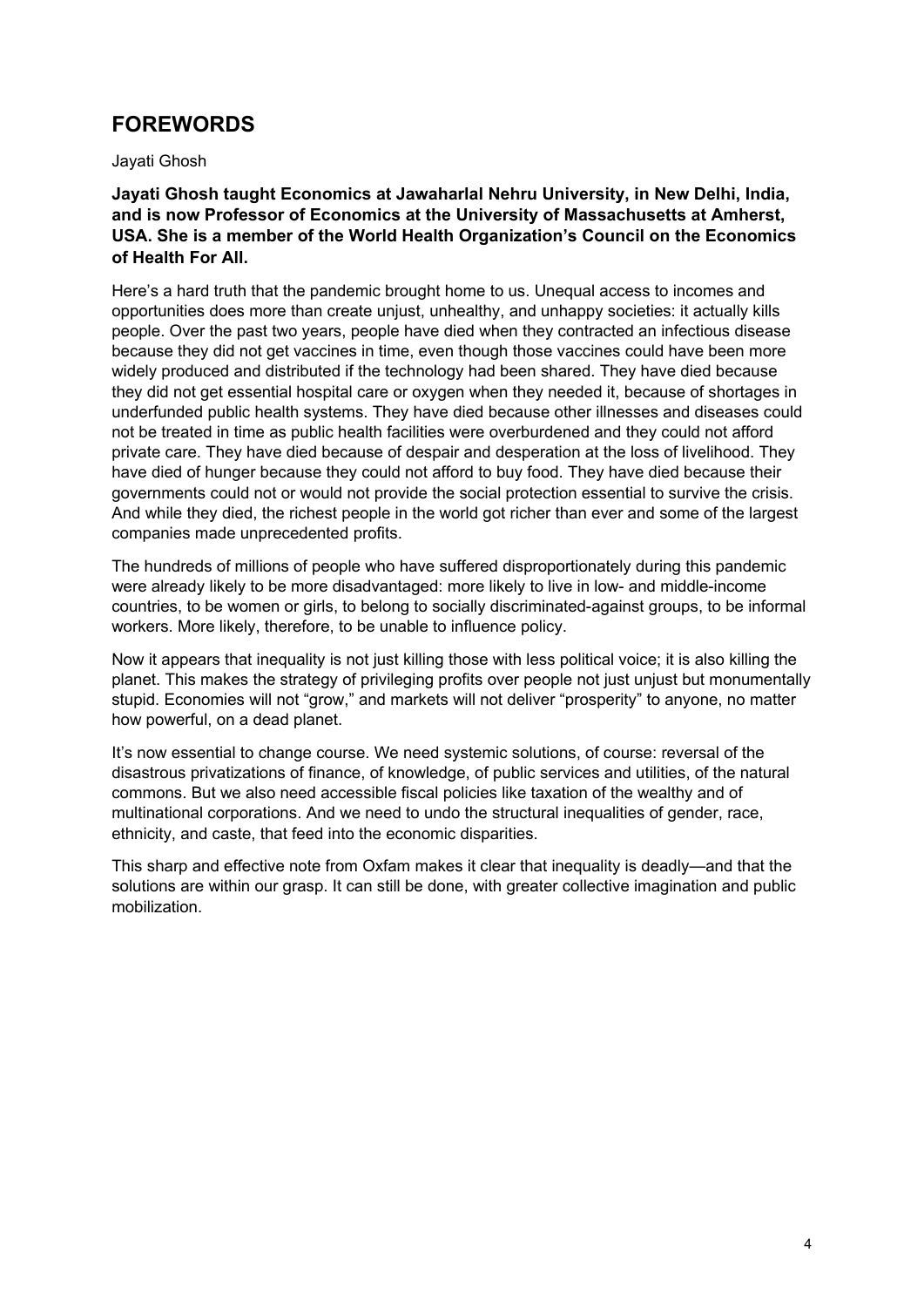#### Abigail Disney

#### **Abigail E. Disney is a documentary filmmaker, activist, co-founder of Fork Films, and podcast host of "All Ears." She is a member of the Patriotic Millionaires.**

We have just spent nearly two years, over and over again, watching people die—they've died of neglect, of carelessness, of a lack of empathy, of ennui. Yes, of course, it was actually Covid that killed the people I am talking about, but just as every famine is political and man-made, so is every Covid death.

When Covid first hit I, and a lot of other naifs, thought that maybe, just maybe, the way our structures had been so starkly revealed as unjust and downright cruel would wake us up and give us new energy to think differently about the way resources are distributed.

In fact, the opposite has happened. New billionaires were minted while the old billionaires added more and more billions to their stakes. Businesses like Amazon, rather than feel shame, saw opportunity and doubled down on the strategies that had left 40% of American workers unable to rely on even the smallest amount of savings to address the hunger, homelessness, and poor healthcare that presented all the more immediate threats to them and their families.

Society was riddled with cracks when we started this pandemic—cracks which have widened into fault lines. These fault lines threaten social cohesion and democracy, and perhaps more importantly, present an almost insurmountable barrier to any cogent or effective approach to addressing the climate crisis, which is quickly turning very real for even the most hardened deniers.

None of this just "happened." Decades of coordinated assault upon the laws, regulations, and systems that protected the common person from those that would exploit them have left us with a hobbled civil society, a union movement on life support, and a government so starved for resources it is barely able to simply collect the taxes it needs just to keep operating.

The solutions, therefore, must be just as deliberate. We must undo the structures that are perpetuating a deadly status quo and build new ones that will redistribute both wealth and power in a more equitable manner. Systemic issues require systemic solutions, not piecemeal attempts at treating symptoms rather than the disease itself.

The answer to these complicated problems is ironically simple: taxes. Mandatory, inescapable, ambitious tax reform on an international level—this is the only way to fix what is broken. Without high-functioning governments actively using plentiful resources to redress these injustices, we will head yet further down the rabbit hole the wealthy class has dug for us all.

There is more than enough money to solve most of the world's problems. It's just being held in the hands of millionaires and billionaires who aren't paying their fair share.

We can start by clawing back some of the frankly absurd growth in billionaire fortunes over the course of the pandemic. It isn't complicated, and it shouldn't be controversial. Virtually everyone else on the planet has sacrificed in some way over the last two years; it's time for billionaires to do the same—and quickly. As this report so clearly lays out, there isn't any time to waste.

Too many of my too-wealthy peers treat inequality as an abstract issue, but it has devastating, real-world consequences. Our wealth does not come to us in a vacuum: it is directly linked with our country and our world's failure to provide for those with the most need.

Billionaires alone have made an astronomical amount of money in just the last two years—they can easily afford to pay more.

We can make our world a better place. We just have to find the political will to do what it takes.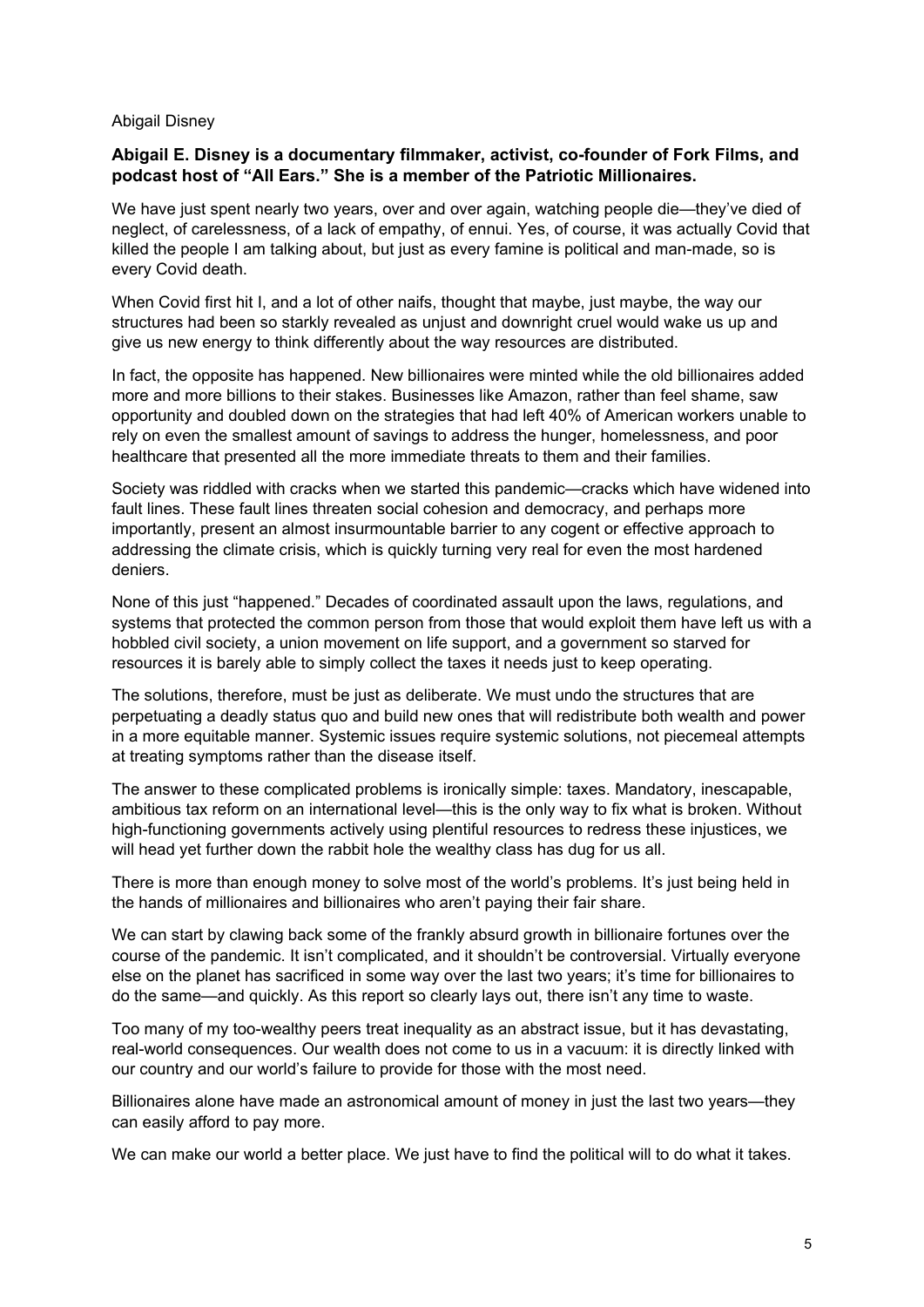# **EXECUTIVE SUMMARY**

A new billionaire has been created every 26 hours since the pandemic began.<sup>[1](#page-34-0)</sup> The world's 10 richest men have doubled their fortunes, while over 160 million people are projected to have been pushed into poverty.<sup>[2](#page-34-1)</sup> Meanwhile, an estimated 17 million people have died from COVID-19—a scale of loss not seen since the Second World War.[3](#page-34-2)

These issues are all part of the same, deeper malaise. It is that inequality is tearing our societies apart. It is that violence is rigged into our economic systems. It is that inequality kills.

- *The wealth of the 10 richest men has doubled, while the incomes of 99% of humanity are worse off, because of COVID-19.[4](#page-34-3)*
- *Inequality contributes to the death of at least one person every four seconds.[5](#page-34-4)*
- *252 men have more wealth than all 1 billion women and girls in Africa and Latin America and the Caribbean, combined.*
- *Since 1995, the top 1% have captured nearly 20 times more of global wealth than the bottom 50% of humanity.[6](#page-34-5)*
- *3.4 million Black Americans would be alive today if their life expectancy was the same as White people's. Before COVID-19, that alarming number was already 2.1 million.[7](#page-34-6)*
- *Twenty of the richest billionaires are estimated, on average, to be emitting as much as 8000 times more carbon than the billion poorest people.[8](#page-34-7)*

The coronavirus pandemic has been actively made deadlier, more prolonged, and more damaging to livelihoods because of inequality. Inequality of income is a stronger indicator of whether you will die from COVID-1[9](#page-34-8) than age.<sup>9</sup> Millions of people would still be alive today if they had had a vaccine—but they are dead, denied a chance while big pharmaceutical corporations continue to hold monopoly control of these technologies. This vaccine apartheid is taking lives, and it is supercharging inequalities worldwide.

Institutions including the IMF,<sup>[10](#page-34-9)</sup> World Bank,<sup>[11](#page-34-10)</sup> Crédit Suisse,<sup>[12](#page-34-11)</sup> and the World Economic Forum<sup>[13](#page-34-12)</sup> have all projected that the pandemic has triggered a spike in inequality within countries across the world.

The world's poorest people and racialized groups are bearing the brunt of pandemic deaths. In some countries, the poorest people are nearly four times more likely to die from COVID-19 as the richest.[14](#page-34-13) People of Bangladeshi origin were five times more likely to die of COVID-19 compared with the White British population in England during the second wave of the pandemic.<sup>[15](#page-34-14)</sup>

These present-day divides are directly linked to historical legacies of racism, including slavery and colonialism.<sup>[16](#page-34-15)</sup> This is also expressed by the fact that the gap between rich and poor nations is now expected to rise for the first time in a generation.<sup>[17](#page-34-16)</sup> People who live in low- and middleincome countries are around twice as likely to die from COVID-19 infection as people who live in rich countries.<sup>[18](#page-34-17)</sup>

That at least 73 countries face the prospect of IMF-backed austerity<sup>[19](#page-34-18)</sup> risks worsening inequality between countries, and every type of inequality within countries. Women's rights and progress toward gender equality will be hit hard by these austerity measures, amid a crisis that has already set back the goal of achieving gender parity by a whole generation to 135 years, when previously it was 99.[20](#page-34-19) What makes this situation even harsher is that women in many countries face a second pandemic of increased gender-based violence<sup>[21](#page-35-0)</sup>—while, as with every crisis, having to absorb the shock of a mountain of unpaid care<sup>[22](#page-35-1)</sup> work that keeps them trapped at the bottom of the global economy.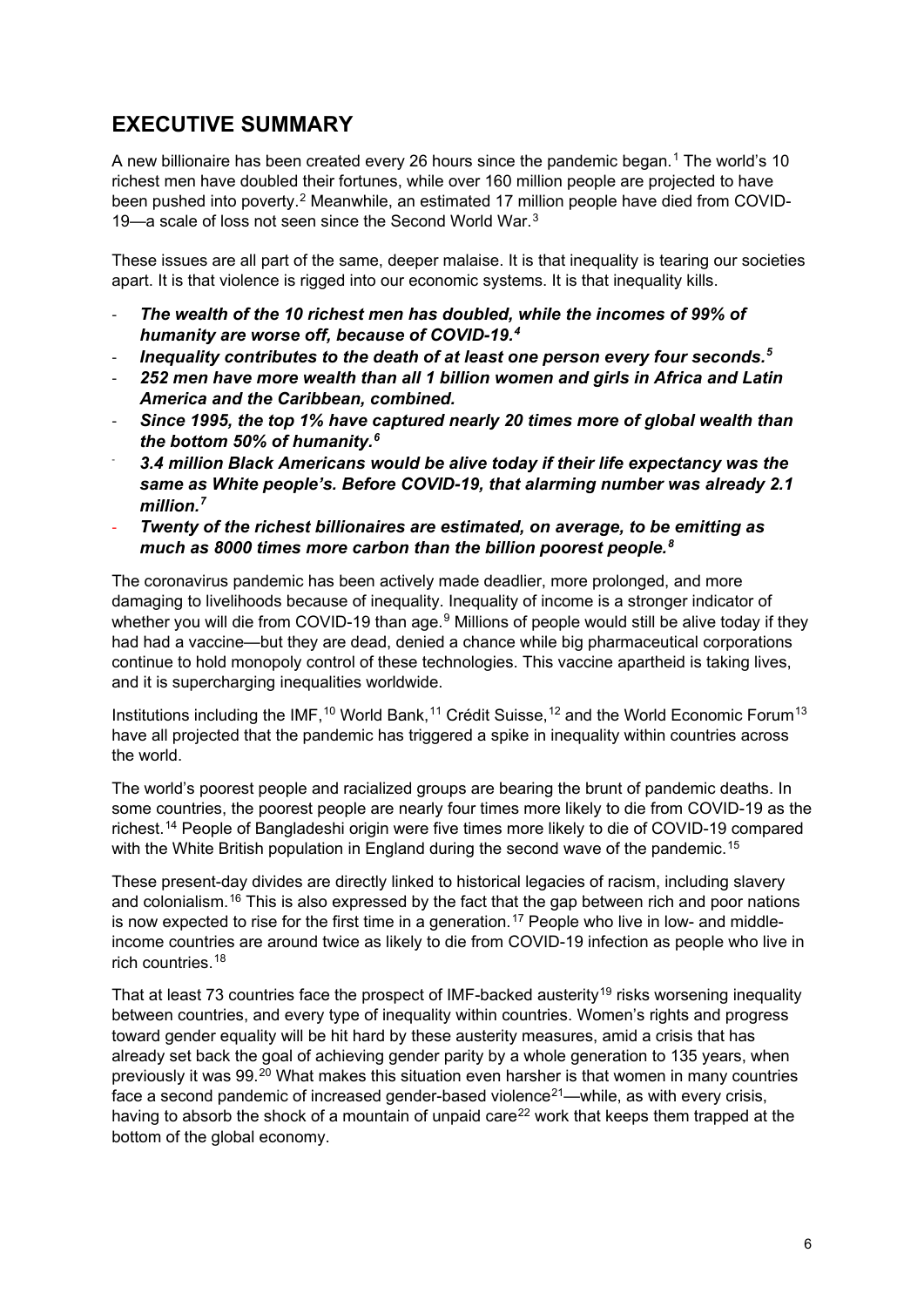The cost of the profound inequality we face is in human lives. As this paper shows, based on conservative estimates, inequality contributes to the deaths of at least 21,300 people each day.

Every four seconds, inequality contributes to the death of at least one person.<sup>[23](#page-35-2)</sup>

## **THE BILLIONAIRE VARIANT**

Drawing historical comparisons with the scale of today's inequality crisis is challenging, but some comparisons are clear.

In July 2021, the world's richest man launched himself and his friends into space in his luxury rocket while millions were dying needlessly below him because they could not access vaccines or afford food. Jeff Bezos' own iconic Marie Antoinette "let them eat cake" moment will forever be more accurately quoted: "I want to thank every Amazon employee and customer because you guys paid for all of this."[24](#page-35-3) The increase in Bezos' fortune alone during the pandemic could pay for everyone on earth to be safely vaccinated.<sup>[25](#page-35-4)</sup>

The world's small elite of 2,755 billionaires has seen its fortunes grow more during COVID-19 than they have in the whole of the last fourteen years—fourteen years that themselves were a bonanza for billionaire wealth.[26](#page-35-5)

This is the biggest annual increase in billionaire wealth since records began. It is taking place on every continent. It is enabled by skyrocketing stock market prices,<sup>[27](#page-35-6)</sup> a boom in unregulated entities,<sup>[28](#page-35-7)</sup> a surge in monopoly power,<sup>[29](#page-35-8)</sup> and privatization,<sup>[30](#page-35-9)</sup> alongside the erosion of individual corporate tax rates and regulations,  $31$  and workers' rights and wages  $32$ —all aided by the weaponization of racism.[33](#page-35-12)

#### **BOX 1: Five facts about the world's 10 richest men**

- The wealth of the 10 richest men has doubled, while the incomes of 99% of humanity are worse off, because of COVID-19.[34](#page-35-13)
- The 10 richest men in the world own more than the bottom 3.1 billion people.<sup>[35](#page-35-14)</sup>
- If the 10 richest men spent a million dollars each a day, it would take them 414 years to spend their combined wealth.<sup>[36](#page-35-15)</sup>
- If the richest 10 billionaires sat on top of their combined wealth piled up in US dollar bills, they would reach almost halfway to the moon. $37$
- A 99% windfall tax on the COVID-19 wealth gains of the 10 richest men could pay to make enough vaccines for the entire world and fill financing gaps in climate measures, universal health and social protection, and efforts to address gender-based violence in over 80 countries, while still leaving these men \$8bn better off than they were before the pandemic.<sup>[38](#page-35-17)</sup>

These trends are alarming. By not vaccinating the world, governments have allowed the conditions for the COVID-19 virus to dangerously mutate. At the same time, they have also created the conditions for an entirely new variant of billionaire wealth. This variant, the billionaire variant, is profoundly dangerous for our world.

New figures and analysis released in December 2021 by the World Inequality Lab reveal that since 1995, the top 1% have captured 19 times more of global wealth growth than the whole of the bottom 50% of humanity.<sup>[39](#page-35-18)</sup> Inequality is now as great as it was at the pinnacle of Western imperialism in the early 20<sup>th</sup> century.<sup>[40](#page-35-19)</sup> The Gilded Age of the late 19<sup>th</sup> Century has been surpassed.<sup>[41](#page-35-20)</sup>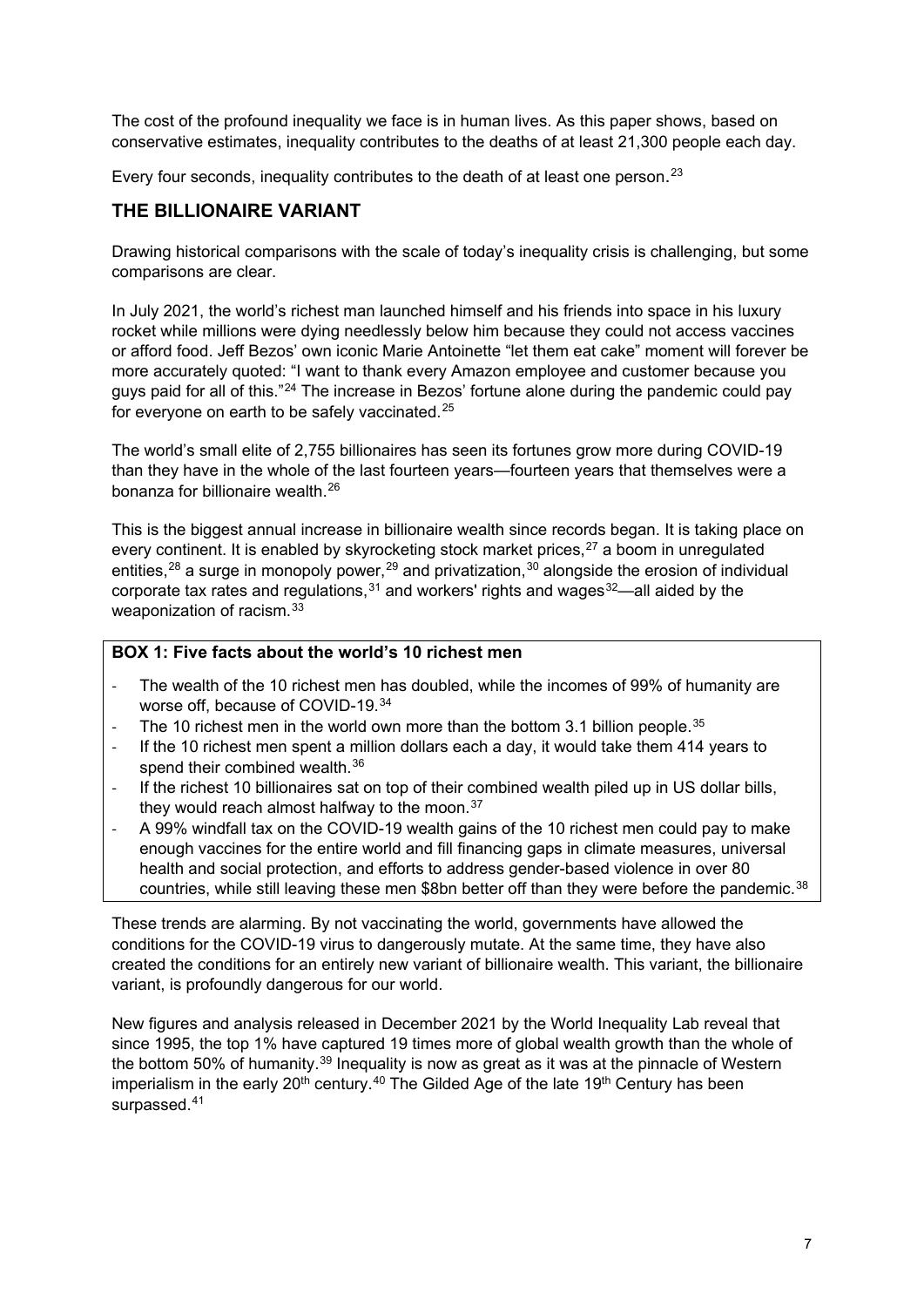## **NO VACCINE AGAINST INEQUALITY**

We enter 2022 with unprecedented concern.

When the pandemic struck, there was a sense that we were all in this together. We believed and wanted to believe in the politicians' mantra: that we were to be equally impacted by this terrifying illness, whatever our class, gender, race, or the country we lived in. Governments, especially richer nations with greater means, unleashed huge rescue packages. An incredible scientific race to find a COVID-19 vaccine began.

Yet instead of becoming a global public good, as our leaders had promised, these miraculous vaccines, which gave such hope to everyone on Earth, were from day one locked up behind a wall of private profit and monopoly. Instead of vaccinating billions of people in low- and middle-income countries, we created vaccine billionaires,<sup>[42](#page-35-21)</sup> as pharmaceutical corporations got to decide who lives and dies.

2021 is defined above all by this shameful vaccine apartheid, a stain on the history of our species. This man-made catastrophe has taken the lives of millions of people who could have been saved in countries with scant access to vaccines.

Today's great divides are being driven both the rise in inequality between countries, as rich nations are able to vaccinate and return to a level of normality, and rises in inequality within countries, where the richest people in all nations have been able to better weather the economic maelstrom created by COVID-19.

## **ECONOMIC VIOLENCE**

This was never by chance, but by choice. Extreme inequality is a form of "economic violence" where structural and systemic policy and political choices that are skewed in favor of the richest and most powerful people result in direct harm to the vast majority of ordinary people worldwide.

That people in poverty, women and girls, and racialized groups are so often disproportionately killed or harmed, more than those who are rich and privileged, is not an accidental error in today's dominant form of capitalism, but a core part of it.

We estimate that inequality is now contributing to the deaths of at least 21,300 people each  $day$ —or one person every four seconds.<sup>[43](#page-35-22)</sup> This is a highly conservative estimate for deaths resulting from hunger in a world of plenty, the denial of access to quality healthcare in poor countries, and gender-based violence faced by women and rooted in patriarchy. We also provide estimates for the deaths resulting from climate breakdown in poor countries.

- **An estimated 5.6 million people die every year for lack of access to healthcare in poor countries**. Healthcare of good quality is a human right, but too often treated as a luxury for rich people. Having more money in your pocket not only buys you access to healthcare; it also buys you a longer and healthier life. For example, in São Paulo, Brazil, people in the richest areas can expect to live 14 years longer than those who live in the poorest areas.[44](#page-35-23),[45](#page-36-0)
- **At a minimum, 67,000 women die each year due to female genital mutilation, or murder at the hands of a former or current partner[46](#page-36-1)**—gender-based violence rooted in patriarchy and sexist economic systems. In addition to this, it is estimated that 143 million women are missing worldwide due to a combination of excess female mortality and sex-selective abortions (son preference): in 2020, there were an estimated 1.7 million excess female deaths and 1.5 million sex-selective abortions.<sup>[47](#page-36-2)</sup>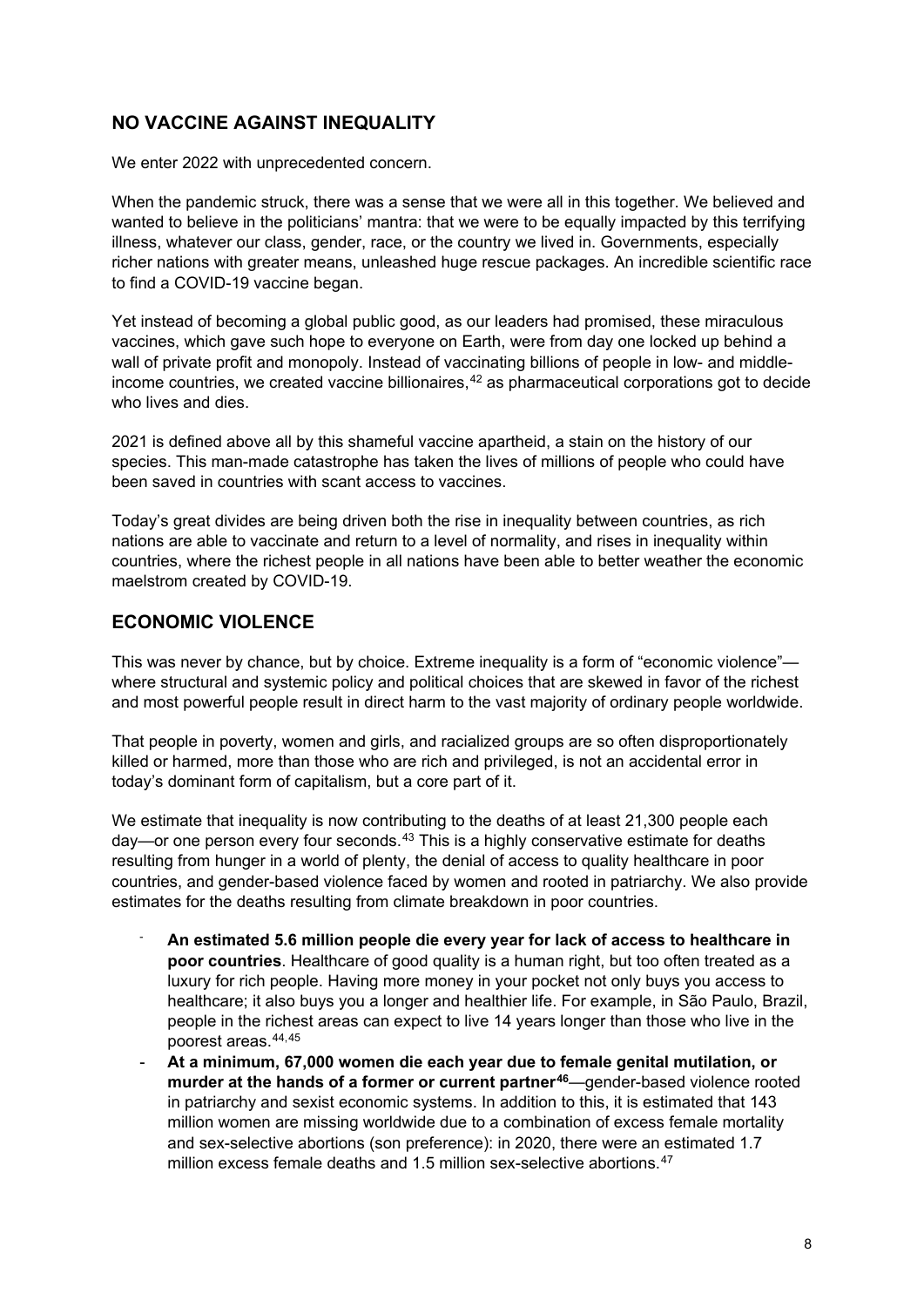- In a world of plenty, **hunger kills over 2.1 million people each year at a minimum**. [48](#page-36-3) This is one of the ways in which poverty kills, and it is faced by billions of ordinary people all over the world each day. In every country, the poorest people live shorter lives and face earlier deaths than those who are not poor.<sup>[49](#page-36-4)</sup>
- **At a conservative estimate, 231,000 people each year could be killed by the climate crisis in poor countries by 2030**.[50](#page-36-5) Millions could die in the second half of this century. One study estimates that the greenhouse gases emitted by 273 Americans in 2020 will kill one person during the rest of this century through heat waves alone.<sup>[51](#page-36-6)</sup> Meanwhile, the emissions of the richest people are driving this crisis, with the CO2 emissions of 20 of the richest billionaires estimated on average to be 8,000 times that of the billion poorest people.[52](#page-36-7)

## **OUR UNIVERSAL PROBLEM**

These are only some of the ways in which inequality kills people. But the truth is that inequality negatively impacts on almost all aspects of human life, and on all hope for human progress.

Inequality is inevitably harmful for everyone. Rich countries may back their pharmaceutical monopoly billionaires and hoard vaccines to protect their populations, but in so doing they push their own people toward risk from the mutations that vaccine apartheid is creating.

Higher inequality begets more crime, less happiness, less trust, and more violence.<sup>[53](#page-36-8),[54](#page-36-9),[55](#page-36-10)</sup> It makes the aim of banishing poverty from the world impossible.<sup>[56](#page-36-11)</sup>

Inequality between nations, and within nations, is also deadly for the future of our world. We all suffer from a heating planet when rich countries fail to address the effects of their responsibility for an estimated 92% of all excess historic emissions.[57](#page-36-12) We all lose out as a result of the overconsumption by the richest people that is driving today's climate crisis, with the emissions of the top 1% double that of the bottom 50% of humanity combined.<sup>[58](#page-36-13)</sup>

## **EQUALITY FIRST**

Huge amounts of public money, poured into our economies, have inflated stock prices dramatically and in turn boosted the bank accounts of billionaires more than ever before. Huge amounts of public money, poured into vaccines, have in turn boosted the profits of pharmaceutical firms, to the tune of tens of billions of dollars.

Governments must turn this around and refuse to spiral deeper into a dangerous, deadly, and self-defeating downfall into levels of extreme inequality human history has never seen before.

There is no shortage of money. That lie died when governments released \$16 trillion to respond to the pandemic.<sup>[59](#page-36-14)</sup> There is only a shortage of courage to tackle inequality, and the wealth and might of the rich and the powerful, and a shortage of the imagination needed to break free from the failed, narrow straitjacket of extreme neoliberalism.

Responding to the power of social movements and of ordinary people around the world, and learning from the ambition of progressive governments, both historically (such as in the wake of the Second World War), and in the wave of liberation from colonialism in many countries, governments must pioneer ambitious strategies fit for the 21<sup>st</sup> century. They must actively promote far greater economic equality and pursue gender and racial equality, supported by explicit, timebound, and measurable milestones.

Governments have huge scope to radically change course. Only systemic solutions will do to combat economic violence at its roots and lay the foundations for a more equal world. That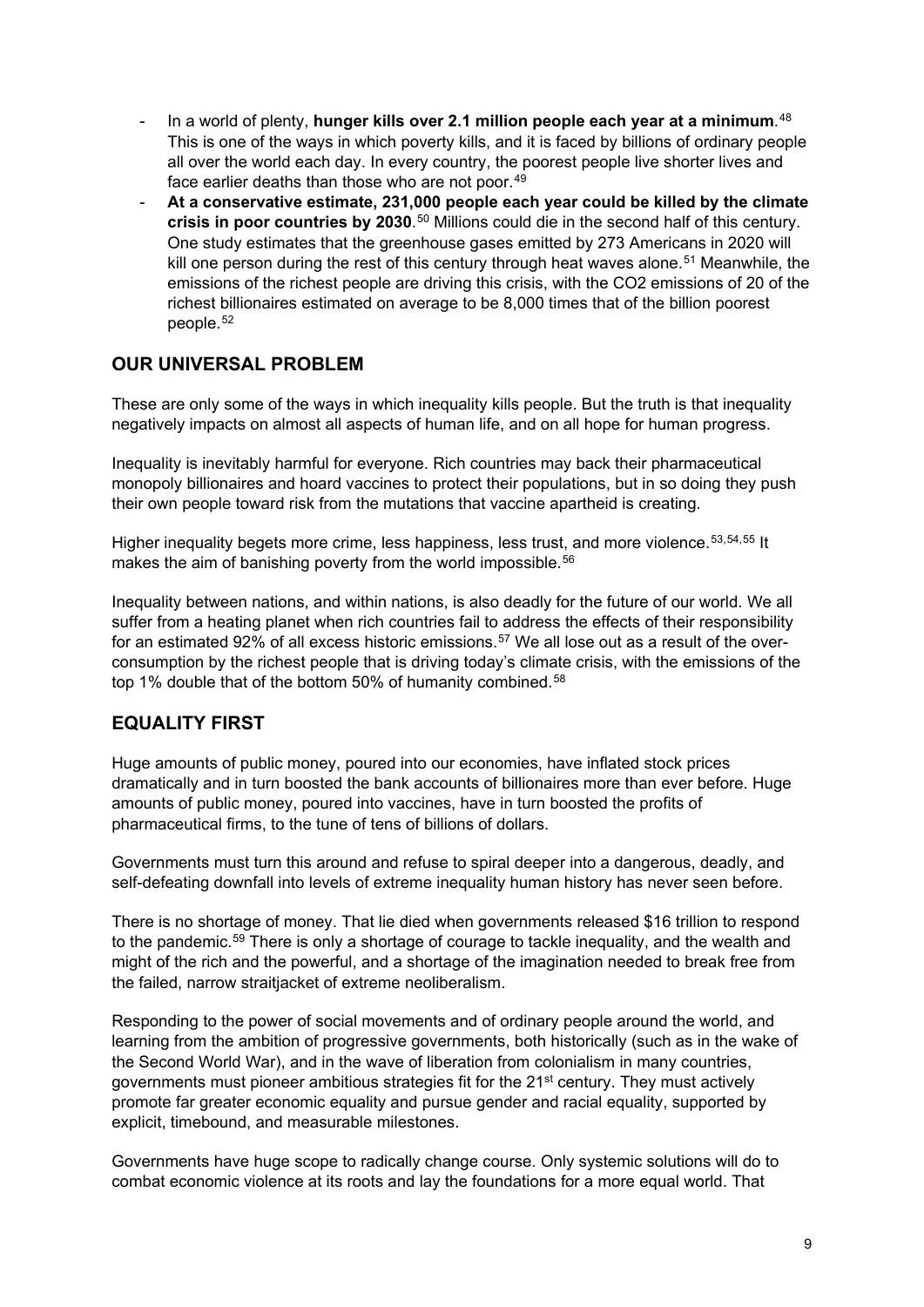requires ambitiously changing the rules of the economy, to more fairly pre-distribute power and income—ensuring that the market, the private sector, and globalization do not produce greater inequality in the first place—to tax rich people, and to invest in proven public measures.

#### **1. Claw back extreme wealth into the real economy to tackle inequality**

All governments should immediately tax the gains made by the super-rich during this pandemic period, in order to claw back these resources and deploy them instead in helping the world. For example, a 99% one-off windfall tax on the COVID-19 wealth gains of the 10 richest men alone would generate \$812bn.<sup>[60](#page-36-15)</sup> This must evolve into implementing permanent progressive taxes on capital and wealth to fundamentally and radically reduce wealth inequality. These efforts must be accompanied by other fiscal measures, including rich countries channeling significant portions of their collective \$400bn worth of IMF Special Drawing Rights to vulnerable economies in a way that is debt- and conditionality-free.

### **2. Redirect that wealth to save lives and invest in our future**

All governments must invest in evidence-based and powerful policies to save lives and invest in our future. The legacy of the pandemic must be quality, publicly-funded, and publicly-delivered universal healthcare—nobody should ever have to pay a user fee again—and universal social protection that offers income security for all. Governments must invest in ending gender-based violence through prevention and response programs, ending sexist laws, and financially backing women's rights organizations. Rich governments must fully finance climate adaptation, and back the loss and damage mechanisms necessary to surviving the climate crisis and creating a fossil-free world.

### **3. Change rules and shift power in the economy and society**

Governments must rewrite the rules within their economies that create such colossal divides, and act to pre-distribute income, change laws, and redistribute power in decision-making and power in the economy. That includes ending sexist laws, including those which mean that nearly 3 billion women are legally prevented from having the same choice of jobs as men. $61$  It includes rescinding laws that undermine the rights of workers to unionize and to strike, and setting legal standards to protect them. It includes addressing monopolies and limiting market concentration. It must include tackling the barriers to representation for women, racialized groups, and working-class people. Women still make up only 25.5% of parliamentarians globally.<sup>[62](#page-36-17)</sup>

The single most urgent priority is to end the pandemic, and to do this governments must end the monopolies held over vaccines and technologies through the World Trade Organization (WTO). They must insist that these vaccine recipes, and any new vaccines developed in the face of new variants, are an open-source public good, available to be made by every qualified vaccine manufacturer in the world through the World Health Organization. Until this happens, the pandemic will be prolonged, millions will needlessly die, and inequality will continue to spiral.

It has been said that the definition of insanity is doing the same thing over and over again and expecting different results. As the third year of this pandemic begins, there is an overwhelming feeling of this insane treadmill in the world today. The leaders of rich nations above all have a choice.

They can choose a violent economy in which billionaire wealth booms, in which millions of people are killed, and billions of people are impoverished due to inequality; in which we burn the planet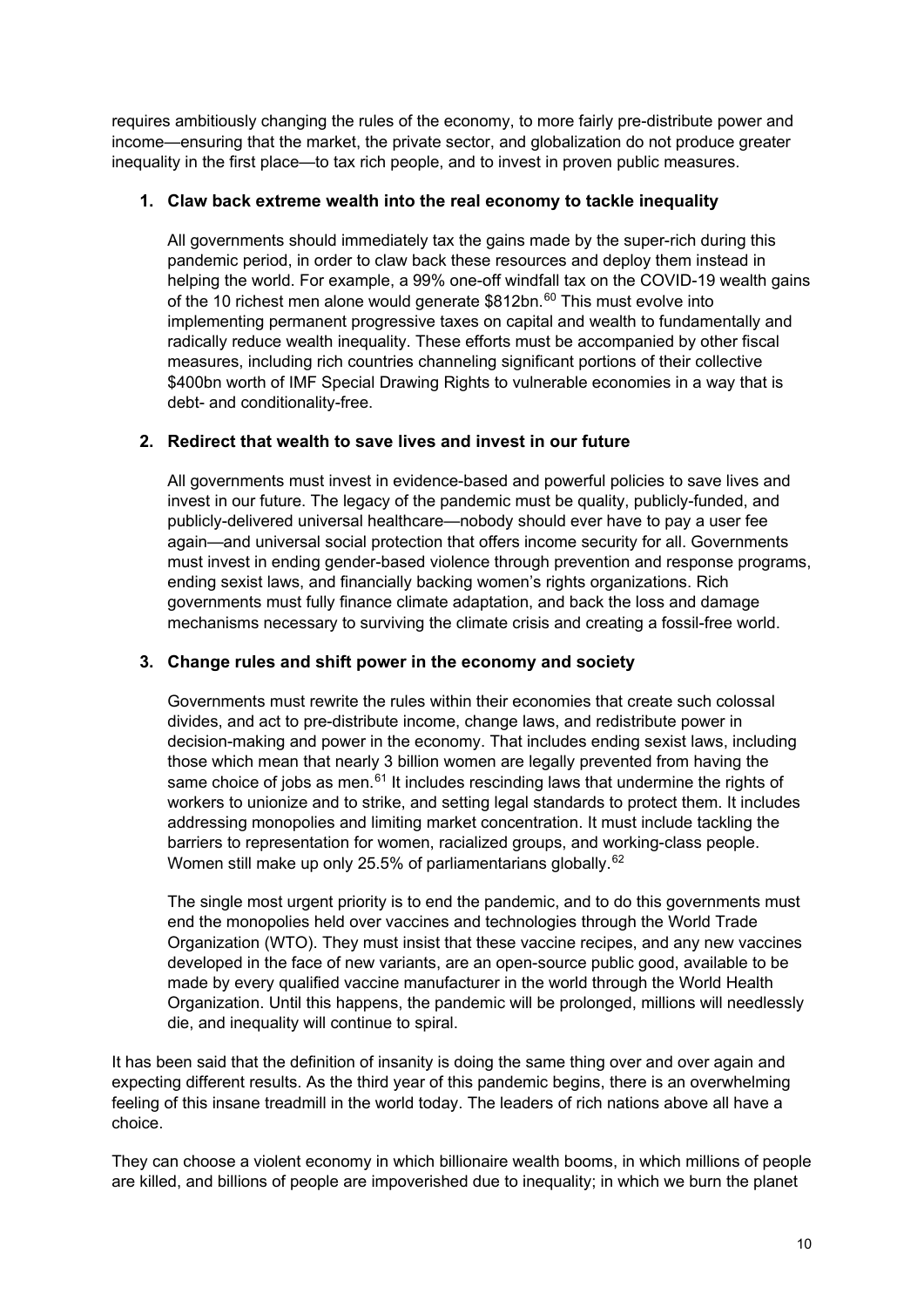and our future human existence on the altar of the excesses of the rich; in which the rich and powerful double down on the privatization of vaccines with self-defeating greed, allowing the pandemic to mutate and come back to haunt us all.

Or we can choose an economy centered on equality, in which nobody lives in poverty, and neither does anyone live with unimaginable billionaire wealth; in which billionaires are something children read about in history books; in which inequality no longer kills; in which there is freedom from want; in which more than just survive, everyone has the chance to thrive—and to hope.

That choice is the choice facing this generation, and it must be made now.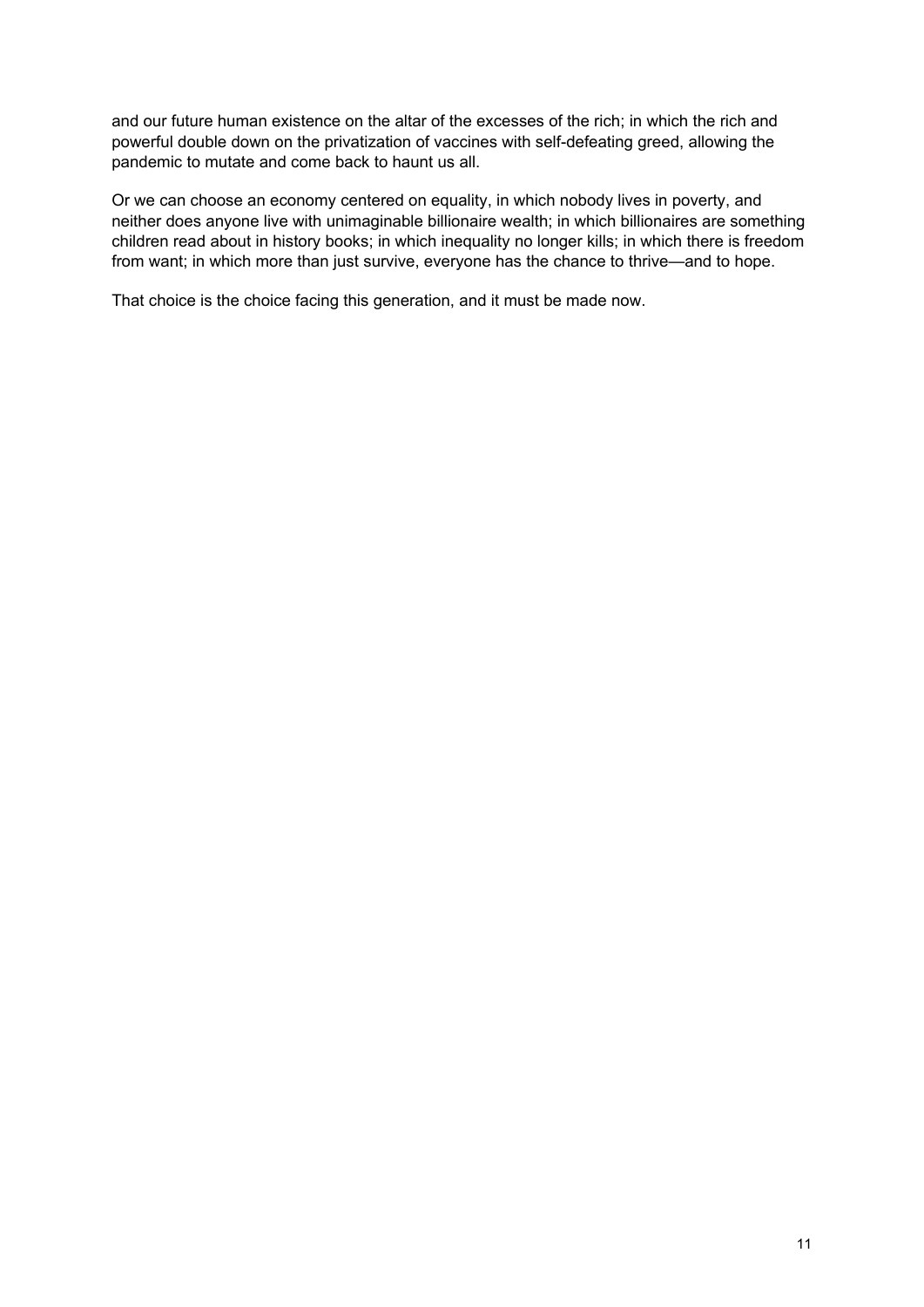## **1 AN UNPRECEDENTED RISE IN BILLIONAIRE WEALTH AS BILLIONS SUFFER**

A new billionaire has been created every 26 hours since the pandemic began.<sup>[63](#page-36-18)</sup> The world's richest 10 men have seen their fortunes double, while the incomes of 99% of humanity are worse off because of COVID-19.<sup>[64](#page-36-19)</sup> Meanwhile, an estimated 17 million people have died because of COVID-19—loss on a scale not seen since the Second World War.[65](#page-36-20)

Far from being disconnected, these issues point to the same, deeper malaise. Economic inequality makes the pandemic deadlier, more prolonged, and more damaging to livelihoods. Inequality of income is a stronger indicator of whether you will die from COVID-19 than age. $66$ 

Extreme inequality triggered by pharmaceutical monopolies artificially restricting the supply and distribution of COVID-19 vaccines<sup>[67](#page-36-22)</sup> has seen millions of people die in countries with limited vaccine access.<sup>[68](#page-37-0)</sup> Today, billions of people are unprotected against the virus without access to vaccines and treatments, while people across the world, including those in rich countries who are already vaccinated, also face risks resulting from the emergence of deadly new variants [69](#page-37-1)

Today multiple crises are converging which, left unaddressed, will create greater inequality.<sup>[70,](#page-37-2)[71](#page-37-3)</sup> Institutions including the International Monetary Fund (IMF),<sup>[72](#page-37-4)</sup> the World Bank,<sup>[73](#page-37-5)</sup> Crédit Suisse,<sup>[74](#page-37-6)</sup> and the World Economic Forum<sup>[75](#page-37-7)</sup> have projected that the pandemic will trigger a spike in inequality in countries across the world. The pandemic has, so far, set back the time it will take to achieve gender parity by more than a generation, from 99.5 to 135.6 years, $76$  and has set back progress on equality and equity for racialized groups all over the globe.

Inequality between countries is also widening, $77$  driven by many poorer countries being denied COVID-19 vaccines by pharmaceutical monopolies, a deterioration in the sustainability of their debt,<sup>[78](#page-37-10)</sup> and (in more than 100 countries) cuts to social spending.<sup>[79](#page-37-11)</sup> Oxfam data suggests that 85% of the 107 COVID-19 loans extended by the IMF will push 73 countries toward austerity once the crisis recedes.<sup>[80](#page-37-12)</sup> Two-thirds of all low- and lower-middleincome countries have already cut their education budgets since the start of the pandemic<sup>81</sup>—budgets that were already largely insufficient before the pandemic began.<sup>[82](#page-37-14)</sup>

#### **Box 2 Inequality kills: top facts**

- *The wealth of the 10 richest men has doubled, while the incomes of 99% of humanity are worse off, because of COVID-19.[83](#page-37-15)*
- *Inequality contributes to the death of at least one person every four seconds.[84](#page-37-16)*
- *252 men have more wealth than all 1 billion women and girls in Africa and Latin America and the Caribbean, combined.*
- *Since 1995, the top 1% have captured nearly 20 times more of global wealth than the bottom 50% of humanity.[85](#page-37-17)*
- *3.4 million Black Americans would be alive today if their life expectancy was the same as White people's. Before COVID-19, that alarming number was already 2.1 million.[86](#page-37-18)*
- *Twenty of the richest billionaires are estimated, on average, to be emitting as much as 8000 times more carbon than the billion poorest people.[87](#page-37-19)*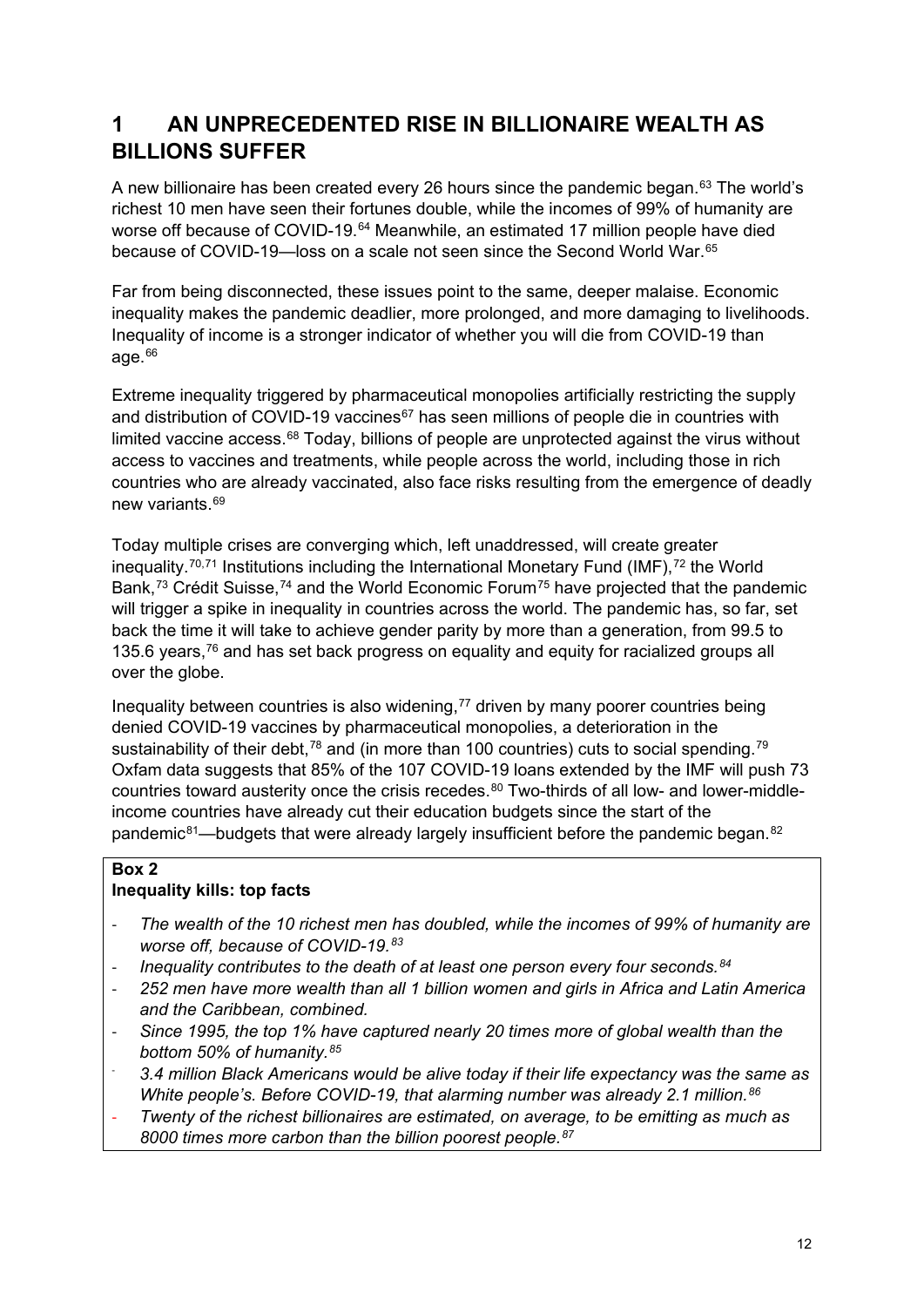## **Death by inequality**

This paper challenges the idea that inequality is an abstract issue or is somehow inevitable.

Inequality contributes to the deaths of at least 21,300 people each day—or one person every four seconds.<sup>[88](#page-37-20)</sup> This is a highly conservative estimate for deaths resulting from hunger in a world of plenty, the denial of access to quality healthcare in poor countries, and genderbased violence faced by women and rooted in patriarchy. In this paper, we also provide estimates for the deaths resulting from climate breakdown in poor countries.

These are only some of the ways in which different forms of inequality kill people.

Extreme inequality is a form of what this paper describes as "economic violence"—where structural and systemic policy and political choices that are skewed in favor of the richest and most powerful people result in direct harm to the vast majority of people around the world.

## **The pandemic has created the biggest surge in billionaire wealth ever**

During COVID-19, billionaire wealth has seen its biggest increase ever, and has now spiraled to its highest-ever level.<sup>[89](#page-37-21)</sup> This is the biggest surge in billionaire wealth since records began. The trend is alarming. Billionaire wealth has grown more since the pandemic began than it has in the last 14 years.<sup>[90](#page-37-22)</sup>

As COVID-19 spread, central banks injected trillions into economies worldwide, aiming to keep the world economy afloat. Much of that stimulus has gone into financial markets, and from there into the net worth of billionaires. Governments have pumped \$16 trillion into the global economy since the start of the pandemic, $91$  and in large consequence, billionaires have seen their wealth increase by \$5 trillion, rising from \$8.6 trillion to \$13.8 trillion since March 2021,  $92$  as government intervention has driven up stock prices.  $93$ 

Both the current wealth of extremely rich people and the rate at which they are accumulating wealth are unprecedented in human history. In the USA, wealth concentration at the very top now surpasses the peak of the Gilded Age of the late 19th century, with little sign of abating.<sup>[94](#page-38-0)</sup> In the past year we have seen billionaires travel to space, at a time of unprecedented rising poverty and suffering on planet Earth.

Elon Musk, the world's richest man,  $95$  has received billions of dollars in government subsidies, <sup>[96](#page-38-2)</sup> while violating labor laws and undermining the efforts of factory workers to organize.<sup>97</sup>In 2018, he paid no federal income taxes.<sup>[98](#page-38-4)</sup> Mr. Musk, who paid a "true tax rate" of 3.27% between 2014 and 2018,<sup>[99](#page-38-5)</sup> criticized a proposed billionaire tax in 2021, arguing that his "plan is to use the money to get humanity to Mars and preserve the light of consciousness."[100](#page-38-6)

In India, the wealth of billionaire Gautam Adani has multiplied eight-fold during the pandemic,[101](#page-38-7) and he has significantly benefited from fossil fuels, a sector in which he is growing his footprint.[102](#page-38-8) As reported in the *Financial Times*, Adani has made use of state connections and become the country's largest operator of ports and its largest thermal coal power producer. He wields market control over power transmission, gas distribution, and now privatized airports,<sup>[103](#page-38-9)</sup> all once considered public goods.

The fortunes of technology giants such as Google and Facebook have surged exponentially,<sup>[104](#page-38-10)</sup> but other industries have also fared well. Notably, the pandemic has enriched companies and created new pharmaceutical billionaires such as the CEO of Moderna, Stéphane Bancel, as well as Uğur Şahin and Özlem Türeci, the CEO and Chief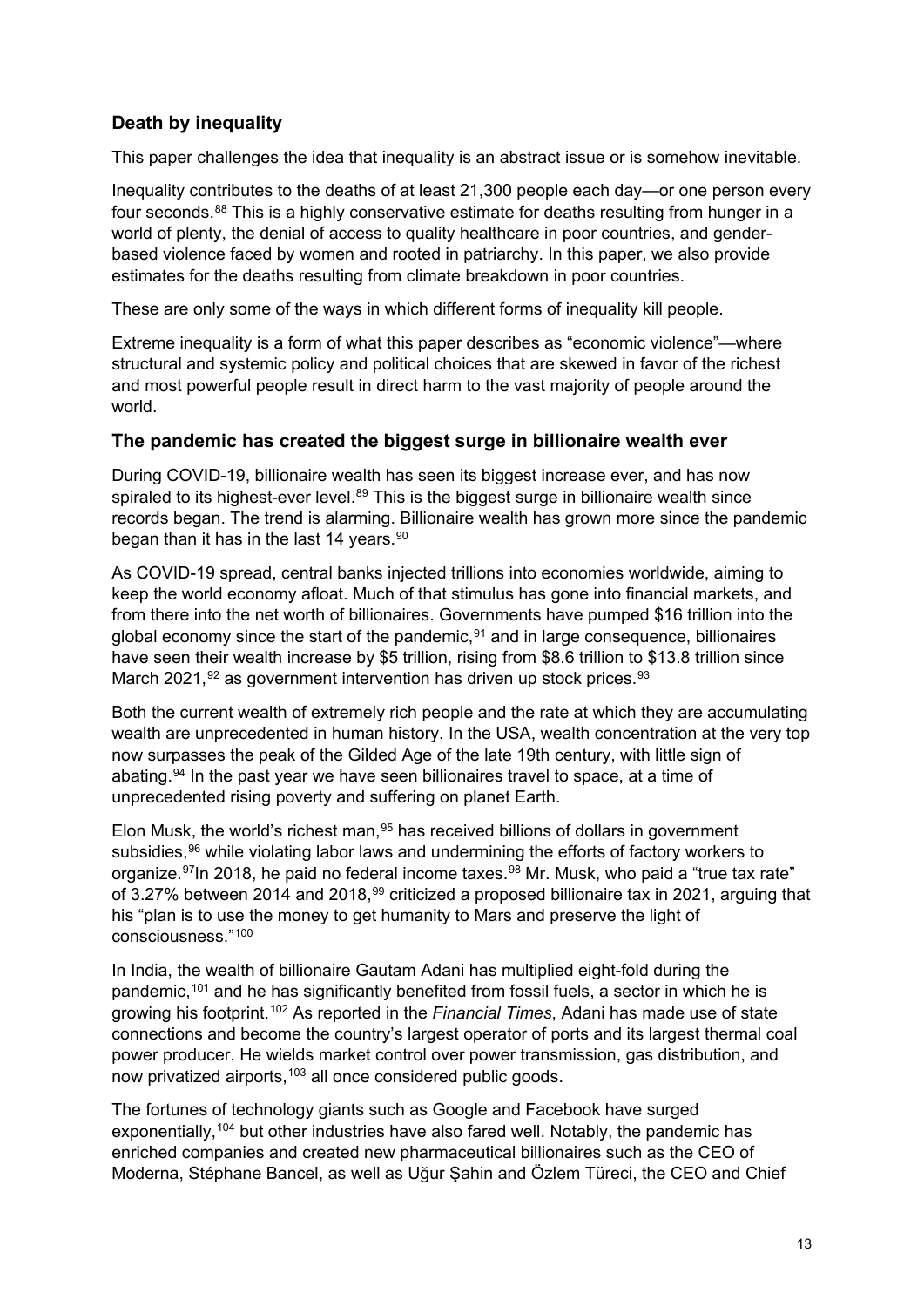Medical Officer (CMO) of BioNTech. BioNTech partnered with Pfizer and has earned record-breaking profits on its COVID-19 vaccine.<sup>[105](#page-38-11)</sup> With the support of German public investment, BioNTech has developed a successful COVID-19 vaccine, but less than 1% of people in lowincome countries can access it.[106](#page-38-12)

The grabbing of economic growth by those at the top is enabled by skyrocketing stock market prices<sup>[107](#page-38-13)</sup> and a boom in unregulated entities that operate in the shadows, such as family offices, which are now estimated to manage twice as much wealth as the assets of hedge funds globally.<sup>[108](#page-38-14)</sup> All of this is taking place while the richest people have continued to use the levers at their disposal to drive down individual and corporate tax rates and regulation,<sup>[109](#page-38-15)</sup> as well as workers' rights and wages,<sup>[110](#page-38-16)</sup> and to pursue efforts to privatize public goods.[111](#page-38-17)

A surge in monopoly power has seen fewer, larger, and ever more powerful corporations dominate a range of industries.<sup>[112](#page-38-18)</sup> The pandemic period alone threatens to increase market concentration in high-income economies by more than it did in the 15 years between 2000 and 2015.[113](#page-38-19) In 2021, hundreds of billionaires were shown to be using tax havens to avoid paying their fair share of tax, as demonstrated by the Pandora Papers exposé.[114](#page-38-20) Governments across the world lose more than \$200bn to tax havens every year from corporate tax dodging,[115](#page-39-0) more than twice the annual \$100bn that rich countries have promised, but failed to deliver, to low- and middle-income countries in climate finance.

Today's concentration of wealth is huge. New figures and analysis released in December 2021 by the World Inequality Lab reveal that since 1995, the top 1% have captured 19 times more of global wealth growth than the whole of the bottom 50% of humanity.<sup>[116](#page-39-1)</sup>



**Figure 1: Average annual wealth growth rate, 1995–2021[117](#page-39-2)**

**Interpretation:** Growth rates among the poorest half of the population were between 3% and 4% per vear, between 1995 and 2021, Since this group started from very low wealth levels, its absolute levels of growth remained very low. The poorest half of the world population only captured 2.3% of overall wealth growth since 1995. The top 1% benefited from high growth rates (3% to 9% per year). This group captured 38% of total wealth growth between 1995 and 2021. Net household wealth is equal to the sum of financial assets (e.g. equity or bonds) and non-financial assets (e.g. housing or land) owned by individuals, net of their debts. Sources and series: wir2022.wid.world/methodology.

Source: World Inequality Lab. (2021). *World Inequality Report 2022* methodology. <https://wir2022.wid.world/methodology/>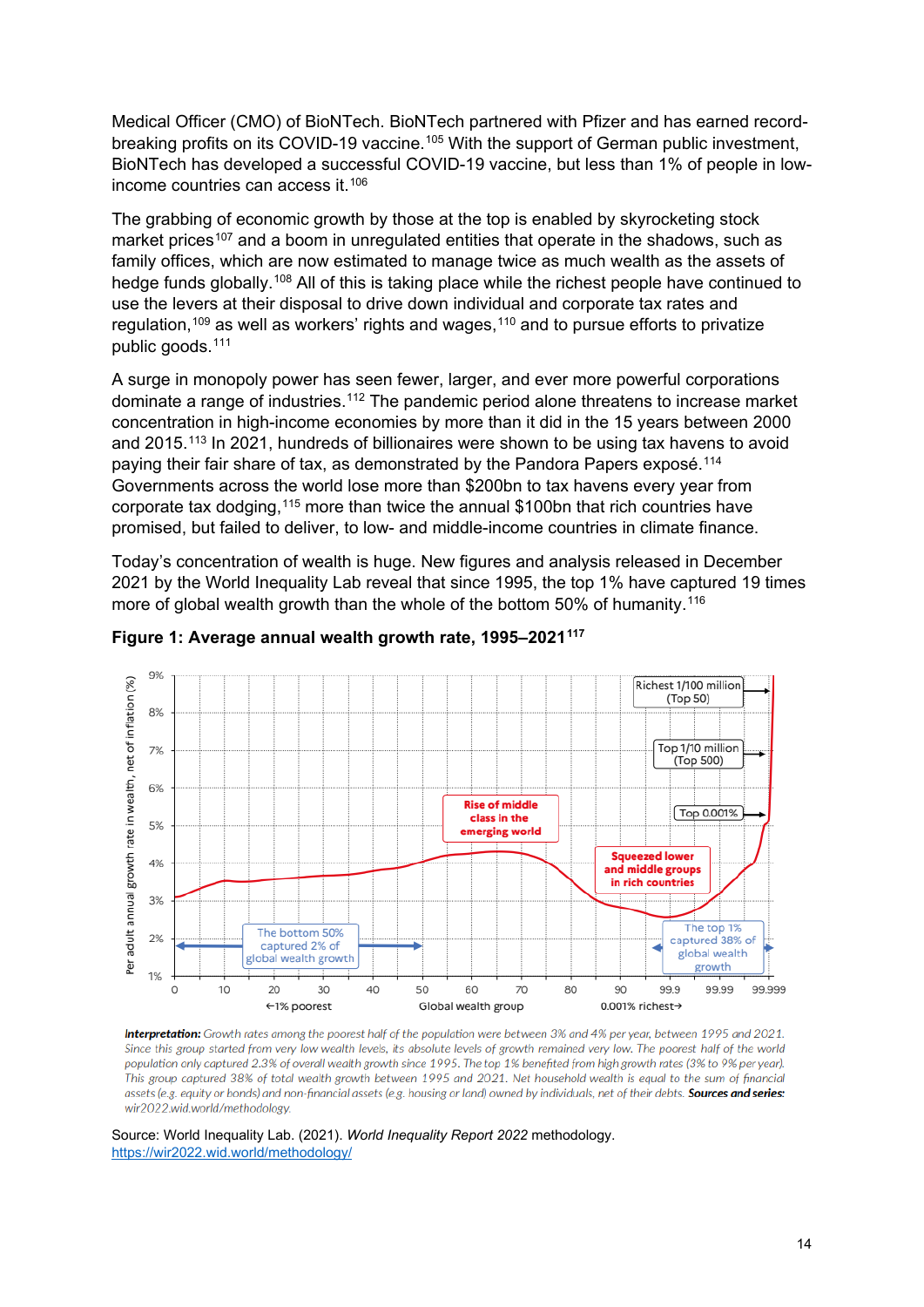## **Eight billion reasons to reduce inequality**

"Racism, sexism and other -isms are not simply irrational prejudices but long-leveraged strategic mechanisms for exploitation and extraction that have benefited some at the expense of others."[118](#page-39-3)

– Professor Darrick Hamilton

This paper addresses the gap not between rich and poor people, but between the richest people and the vast majority of humanity. The extreme concentration of money, power, and influence of a few at the very top has pernicious effects on the rest of us.

When the world's wealthiest 1% use double the carbon emissions of the bottom 50%, everyone is affected—as we saw in 2021, when floods and wildfires hit middle-class communities across the world, as well as poor ones.

When a few powerful corporations are able to monopolize production over life-saving vaccines and treatments in a global pandemic, the resultant vaccine apartheid is deadly: for those who are not vaccinated, but also for those who are vaccinated, due to the increased risk of new variants that can render pre-existing vaccines ineffective.<sup>[119](#page-39-4)</sup> Todav the same divergence in trade rules replays itself, with rich countries undermining efforts to share critical knowledge and technologies for climate mitigation and adaptation with low- and middle-income countries<sup>[120](#page-39-5),121</sup>—an act that, by hindering efforts to tackle climate breakdown, is ultimately destructive for everyone, rich countries included.

These short-sighted and collectively suicidal actions are the direct result of governments run by and for the wealthy few at the expense of the many. When powerful elites and corporations spend billions of dollars and hire tens of thousands of lobbyists<sup>[122](#page-39-7)</sup> to exercise undue influence so as to capture public policies in their favor, this undermines the basis of every individual vote in a democracy. Indeed, income inequality within countries is correlated with an erosion of trust and increased anxiety within those societies.<sup>[123](#page-39-8),[124](#page-39-9)</sup>

## **Inequality, meet more inequality**

Economic violence acts against the vast majority of humanity, not by accident but by design. Across the world it disproportionately affects the vast majority of people living in poverty, women and girls, racialized and marginalized groups, and those from working-class backgrounds, as a result of overlapping inequalities. People can experience different inequalities simultaneously. This paper also recognizes that disproportionate impacts are faced by a range of marginalized groups, for example people with disabilities or LGBTQIA+ people, and inequalities that occur as a result of religion, age, caste, and other factors.

The impact of the pandemic on the poorest people is being felt in lives lost. In some countries, the poorest people have been nearly four times more likely to die from COVID-19 as the richest people.<sup>[125,](#page-39-10)[126](#page-39-11)</sup> New data suggests that the infection fatality rate from COVID-19 in low- and middle-income countries is in fact roughly double that in rich countries. [127](#page-39-12)

The impact is also in livelihoods destroyed. Compared with the situation pre-COVID-19, there are now 163 million more people projected to be living in poverty on less than \$5.50 a day.[128](#page-39-13) The World Bank projects that, without efforts to address inequality, poverty levels will not return to their pre-crisis levels even by 2030.<sup>[129](#page-39-14)</sup> In 2021, while the richest 20% are expected to have recovered close to half of their losses during 2020, the World Bank expects that the poorest 20% will, on average, lose a further 5% of their income.<sup>[130](#page-39-15)</sup>

Women, who have suffered the harshest economic impacts of the pandemic, collectively lost \$800bn in earnings in 2020.<sup>[131](#page-39-16)</sup> While employment for men is recovering more quickly, 13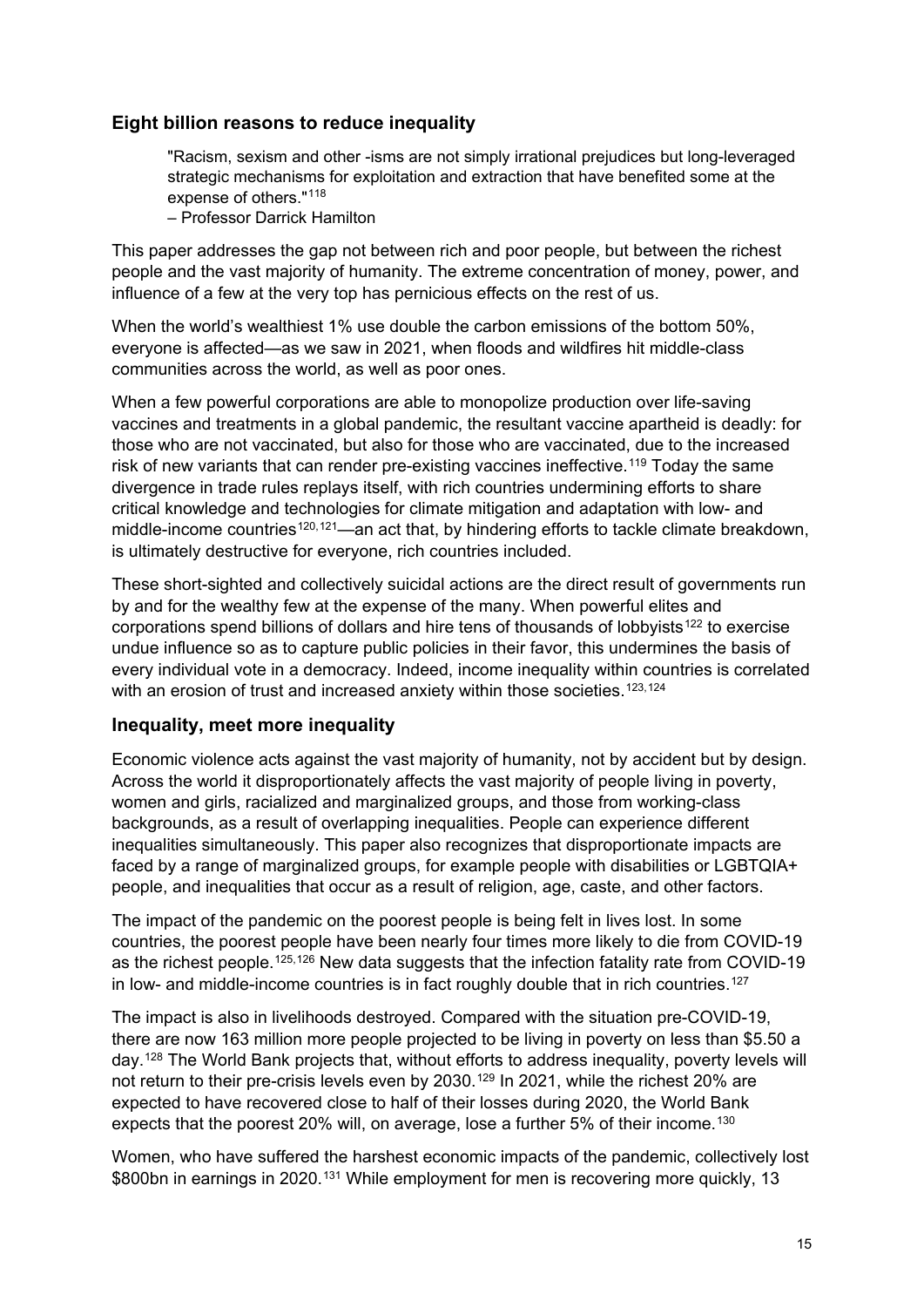million fewer women are expected to have been in employment in 2021 compared with 2019; Latin America, for example, has experienced a reduction of 9.4% in women's employment.<sup>[132](#page-39-17)</sup> Over 20 million girls are at risk of never returning to school,<sup>[133](#page-39-18)</sup> while women and girls have faced a significant increase in unpaid care work, which was estimated at 12.5bn hours each day even prior to the pandemic.<sup>[134](#page-40-0)</sup> Women informal workers have been among the most affected economically, facing a "triple crisis" of COVID-19, increased unpaid care work, and insecure and precarious paid work, pushing many further into poverty.<sup>[135](#page-40-1)</sup>

Across the world, the pandemic has hit racialized groups the hardest. This is directly linked to white supremacy and historical legacies of racism, including slavery and colonialism.<sup>[136](#page-40-2)</sup> For example, during the second wave of the pandemic in England, people of Bangladeshi origin were five times more likely to die of COVID-19 compared with the White British population.[137](#page-40-3)

Afro-descendant and Indigenous people in Brazil,<sup>[138](#page-40-4),[139](#page-40-5)</sup> Dalits in India,<sup>[140](#page-40-6)</sup> and Native American, Latinx, and Black people in the USA<sup>[141](#page-40-7)</sup> face disproportionate lasting impacts from the pandemic.

It is vital here to recognize, as racial justice scholars have argued, that racism is also leveraged for strategic ends. "Strategic racism" describes when racism is all too often weaponized as a tool to advance free market fundamentalism, to "gain support for an economic system that siphoned power from the public and transferred it into private hands" and to foment "culture wars" to divide people from all communities within countries.<sup>[142](#page-40-8)</sup>

Access-to-medicines advocates have also criticized the "scientific racism" deployed to undermine the sharing of science and technologies for COVID-19 vaccines with manufacturers in low- and middle-income countries, on the basis that this would create safety concerns,<sup>[143](#page-40-9)</sup> despite the abundance of qualified manufacturers in these countries. Qualified manufacturers in the global South already made the majority of the world's vaccines prior to the pandemic,<sup>[144](#page-40-10)</sup> and they are more than capable of producing COVID-19 vaccines in this pandemic.<sup>[145,](#page-40-11)[146](#page-40-12)</sup> Experts have identified more than 100 companies in Africa, Asia, and Latin America which have the capacity to produce COVID-19 mRNA vaccines.<sup>[147](#page-40-13)</sup>

## **Not chance, but choice**

The pandemic feeds on inequality, so often killing poor people and the historically disadvantaged at higher rates than those who are rich and privileged. This is not an accident, but the result of political and economic choices made in the interests of a tiny few.

Not only have our economic structures left our world unprepared to fulfill the rights of the most vulnerable and marginalized people when the pandemic hit; they are actively enabling those who are already extremely rich and powerful to exploit this crisis for their own profit. For example, while the monopolies held by Pfizer, BioNTech, and Moderna have created five new billionaires during the pandemic and allowed their corporations to make over \$1,000 dollars a second in profit, fewer than 1% of their vaccines have reached people in low-income countries.<sup>[148](#page-40-14)</sup> Our global economy has proven better at creating new vaccine billionaires than it has at vaccinating the billions of people who need protection against this cruel disease.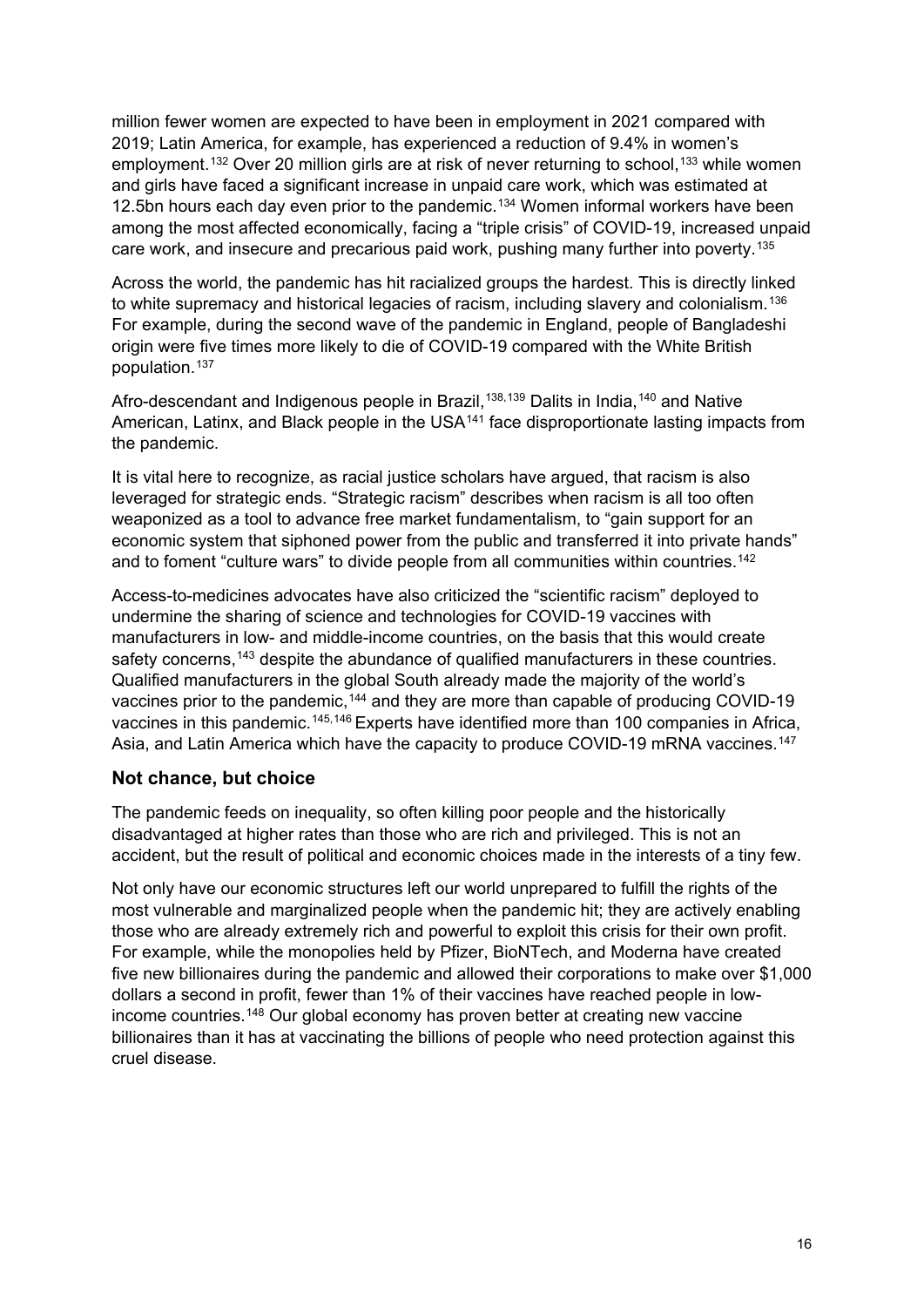## **Choosing equality**

Without systemic and significant action, both nationally and internationally, that addresses the overwhelming accumulation of wealth and income in the hands of the richest people, inequality is likely to worsen. An extreme boom in billionaire wealth is not a sign of a healthy economy, but a phenomenon or byproduct of a profoundly harmful and violent economic system. Yet it is significant that the leaders of the world's two largest economies—the USA and China—are pursuing some crucial policies that reduce inequality, including higher taxes on rich people<sup>[149](#page-40-15),[150](#page-40-16)</sup> and action against monopolies.<sup>[151](#page-40-17),[152](#page-40-18)</sup> Other countries around the globe, from Sierra Leone<sup>[153](#page-41-0)</sup> to Argentina,<sup>[154](#page-41-1)</sup> have introduced progressive measures. This is just a beginning, but it provides opportunities for a new economic consensus to emerge.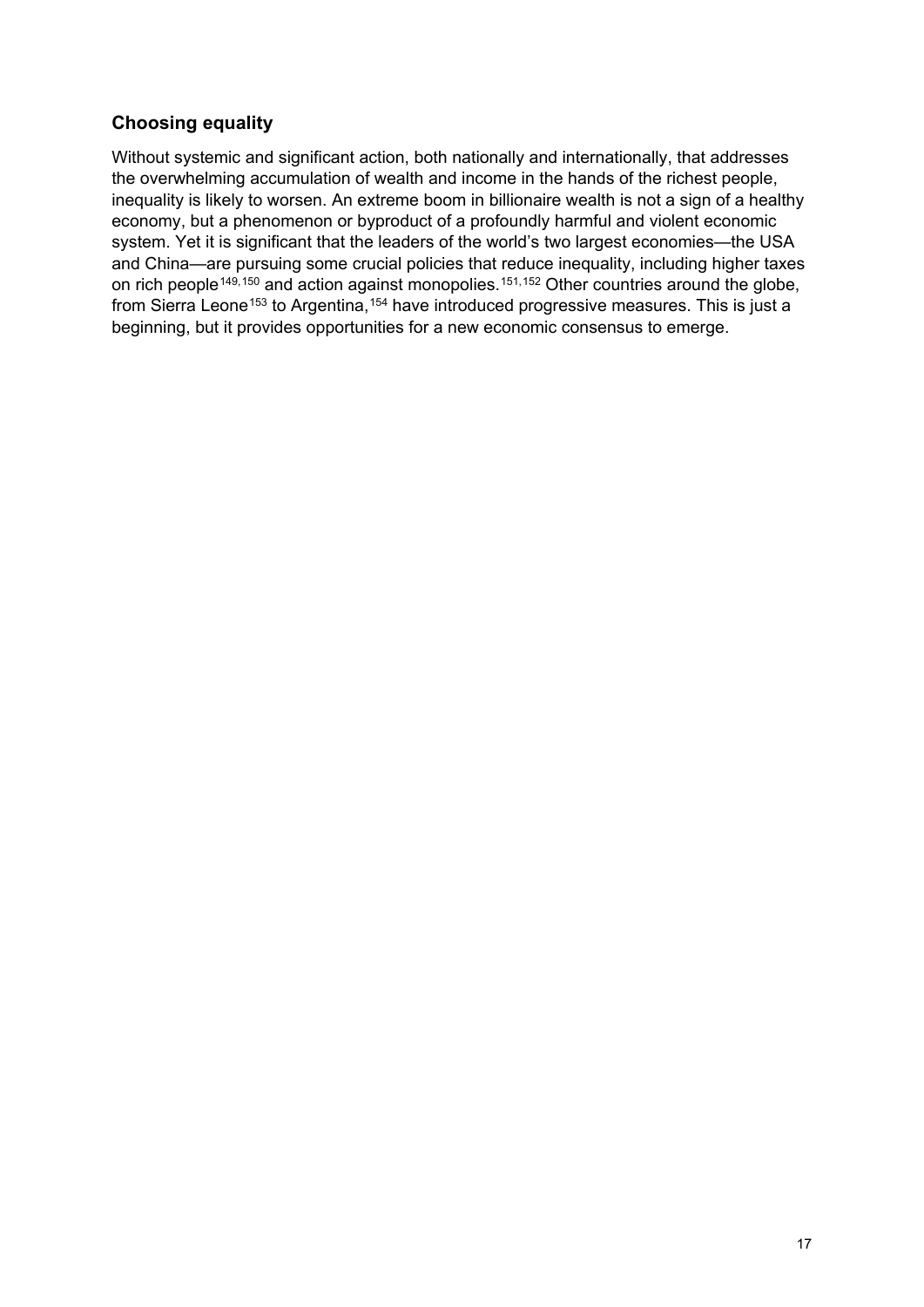# **2 ECONOMIC VIOLENCE**

This section shows how, in countries across the world, economic policies and political and social culture are perpetuating the wealth and power of a privileged few by directly harming the majority of humanity and the planet, with people living in poverty, women and girls, and racialized and oppressed groups hit the hardest. This is how we define "economic violence."

Economic violence disproportionately kills people living in poverty<sup>[155](#page-41-2)</sup> and members of racialized communities.<sup>[156](#page-41-3)</sup> It disproportionately impoverishes them and denies them opportunities, most particularly women,<sup>[157](#page-41-4)</sup> whose unpaid care work so often plugs gaps in public services and absorbs the shock of economic crises.<sup>[158](#page-41-5)</sup> It pushes girls, minorities, and the poorest people out of school.<sup>[159](#page-41-6)</sup> It is destroying our planet.<sup>[160](#page-41-7)</sup> The virus of human-made inequality, not only a respiratory disease, is what is taking away so many lives and livelihoods.

Such violence is not an aberration—the system is rigged this way. Economic violence is not random, but structural, and is integral to the way our economies and societies currently work. This has been particularly evident over the recent 40-year period of neoliberalism, during which economic policy choices have been purchased by rich, powerful, and corrupt elites, fuelling avoidable economic insecurity for the majority.

#### **Box 3**

#### **Tackling historic racial injustices: a conversation that must begin on reparations**

Today's historic inequality between rich countries and the majority of nations—and between racialized groups and White people within rich countries and within the global population stems in large part from a brutal era of the slave trade, of racist policies, and of colonialism. In purely economic terms, Great Britain is estimated to have extracted nearly \$45 trillion from India between 1765 and 1938.<sup>[161](#page-41-8)</sup> Meanwhile, it was only in 2015 that the UK government and thus UK taxpayers—finished 'paying off' the debt the country incurred in 1835 to compensate slave owners for the abolition of slavery.<sup>[162](#page-41-9)</sup>

As Michelle Bachelet, the UN High Commissioner for Human Rights, noted in 2020, addressing a debate organized by the Group of African States, there is a need to "make amends for centuries of violence and discrimination, including through formal apologies, truth-telling processes, and reparations in various forms."<sup>[163](#page-41-10)</sup> In the USA, President Biden has provided his administration's support to studying reparations for Black Americans,[164](#page-41-11) while Harvard scholars have argued that, had the USA paid reparations to the descendants of enslaved Black Americans the risk of COVID-19 deaths would be far lower for all groups.[165](#page-41-12) Leaders of Caribbean nations have renewed their call for reparations in light of the pandemic.<sup>[166](#page-41-13)</sup> Rich governments should work with bodies such as the Office of the UN High Commissioner for Human Rights to explore their duty to provide reparations to survivors of colonialism.

Reparations include acts of repair, restitution, acknowledgement of harm, and the cessation of said harm. Aid and debt cancelation in and of itself is not reparatory but can be a part of reparatory justice. This would require aid to be significantly reformed to radically undo the colonial power dynamics that often exist within the aid system. If aid were shared in the name of development justice and not charity, it would be a better tool to support leaders, citizens, and governments of low- and middle-income countries to transform historically entrenched inequities in political and economic power.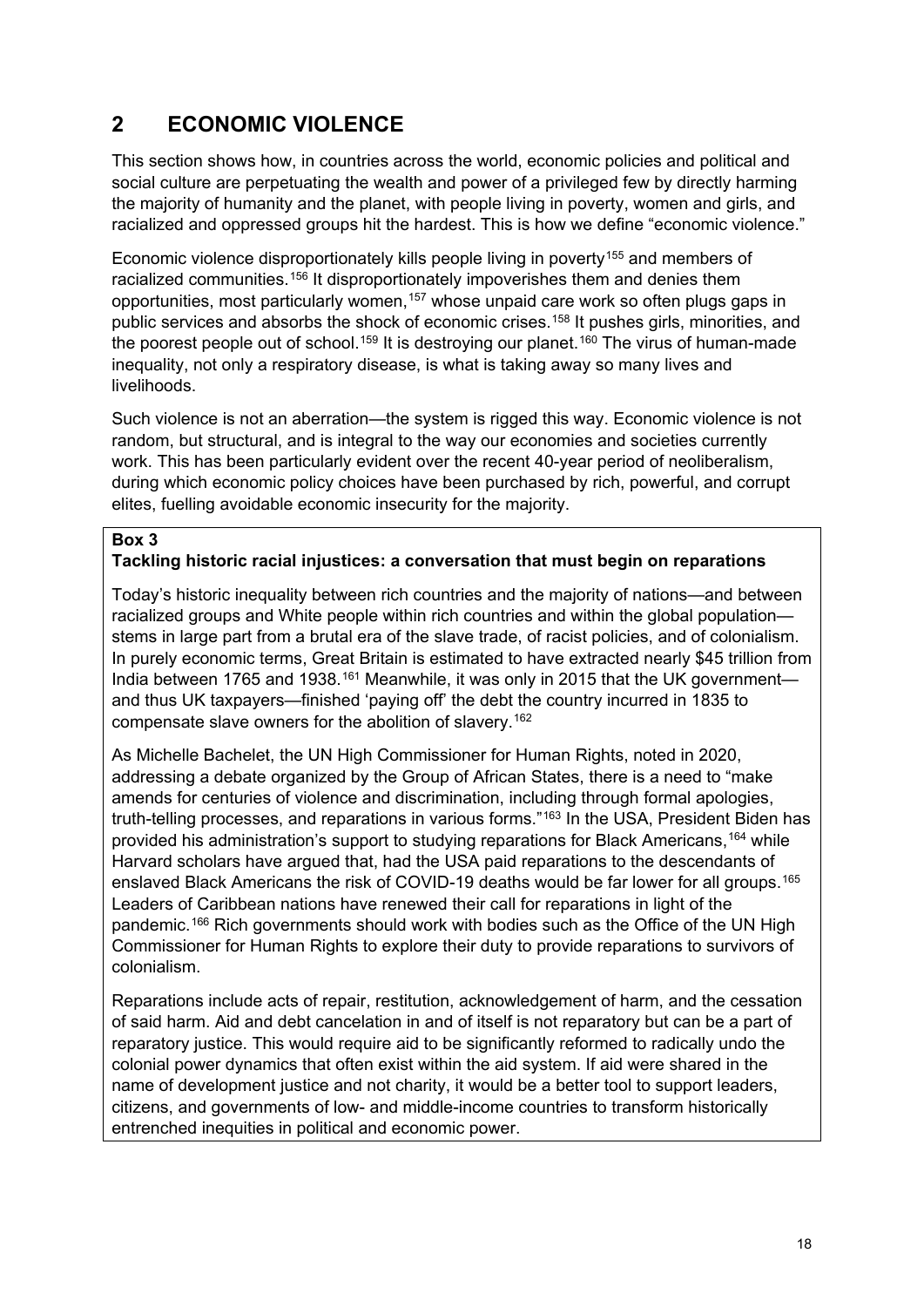While not exhaustive, this section provides four examples of economic violence at work.

### **Health: more inequality, more suffering**

pandemic that is still raging.

"I will not stay silent when companies and countries that control the global supply of vaccines think the world's poor should be satisfied with leftovers."[167](#page-41-14) – Dr Tedros Adhanom Ghebreyesus, Director-General of the World Health Organization

Scenes such as hospital corridors overflowing with patients in rich countries like Spain.<sup>[168](#page-41-15)</sup> makeshift funeral pyres burning in India,<sup>[169](#page-41-16)</sup> and bodies lying on the streets in Ecuador<sup>[170](#page-42-0)</sup> will leave lasting impressions of the devastating health impacts of the COVID-19 pandemic—a

However, in the pre-pandemic world, the devastating impacts of policy choices relating to public health already existed. Policy choices by governments to starve their own or other countries' public health systems of funding and to turn to the private sector to deliver healthcare is economic violence in action.

An estimated 5.6 million people die in low- and middle-income countries each year owing to either a lack of access to health care or low-quality health care. That is more than 15,000 people dying each day for lack of access to healthcare in poor countries.[171](#page-42-1) This estimate, a pre-pandemic figure, is higher than the officially reported daily global death toll of the pandemic.

We also know that in 2017, half of humanity was unable to access healthcare, and over 270,000 people were pushed into poverty each day due to out-of-pocket healthcare expenses.[172](#page-42-2)

Yet in the low- and middle-income countries that are doing the most to stop women dying in childbirth, 90% of the care that is provided comes from the public sector.<sup>[173](#page-42-3)</sup> In some of the countries doing the least, mothers are locked up and even chained for non-payment of unaffordable fees.[174](#page-42-4) Income, gender, and the color of a person's skin too often dictate their access to healthcare.

Most low-income countries, dealing with the lasting impacts of debt crises, austerity measures, and structural adjustment, were forced to reduce their health spending in the two decades prior to COVID-19.[175](#page-42-5) Having more money in your pocket not only buys you access to healthcare; it also buys you a longer and healthier life. Government policies that deliberately facilitate the accumulation of wealth at the direct expense of decent living and working conditions and access to public services shorten life expectancy. In India a so-called upper-caste woman can expect to live 15 years longer than a so-called low-caste Dalit woman.[176](#page-42-6) In the UK, people in poorer areas die nearly a decade earlier than those in affluent areas.[177](#page-42-7) In São Paulo, Brazil, people in the richest areas can expect to live 14 years longer than those who live in the poorest areas.<sup>[178](#page-42-8)</sup>

#### **Then came today's pandemic**

*The Economist*, which surveyed dozens of published studies to investigate the drivers of COVID-19 deaths, found "that inequality has consistently high explanatory power."[179](#page-42-9) Several cross-country studies find a robust empirical association between income inequality and COVID-19 mortality<sup>[180,](#page-42-10)[181](#page-42-11)</sup>

Inequalities continue to compound risks in the pandemic period: in Brazil, Black people are 1.5 times more likely to die from COVID-19 than White people;[182](#page-42-12) an Afro-descendant person who faces deep educational inequalities, low levels of education, and illiteracy is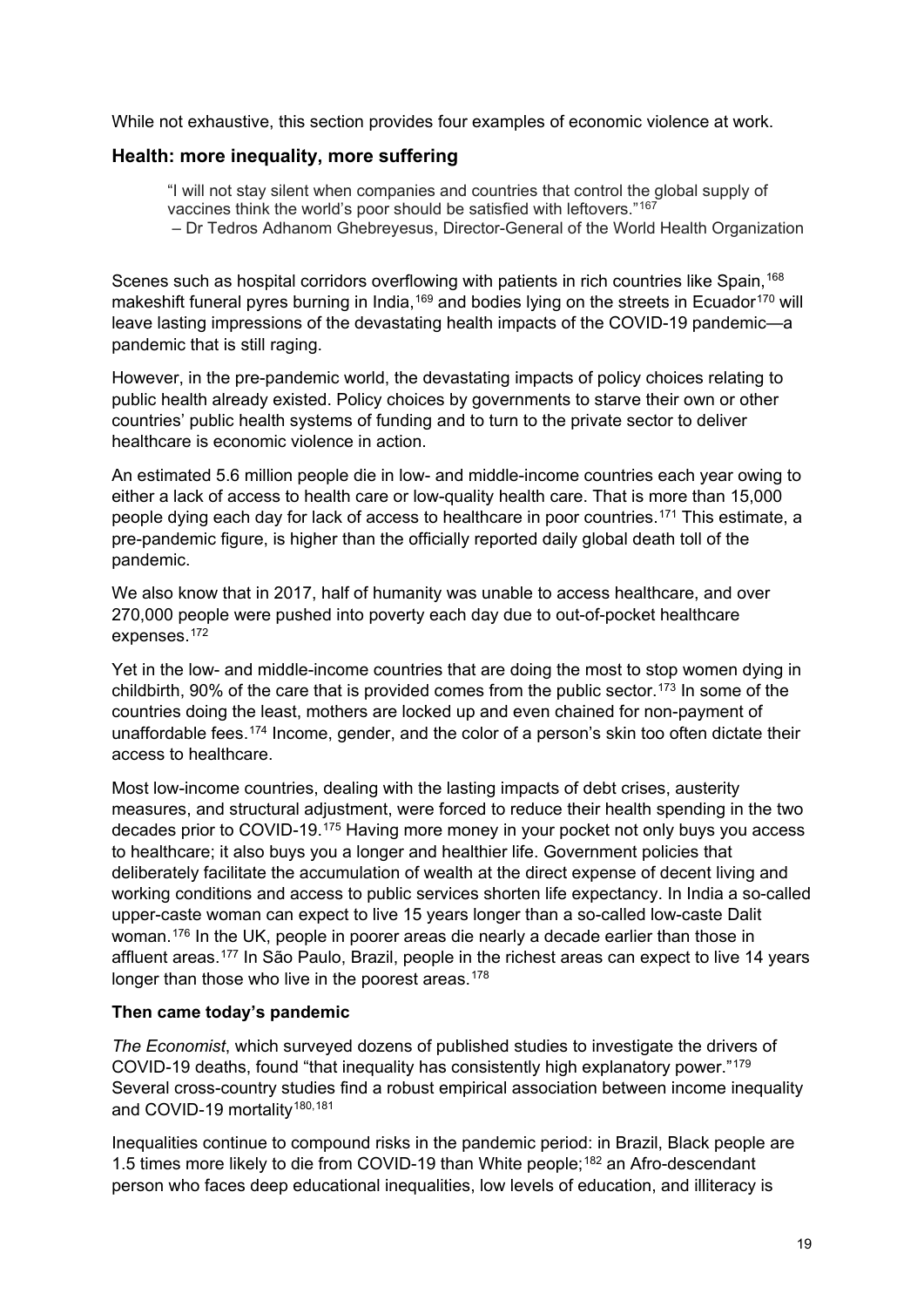nearly four times more likely to die than an Afro-descendant person with higher education.<sup>[183](#page-42-13)</sup> Such trends are mirrored across Latin America. In the USA, Native American, Latinx, and Black people have been two to three times more likely than White people to die from COVID-19.[184](#page-42-14) Moreover, life expectancy has plummeted for Black and Latinx people in the USA, who have, respectively, experienced a 2.9- and three-year fall in life expectancy, compared with 1.2 years for White people.<sup>[185](#page-42-15)</sup> In Australia and the UK, poor people and people in poorer areas have been nearly 2.6 to four times likelier to die from the disease than the richest people.[186](#page-42-16),[187](#page-42-17) Meanwhile, in countries across the globe, women have disproportionately borne the brunt of the mental health impacts stemming from the pandemic: nearly three times as many women report increased challenges in relation to mental illness compared with men.<sup>[188](#page-42-18)</sup> Moreover, the numbers of women dying during childbirth or suffering stillbirths have increased due to disruptions to health service provision.<sup>[189](#page-43-0)</sup>

A 10% increase in private health expenditure has been linked to a 4.9% increase in mortality related to COVID-19.[190](#page-43-1) Countries that have pursued austerity policies have higher COVID-19 fatality rates.[191](#page-43-2) Even in the European Union, a number of whose states have universal healthcare systems, privatization has debilitated countries' ability to respond to the pandemic.<sup>[192,](#page-43-3)[193](#page-43-4)</sup> That is, austerity kills. The prospect of 85% of the 107 COVID-19 loans extended by the IMF pushing 73 countries towards austerity risks only worsening inequalities.

Inequality is now prolonging the course of the pandemic. Even though safe and effective vaccines are available, more than 80% have gone to G20 countries, while less than 1% have reached low-income countries.[194](#page-43-5) This is a result of pharmaceutical monopolies which are artificially restricting the supply and driving up prices, with companies such as Pfizer/BioNTech and Moderna charging as much as 24 times the estimated cost of production for a dose of vaccine[.195](#page-43-6) A number of rich-country governments are actively enabling this extreme vaccine inequality by blocking the efforts of low- and middle-income countries at the World Trade Organization (WTO) to waive intellectual property rules on COVID-19 vaccines and treatments.[196](#page-43-7) This action would suspend the monopoly control of pharmaceutical corporations, temporarily removing the legal barriers that are playing a central role in preventing low- and middle-income countries from producing billions of vaccines and treatments through qualified manufacturers.

The economic violence resulting from this policy decision means that millions more people could die in low-income countries—when lives could instead be saved by access to a safe and effective vaccine<sup>197</sup>—and in rich countries too, as a result of new variants developed because of the virus spreading unabated.<sup>[198](#page-43-9)</sup> This is a stark reminder of how inequalities intersect: the lack of vaccine access is widening the gap between rich and poor countries and delaying the global recovery,<sup>[199](#page-43-10)</sup> which in turn is widening economic, gender, and racial inequalities caused by the pandemic.

While the wealth of a handful of pharmaceutical billionaires is soaring, extreme vaccine inequality prolongs today's pandemic, and millions of girls are being pushed out of school in poorer countries and may never return.[200](#page-43-11) At the same time, in the face of increasing privatization of health and care services, women across the world are undertaking more unpaid care work to help hold their communities and societies together.<sup>[201](#page-43-12)</sup> These issues are connected, through inequality and economic violence.

However, all of this is far from inevitable.

A waiver of intellectual property rules at the WTO, together with a transfer of vaccine technologies via the World Health Organization (WHO) and a financial injection that could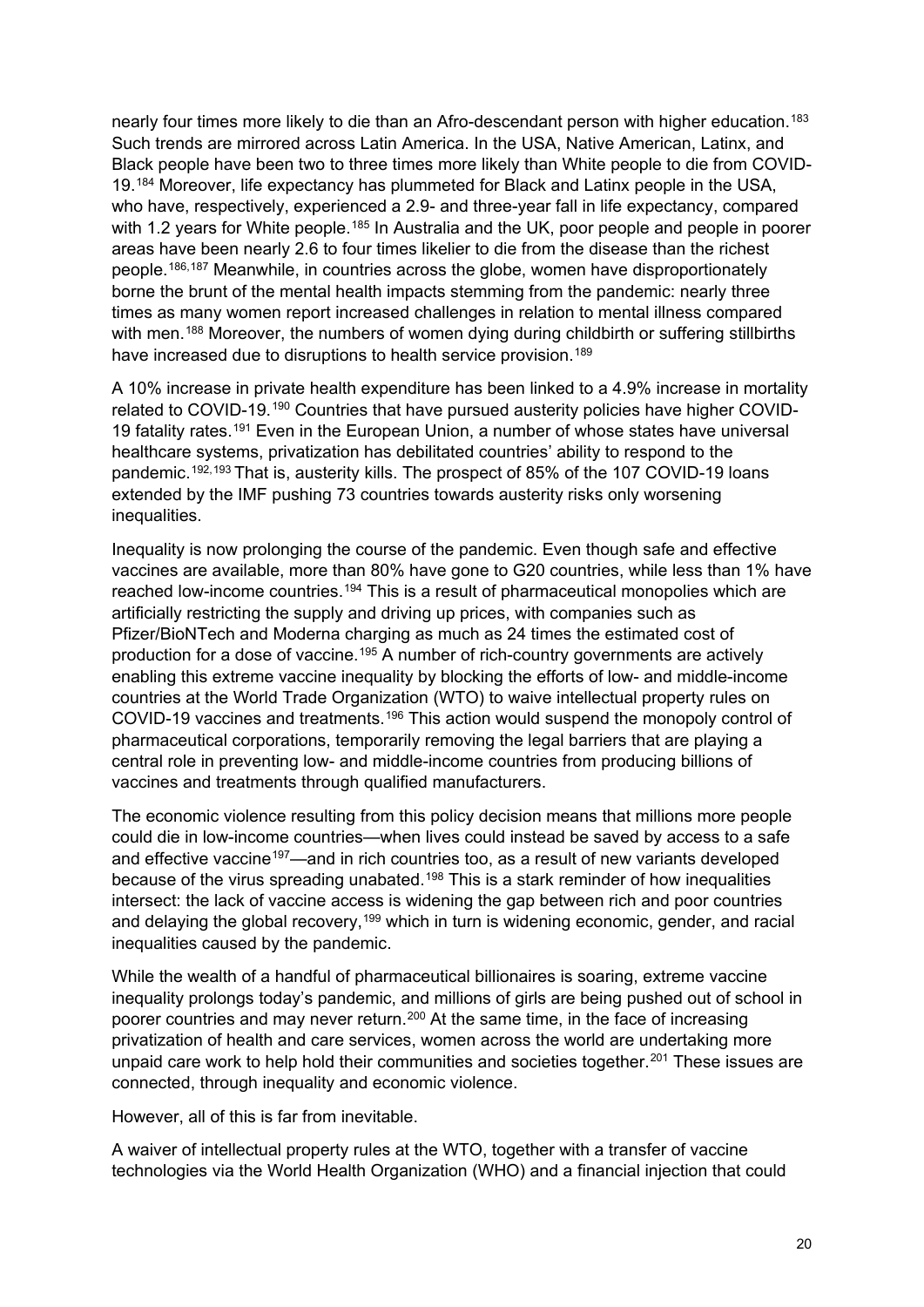cost less than \$10bn, would break current monopolies on vaccine supply and allow for lowand middle-income countries to make enough vaccines so that everyone can be protected.[202](#page-43-13) Just a tiny fraction of the pandemic economic stimulus in rich countries would be needed to double health spending in the poorest countries, allowing them to boost the health systems and health workers needed for a successful vaccine roll-out.<sup>[203](#page-43-14)</sup>

Never again should people in any country have to face a pandemic without being able to see a doctor. Universal healthcare is achievable, and not just for rich countries: Costa Rica, a middle-income country which has instituted quality public healthcare,<sup>[204](#page-43-15)</sup> spends one-twelfth per capita of what the USA spends on its healthcare system<sup>[205](#page-43-16)</sup> but guarantees health for all, unlike the USA, and it outperforms the USA on indicators such as life expectancy. [206](#page-43-17)

Access to health care of good quality is a human right and a political choice. When our economies are structured to allow some people to prosper while others perish, it is a violation of human rights and an act of economic violence.

## **Gender-based violence: the ignored pandemic**

"A 'pandemic within a pandemic' has been exposed and we are confronted with the horrific reality that millions of women and children—in every country—are fighting for their survival, not just from COVID-19 but from the brutalities of abusers in the prisons of their homes."[207](#page-44-0) – Graça Machel

Gender-based violence affects the overwhelming majority, if not all women and girls, transgender, and non-binary people in every corner of the globe. Compounding forms of violence place them at increased risk of harm and death. At the root of the daily and often deadly violence are stark gender inequalities in societies, decision-making, and our global economies, frequently increased by intersecting inequalities. Not only does economic violence exist at an interpersonal level as an aspect of gender-based violence, but also at a structural level in ways that have led to women and girls being the most undervalued members of society. The following section explores these compounding forms of violence collectively under the term "gender-based violence." More recently through the pandemic, lockdowns, pandemic-related stressors such as economic tensions and unemployment, service shutdowns, spiking care work, and scarce resources have all contributed to what has become known as the "ignored pandemic."[208](#page-44-1) That is, a pandemic of gender-based violence fuelled by inequality—and it is compounded by economic violence.

Gender-based violence was projected to increase on average by an estimated 20% during periods of lockdown, meaning that for every three months of lockdown, there would be an additional 15 million cases of intimate partner violence.<sup>[209](#page-44-2)</sup> This is equivalent to about onethird of the progress that could have been made by 2030 to end gender-based violence being lost to the pandemic.<sup>[210](#page-44-3)</sup> During COVID-19, women have also been murdered at record high rates. In the UK, nearly three times as many women were murdered in the same month than the average for the past decade.<sup>[211](#page-44-4)</sup> Israel has seen femicides rise by one-third.<sup>[212](#page-44-5)</sup> Murders of transgender and gender non-conforming people have also seen a 6% increase, with 98% of them being trans women.<sup>[213](#page-44-6)</sup>

Despite these horrific indicators, gender-based violence has accounted for only 0.0002% of coronavirus response funding.[214](#page-44-7) One five-country study found that while international financial institutions (IFIs), including the World Bank and the African Development Bank, extended a combined \$11.74bn in coronavirus response funding, a meager fraction was devoted to responding to gender-based violence.<sup>[215](#page-44-8)</sup> This is a failure that is rooted in unequal and violent policies and economic strategies.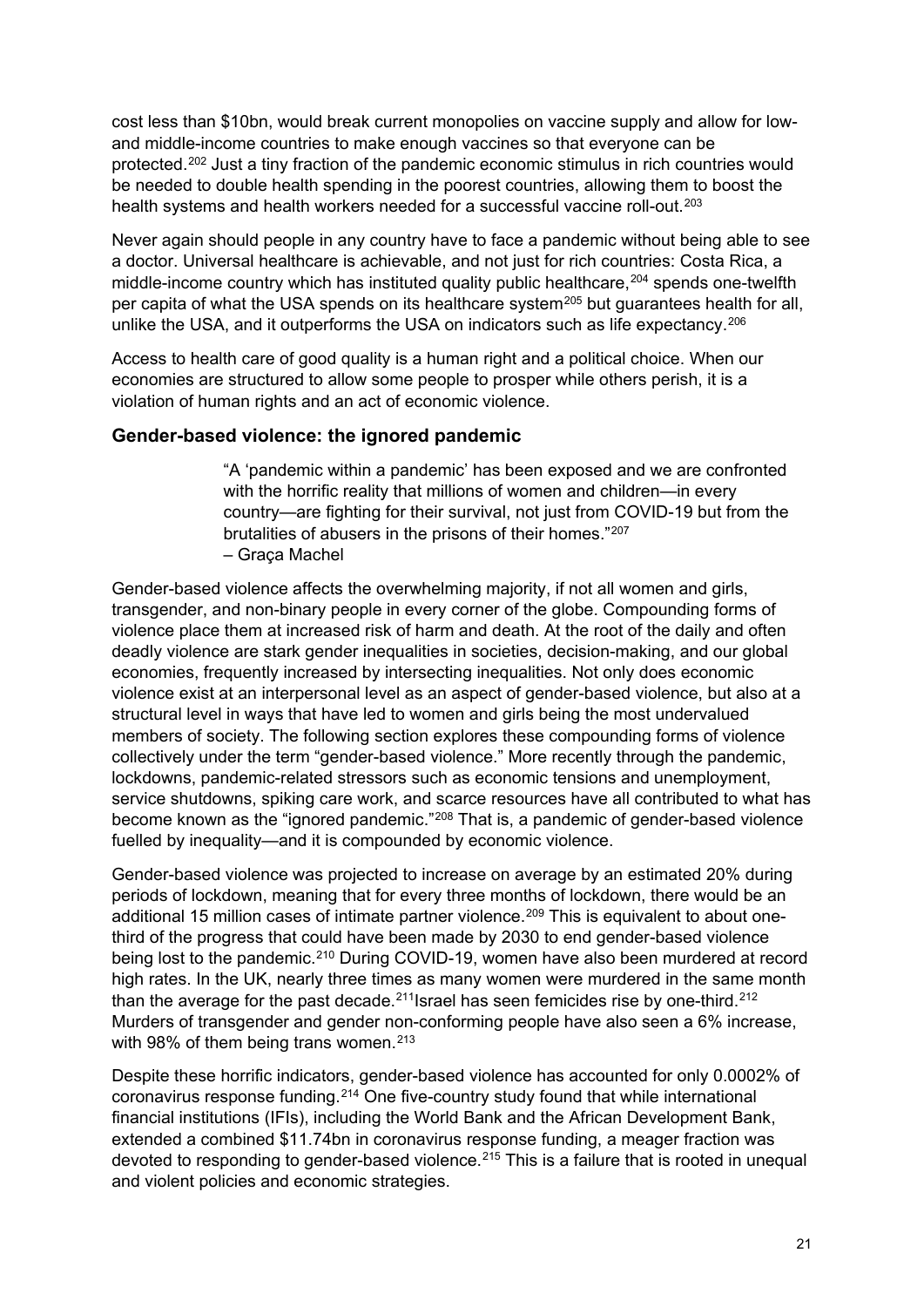Gender-based violence takes lives. Our estimates show that 67,000 women are killed annually—30,000 by their current or former intimate partners—and 37,000 die due to female genital mutilation.[216](#page-44-9) In addition, 6,500 men are also killed annually by current or former intimate partners.[217](#page-44-10) However, these figures are just a tiny fraction of the total number of deaths due to gender-based violence. It is estimated that 143 million women are missing worldwide due to a combination of excess female mortality and sex-selective abortions (son preference): in 2020, there were an estimated 1.7 million excess female deaths and 1.5 million sex-selective abortions.<sup>[218](#page-44-11)</sup>

#### **Box 4**

#### **Gender-based violence: chronic gaps in the data**

These conservative figures do not include equally devastating forms of gender-based violence that lead to additional deaths, such as those that are a result of honor killings, sexual violence, or which are deaths related to high-risk employment like sex work, precarious and informal work, or in labor sectors notorious for exploitative practices, such as the garment industry. The reality is that because women, girls, transgender, and non-binary people are undervalued at every level of our society, there is very little global data on the true scope and impact of gender-based violence. If we are to root out gender-based violence and its relationship to economic violence and inequality, it must begin with ensuring we are prioritizing the collection, transparent sharing, and depoliticization of data.

Gender-based violence is rooted in patriarchy, social norms, and sexist economic policies, which are the greatest determinants of gendered discrimination and inequality. More than 1 billion women lack legal protection against sexual violence by an intimate partner or family member, and close to 1.4 billion women lack legal protection against domestic economic violence, [219](#page-44-12) with little progress over time on both. And while at least 155 countries have passed laws on domestic violence, and 140 have laws on sexual harassment in the workplace, even when laws exist, this does not mean they are compliant with international standards and recommendations, or that the laws are implemented and enforced.<sup>[220](#page-44-13)</sup>

Though the link between greater income inequality and levels of violent crime is well established,[221](#page-44-14) the link between greater income inequality and gender-based violence has been largely under-researched. One study of comparisons of the levels in Indian states of inequality with levels of intimate partner violence found that an increase in income inequality did increase the likelihood of sexual violence.<sup>[222](#page-44-15)</sup>

The lack of protective, preventative, and inclusive social and economic laws has led to horrifying numbers of survivors and victims of gender-based violence, and limits women's ability to access economic opportunities and resources including education, employment, and financial resources. This lack of access often further confines them to the domestic domain or forces them to take on insecure and badly paid, often informal work, and traps them at the bottom of the economy with exposure to further gender-based violence as a result. This is economic violence.

For instance, women are still overrepresented among underpaid and unprotected workers around the world as gender disparities in the division of labor between paid and unpaid work also persist, with men spending more of their work time in remunerative employment and women performing most of the unpaid work.<sup>223</sup> Social norms have entrenched unpaid care work as the responsibility of women and girls, which translates into the unequal distribution of care work between women and men. The pandemic has made this worse. COVID-19 and lockdowns have increased levels of unpaid care and domestic work at a time when families have fewer resources and even less access to services.<sup>[224](#page-44-17)</sup> The contribution of women's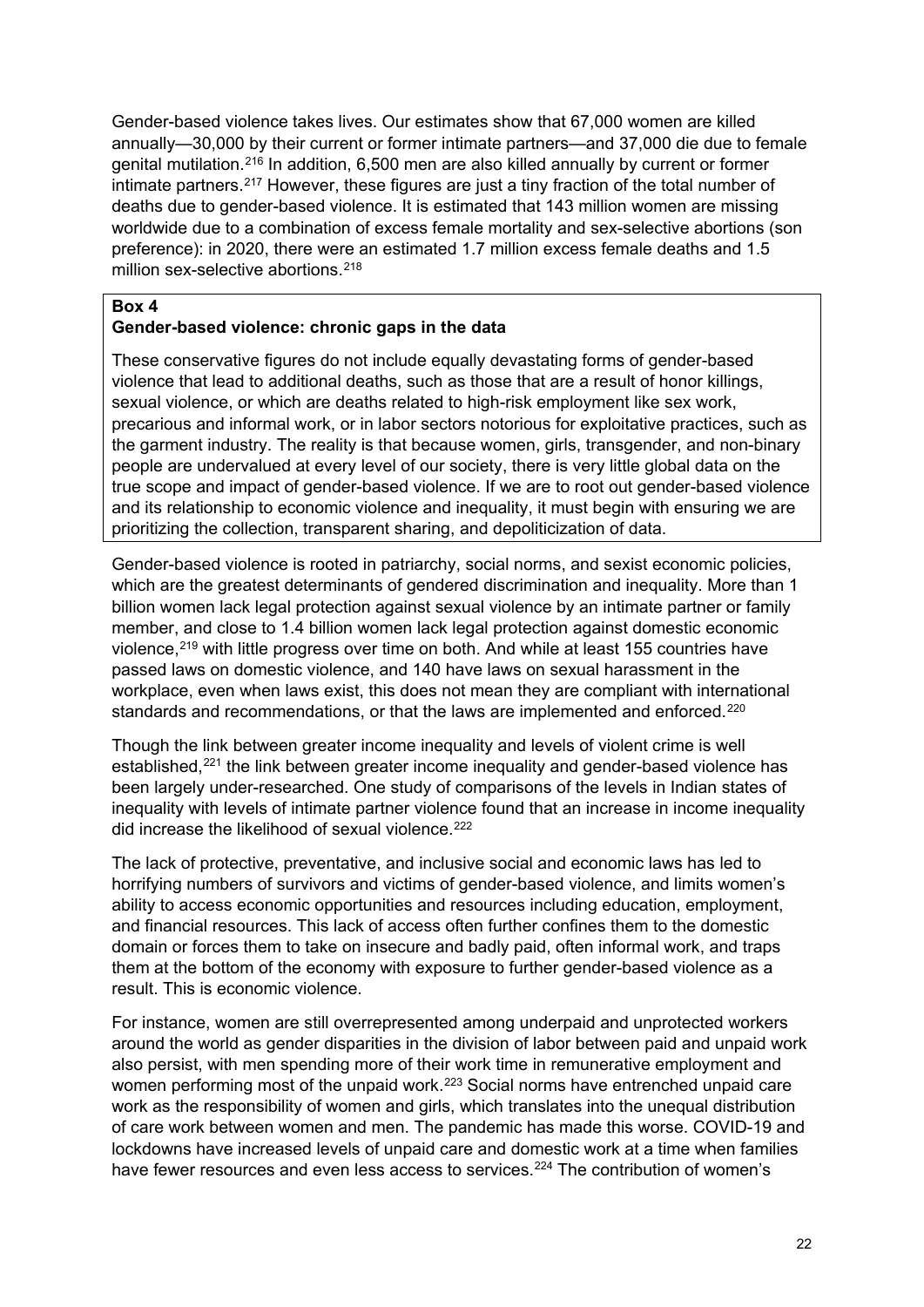unpaid care work to the economy is huge. Oxfam has calculated that this work adds value to the economy of at least \$10.8 trillion.<sup>[225](#page-44-18)</sup> Yet it remains largely invisible, unrecognized, and undervalued by society, the economy and in policy decision-making.<sup>[226](#page-45-0)</sup>

Worldwide, 740 million women work in the informal economy, and during the first month of the pandemic their income fell by 60%,<sup>[227](#page-45-1)</sup> which amounts to a loss of over \$396bn in earnings.[228](#page-45-2) The pandemic is also disproportionately pushing women out of employment, especially as lockdowns and social distancing have affected highly feminized workforces in the service sectors, such as tourism.[229](#page-45-3) This needs to be recognized and accounted for in every COVID-19 response and recovery plan going forward.

Gender-based violence not only harms individuals and groups of people; it also comes at a huge cost to communities: according to UN Women, the cost of violence against women could amount to around 2% of global gross domestic product (GDP). This is equivalent to \$1.5 trillion.<sup>[230](#page-45-4)</sup>

Investments can, however, make a difference. It is estimated that it would cost \$42bn to end gender-based violence in 132 priority countries by 2030 through implementing prevention and response programming,<sup>[231](#page-45-5)</sup> and supporting women's and feminist movements and activists, including women's rights organizations (WROs). These groups are at the forefront of gender-based violence prevention and response, but are underfunded and excluded from decision-making spaces.<sup>[232](#page-45-6)</sup>

Ending gender-based violence is possible. It requires tackling the root causes of it and starts with gender justice and equality across societies, economies, and in decision-making.

## **Climate catastrophe: the emissions of the richest burn the planet**

"The climate crisis is of course only a symptom of a much larger crisis. A crisis based on the idea that some people are worth more than others, and therefore have the right to exploit and steal other people's land and resources. It is very naive to believe that we can solve this crisis without confronting the roots of it."[233](#page-45-7) – Greta Thunberg.

Despite the 2021 COP26 climate negotiations—and heedless of the wishes of those countries most affected by climate breakdown, and the voices of Indigenous communities and young people in particular—the leaders of rich countries, above all, are still failing to prevent further planetary destruction or to ensure sufficient protections against human suffering that will become worse as temperatures continue to rise.

This failure to act is a historic and present-day act of violence, and a direct result of our unequal and carbon-fuelled economic model.

Vital to addressing the climate crisis is recognizing the inequalities that perpetuate it.

The first is inequality between countries. Rich countries are responsible for an estimated 92% of all excess historic emissions—far above their fair share of CO2 emissions.<sup>[234](#page-45-8)</sup> There is also significant inequality between countries in access to knowledge and technologies that are vital to both adapting to climate breakdown, and reducing and preventing greenhouse gas emissions. For example, rich countries, on behalf of their domestic companies, have filed complaints with the WTO as low- and middle-income countries have encouraged the growth of their renewable energy industries. [235,](#page-45-9)[236](#page-45-10)

The second, which does not attract sufficient attention, is emissions inequality between the very richest people and the rest of the world. Analysis of emissions by income group shows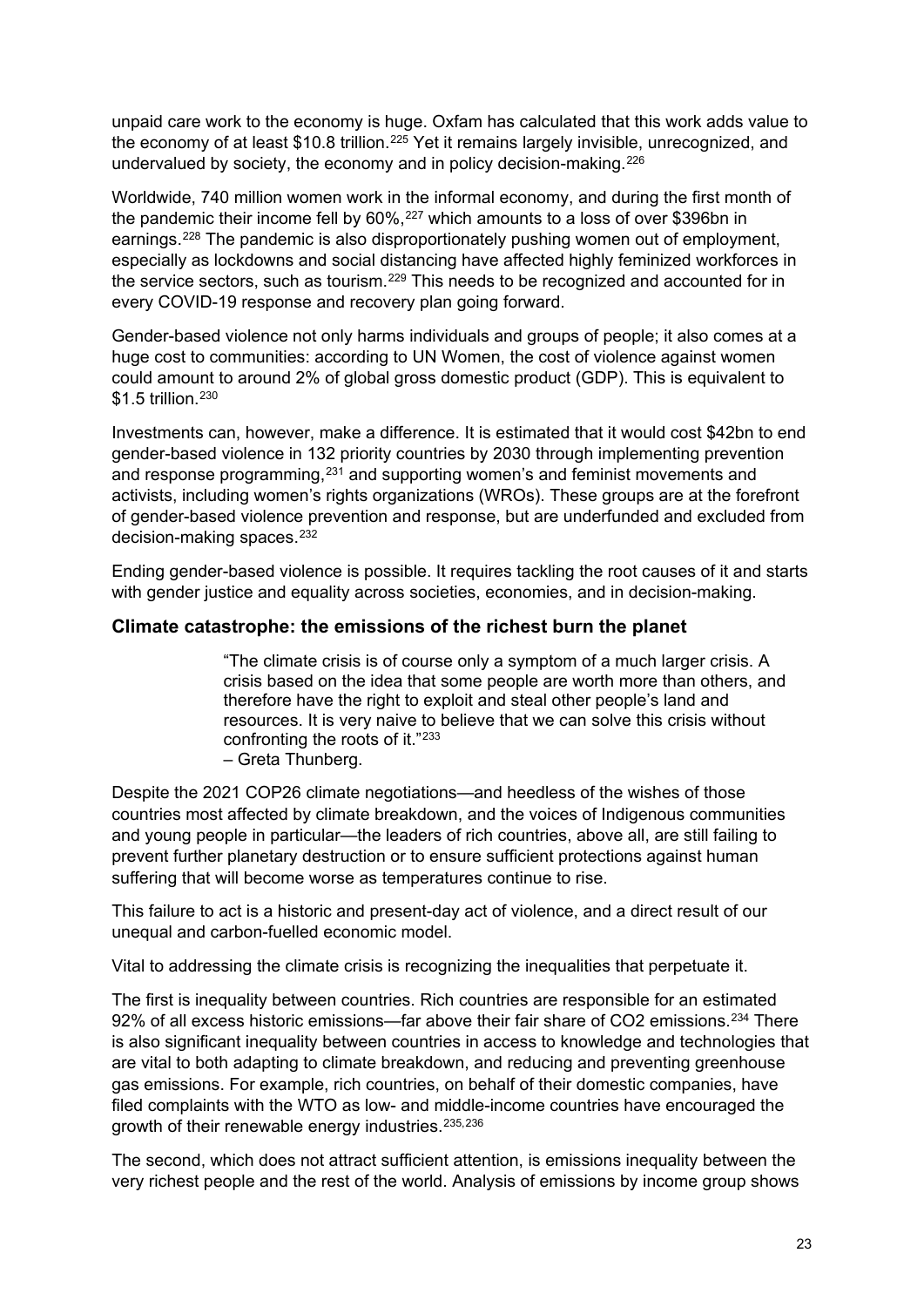that over-consumption by the world's richest people is the primary cause of today's climate crisis<sup>[237](#page-45-11)</sup>

At the core of the inequality crisis is a highly extractive economic model based on grossly carbon-intensive growth, which largely meets the needs of those who are already rich but is loading the greatest risks onto those living in poverty.<sup>[238](#page-45-12)</sup>

Recent data from Oxfam shows that the wealthiest 1% of humanity are responsible for twice as many emissions as the poorest 50%,[239](#page-45-13) and that by 2030, their carbon footprints are in fact set to be 30 times greater than the level compatible with the 1.5°C goal of the Paris Agreement.<sup>[240](#page-45-14)</sup>

The damage a person does to the climate increases with their level of wealth. Based on consumption data estimates, Roman Abramovich, a Russian-Israeli billionaire and owner of Chelsea Football Club whose assets include a superyacht and a custom-designed Boeing 767, is responsible for at least 33,859 tonnes of CO2 emissions consumption in a year.<sup>[241](#page-45-15)</sup> It would take the average person over 7,000 years to use the same amount.<sup>[242](#page-45-16)</sup>

While the richest people are able to afford greater protection against the worst impacts of the climate crisis—indeed, some billionaires have reportedly bought bunkers to prepare for worst-case scenarios<sup>[243](#page-45-17)</sup>—it is the poorest people who have contributed least to this crisis who suffer the most.

Many of them face losing their homes and livelihoods, as they live in areas more vulnerable to extreme weather; in the wake of disasters, they hold the least in assets and have the least access to help. Women living in poverty are disproportionately affected: for example, women are more exposed to the risk of gender-based violence as they are forced to walk further to find water.<sup>[244](#page-46-0)</sup> Women, especially the poorest women, are also forced to take on more unpaid care work to support members of their families and communities whose health has been compromised by increased pollution and heat waves associated with the climate crisis. Indigenous people and racialized groups are disproportionally affected.<sup>[245](#page-46-1)</sup>

The cost of the extremely unequal climate crisis is catastrophic.

Climate breakdown kills in a variety of ways: malnutrition, diseases, extreme heat, and more intense and frequent weather-related natural disasters. The vast majority of these deaths occur in low- and middle-income countries, which have contributed relatively little to greenhouse gas emissions. We therefore count deaths occurring in low- and middle-income countries as inequality-related.

The WHO estimated in 2014<sup>[246](#page-46-2)</sup> that climate change would kill about 231,000 people a year in low- and middle-income countries by 2030, and there is evidence that this projection was too conservative. There is a notable time lag between emissions and deaths. Millions could die in the second half of this century. One study estimates that the greenhouse gases emitted by 273 Americans in 2020 could kill one person during the rest of this century through heat waves alone.<sup>[247](#page-46-3)</sup>

A disaster related to weather, climate, or water hazards has occurred every day on average over the past 50 years, with more than 91% of deaths caused by such disasters occurring in low- and middle-income countries.<sup>[248](#page-46-4)</sup> Inaction on climate change is also expected to reduce life expectancy.<sup>[249](#page-46-5)</sup>

Efforts to curb over-consumption by the richest people are therefore vital to tackling the climate crisis. Wealth taxes, together with carbon taxes and bans on luxury carbon-intensive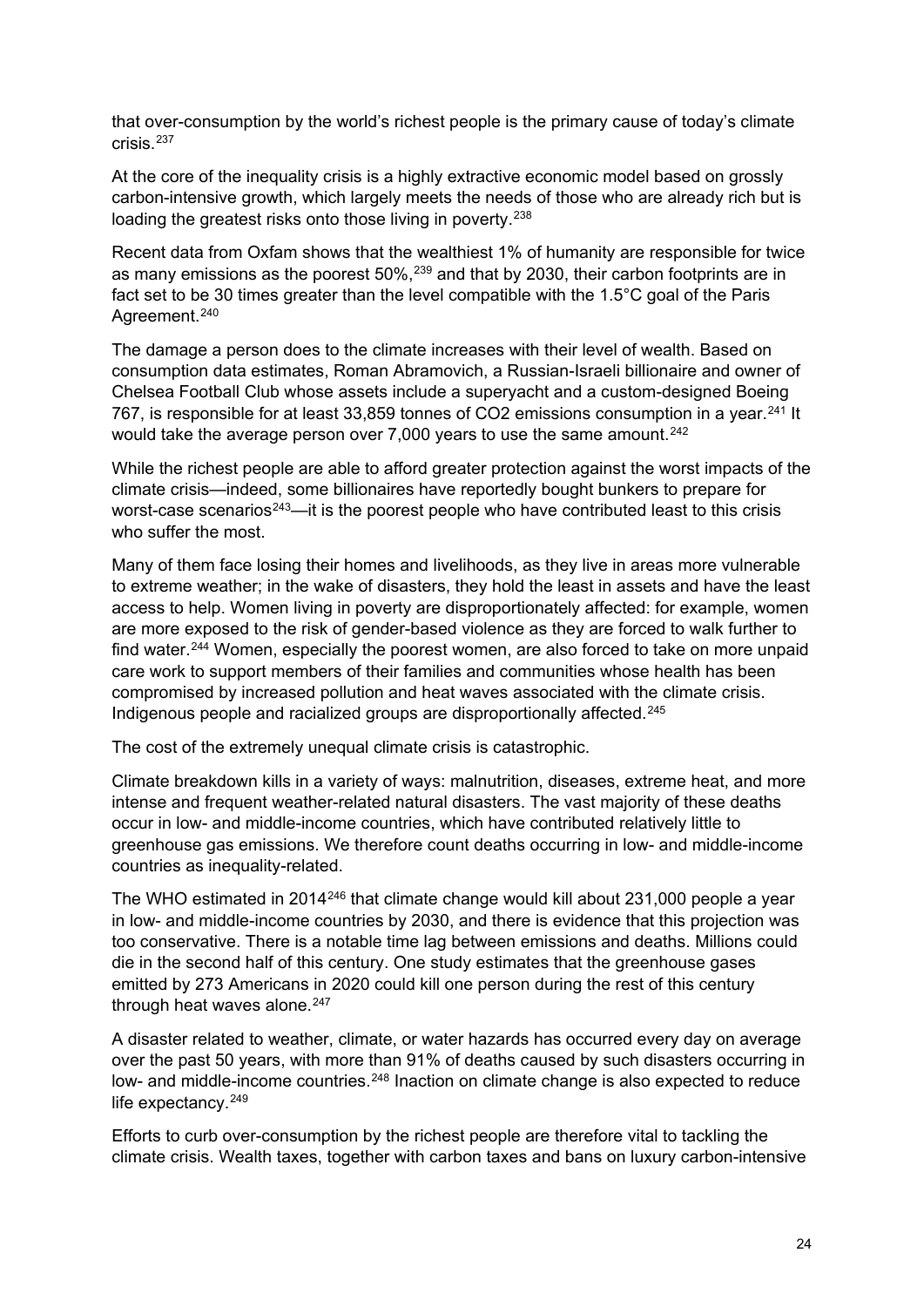goods, are needed as part of a holistic effort to address outsize wealth, power, and consumption.

Rich governments and corporations must reorient net zero targets as real zero targets that cut emissions significantly—and fairly—by 2030. They must invest in climate adaptation for low- and middle-income countries and phase out fossil fuels, while ensuring that climate adaptation finance directed to communities' efforts to survive is based on grants, not loans. They must also provide financial and technical assistance to low- and middle-income countries and poor communities who are already experiencing economic and non-economic damages and losses as a result the climate crisis. And we must see large-scale boosts to investment in clean energy and a just transition to low-carbon jobs that are accessible to marginalized groups, such as in the care economy, sustainable agriculture, and renewable energies.

## **Poverty and hunger**

When the coronavirus crisis began, almost half of humanity—3.2 billion people—were living below the World Bank's poverty line of \$5.50 a day.<sup>[250](#page-46-6)</sup> The long period of poverty reduction that the world had experienced had already slowed dramatically, and in the poorest countries poverty was on the increase.

The pandemic has led to a sharp increase in poverty around the world. There are now 163 million more people projected to be living on less than \$5.50 a day than there were when the pandemic began.[251](#page-46-7) The crisis has shown that, for most of humanity, there has been no permanent exit from poverty and insecurity. Instead, at best, there has been a temporary yet deeply vulnerable reprieve.

While most people experienced a drop in income in 2020, in 2021 there has been a divergent trend as inequality has increased between nations.[252](#page-46-8) The World Bank projects that the incomes of the top 20% of humanity will have bounced back—recovering nearly half of what they lost in 2020—while the poorest two deciles are expected to lose a further 5% of their income in 2021.[253](#page-46-9) This is largely because economic growth is recovering in rich nations where the majority of the top 20% live, while the same is not true in low- and middleincome countries, where most of the bottom 20% live. The gap is the result of persistent vaccine apartheid.

This projection is also likely to be an underestimate, as it does not factor in increased inequality within countries, which the World Bank, the IMF, and the OECD all agree is likely to be the case in most countries. World Bank projections show it is likely that, unless action is taken to reduce this inequality, poverty levels will not return to their pre-crisis levels even by 2030.<sup>[254](#page-46-10)</sup> Poverty does not only create immense suffering. Poverty kills. It is very much a form of economic violence, perpetrated against billions of ordinary people all over the world each day. In every country, the poorest people live shorter lives and face an earlier death than those who are not poor.<sup>[255](#page-46-11)</sup>

As well as deaths caused by lack of access to healthcare, poverty kills people through hunger and famine. Hunger-related deaths have been a significant consequence of poverty for decades.

Oxfam estimates that hunger kills at least an estimated 2,080,500 people each year, based on Integrated Food Security Phase Classification data that assesses the severity and magnitude of acute and chronic food insecurity and malnutrition.[256](#page-46-12) This is a conservative estimate; our upper estimate is 14,916 deaths per day. We recognize these as inequalityrelated deaths. In a world of abundance, nobody should die for lack of food.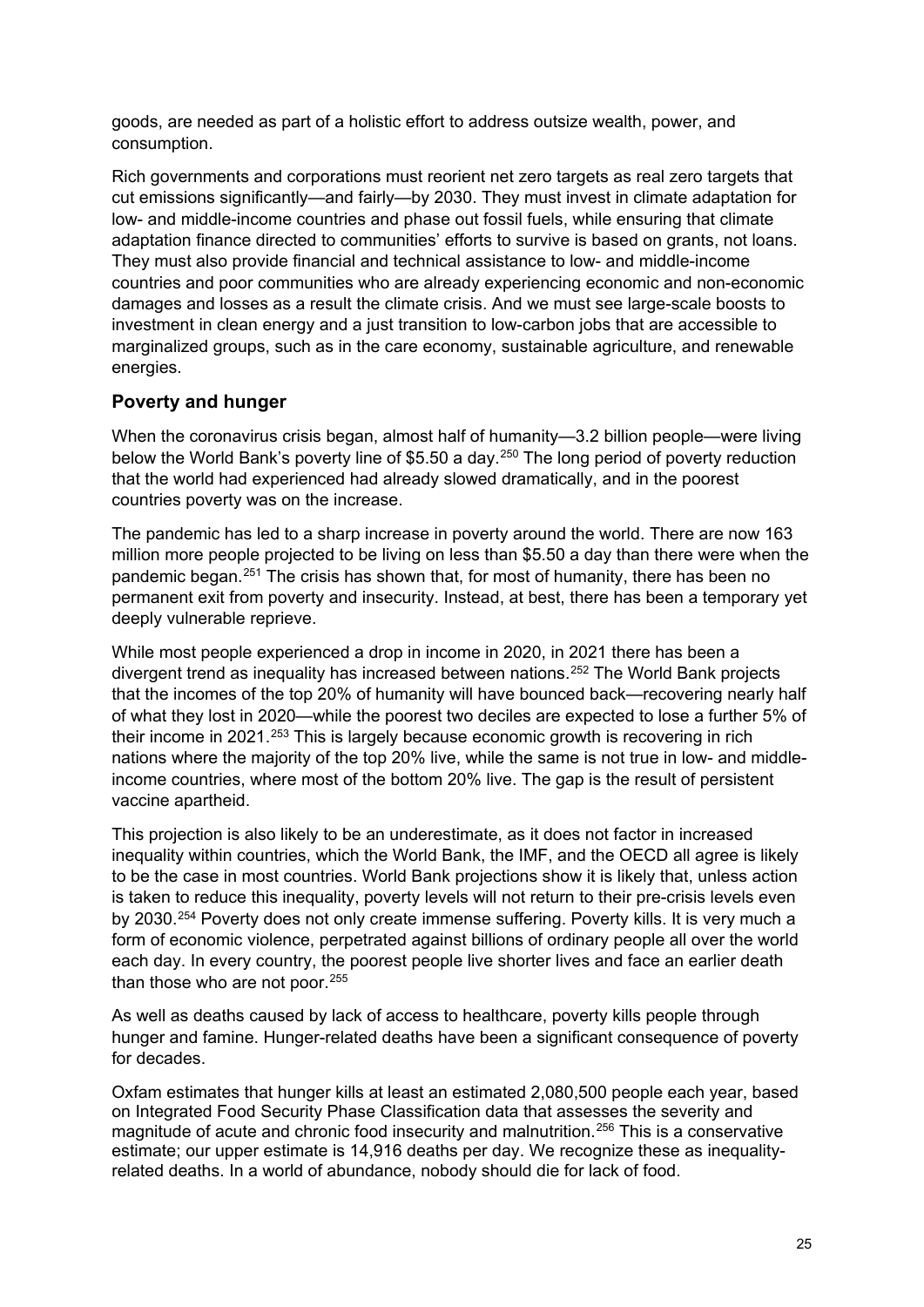Economic violence through poverty is also felt by children. At the peak of school closures, 369 million children were missing out on crucial school meals.<sup>[257](#page-46-13)</sup> For many of them, the school lunch was their main daily meal. Without schools, many families struggle, and more children will go hungry and without the nutrients provided by school meals. This is not just in low- and middle-income countries, but also in deeply unequal wealthier countries. For poorer families, the value of a meal in school is equivalent to up to 10% of monthly income.<sup>[258](#page-46-14)</sup> The loss of school meals thus means a large additional cost for families.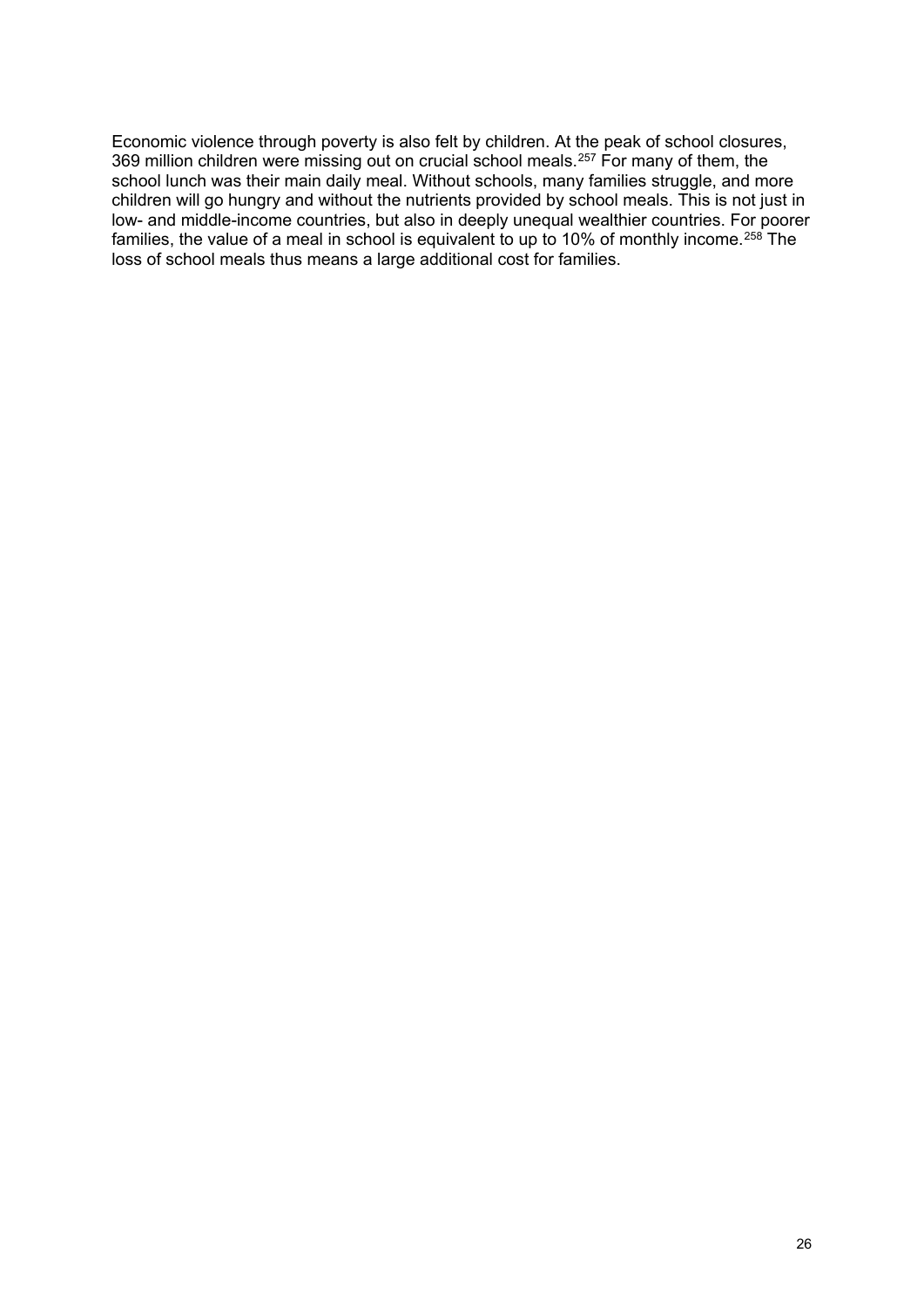# **3 SOLUTIONS**

Throughout history, social movements have demanded change—be it women's right to vote, a shorter working week, the abolition of slavery, or anti-trust action against corporate monopolies that have grown stronger than governments. Today, social movements are on the march again.

## **Social movements**

From young climate strikers demanding bold systemic change, to the Black Lives Matter movement, which started in the USA and spread around the world, to the continued efforts of the grassroots feminist #NiUnaMenos movement across Latin America, bold change is being demanded all over the globe. The People's Vaccine Alliance is today one example of this: bringing organizations from around the world together to end the vaccine monopolies held on COVID-19 vaccines and treatments, and avail access to these life-saving technologies to everyone, everywhere. The last year has seen mass public rallies against the poverty and inequality unleashed by coronavirus in Colombia, first organized by the country's trade unions.<sup>[259](#page-46-15)</sup> In India, hundreds of thousands of farmers challenged agricultural laws<sup>[260](#page-46-16)</sup> that they argued would leave them at the mercy of market forces. In November 2021, the laws were repealed.<sup>[261](#page-46-17)</sup>

New research shows that there has been a tripling of protest movements, globally, over the last 15 years, with all regions seeing increases and some—such as the Indian farmers' protest—among the largest protest movements ever recorded.[262](#page-46-18) Another study shows an increase in anti-government protests over the past decade, which have a high correlation with income inequality.<sup>[263](#page-46-19)</sup> Half of the respondents surveyed in a recent multi-country poll were concerned that inequality would be worse following the pandemic, and particularly concerned that corporations and wealthy individuals were not paying their fair share of taxes.<sup>[264](#page-46-20)</sup> There was strong support for the wealthy to pay more taxes to fund public safety, affordable housing, and assistance for low-income families.[265](#page-46-21)

## **The secret's out: governments** *can* **act**

"We are calling time on this age of greed. Governments need to tax the rich for us to stand any chance of reversing the inequality crisis we're in."[266](#page-47-0)

Njoki Njehu, Pan Africa Coordinator of the Fight Inequality Alliance

Though it has become fashionable for world leaders to speak about inequality, action to respond to the enormous crisis of inequality has been woefully inadequate. Inaction by the majority of governments in tackling inequality left them dangerously vulnerable to COVID-19.<sup>[267](#page-47-1)</sup> However, the pandemic may prove to be a turning point, as governments have responded with a range of tools to deal with its impacts. Having mobilized over \$16 trillion in response to the pandemic,<sup>[268](#page-47-2)</sup> and with some of the largest support programs since the Second World War,<sup>[269](#page-47-3)</sup> governments—especially those of high-income economies—have shown their ability to provide fiscal firepower when it is needed.

Inspiration can be drawn from some of these responses. Poverty is projected to nearly halve in the USA in 2021 compared with pre-pandemic levels, thanks to an expansion of government programs, although this is only expected to be temporary.[270](#page-47-4) Togo provided monthly benefits for all informal workers left unemployed by the pandemic, and increased its health spending by 2.2% of GDP.[271,](#page-47-5)[272](#page-47-6)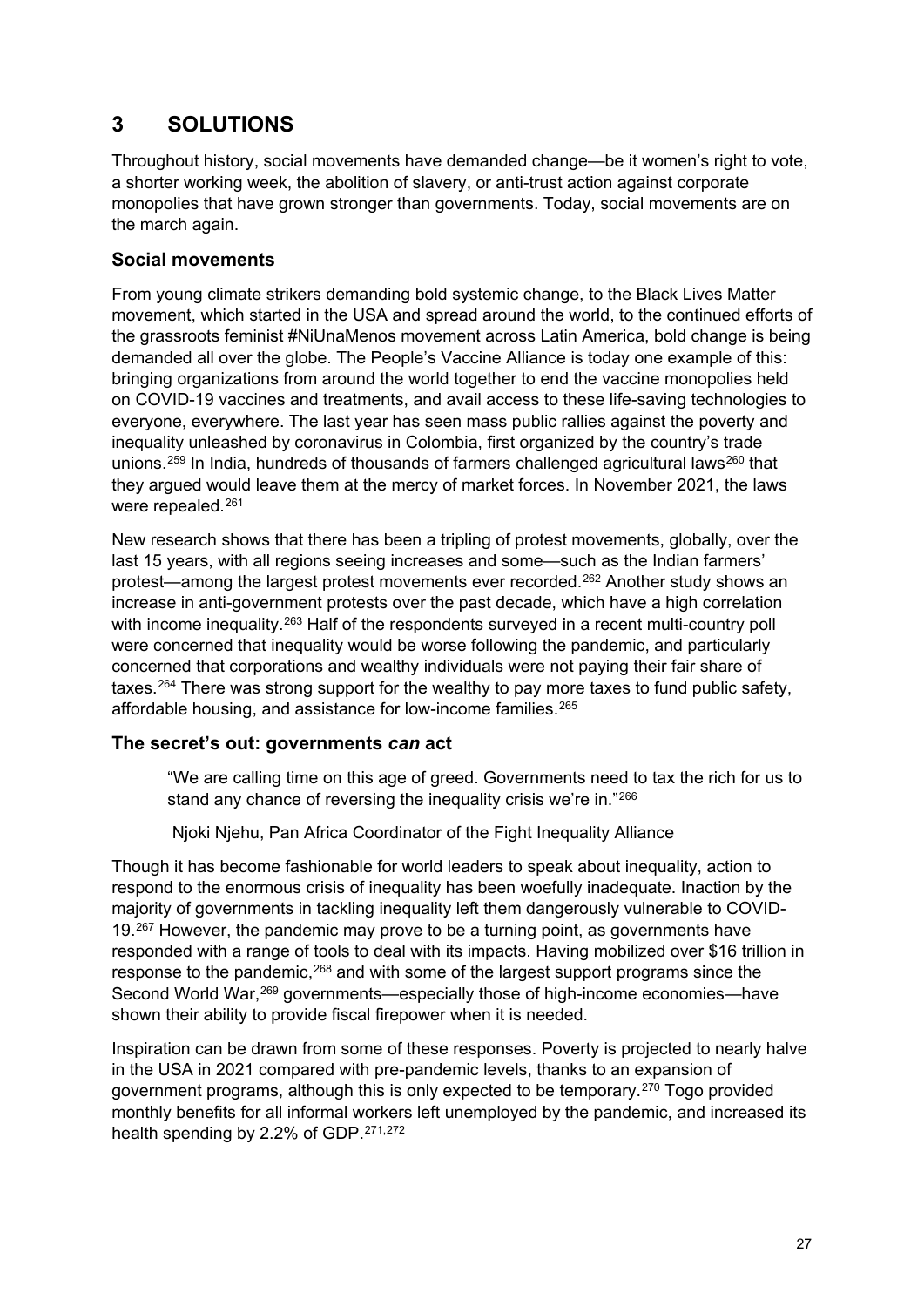## **Equality: a 21st century economic mission**

In the wake of the Second World War, many countries took bold action to radically redesign their economies—whether to build welfare states, introduce significant taxes on the richest people and corporations, or shore up workers' rights. The response to the pandemic must see a similar kind of ambition, albeit with a different economic model to meet the challenges of this century.

As an approach fit for the 21<sup>st</sup> century, governments must center their economic strategies around greater equality. This means far greater economic equality—alongside goals to pursue gender and racial equality—and it must be supported by explicit, timebound, and measurable milestones. We know that this is possible. Countries such as South Korea and Sierra Leone have committed to reducing inequality as a national priority, while New Zealand and others such as Bhutan and Iceland have adopted national budgets that prioritize indicators of well-being over GDP growth.[273](#page-47-7)

The pandemic remains a global emergency, and it must be treated as such. Inequality contributes to the death of at least one person every four seconds<sup>[274](#page-47-8)</sup>—but so many of these inequality deaths are avoidable, with the right policies and investments.

There are many meaningful actions that governments can take that are vital to reducing inequality.

Governments can and must implement redistributive mechanisms, using progressive spending and taxation to redistribute the power and wealth of rich people and invest it in the great majority. But crucially, they must also deliver pre-distribution: designing the economy to ensure that the market, the private sector, and globalization do not produce greater inequality in the first place.

Systemic and structural solutions are required to address the systems that have allowed a tiny few to capture wealth, income, and power at the expense of the vast majority of humanity. These systems include rising corporate power and monopolies, far-reaching deregulation, loosened capital controls, a race to the bottom on corporate and individual taxes, the liberalization of labor markets and the privatization of the public good, and an obsessive pursuit of GDP growth, irrespective of how carbon-intensive and highly unequal that growth is.

Oxfam proposes three visible and tangible areas for action that can be a springboard for efforts that are part of governments' pandemic response and recovery. They will allow governments and IFIs to begin to address economic violence, save lives, and support a transition to a more equal world that is healthier and happier for all. They are by no means exhaustive. But taken together, these will provide a strong foundation from which to pursue equality.

"…the liberty of a democracy is not safe if the people tolerate the growth of private power to a point where it becomes stronger than their democratic state itself."[275](#page-47-9) **–** US President Franklin D. Roosevelt (1938)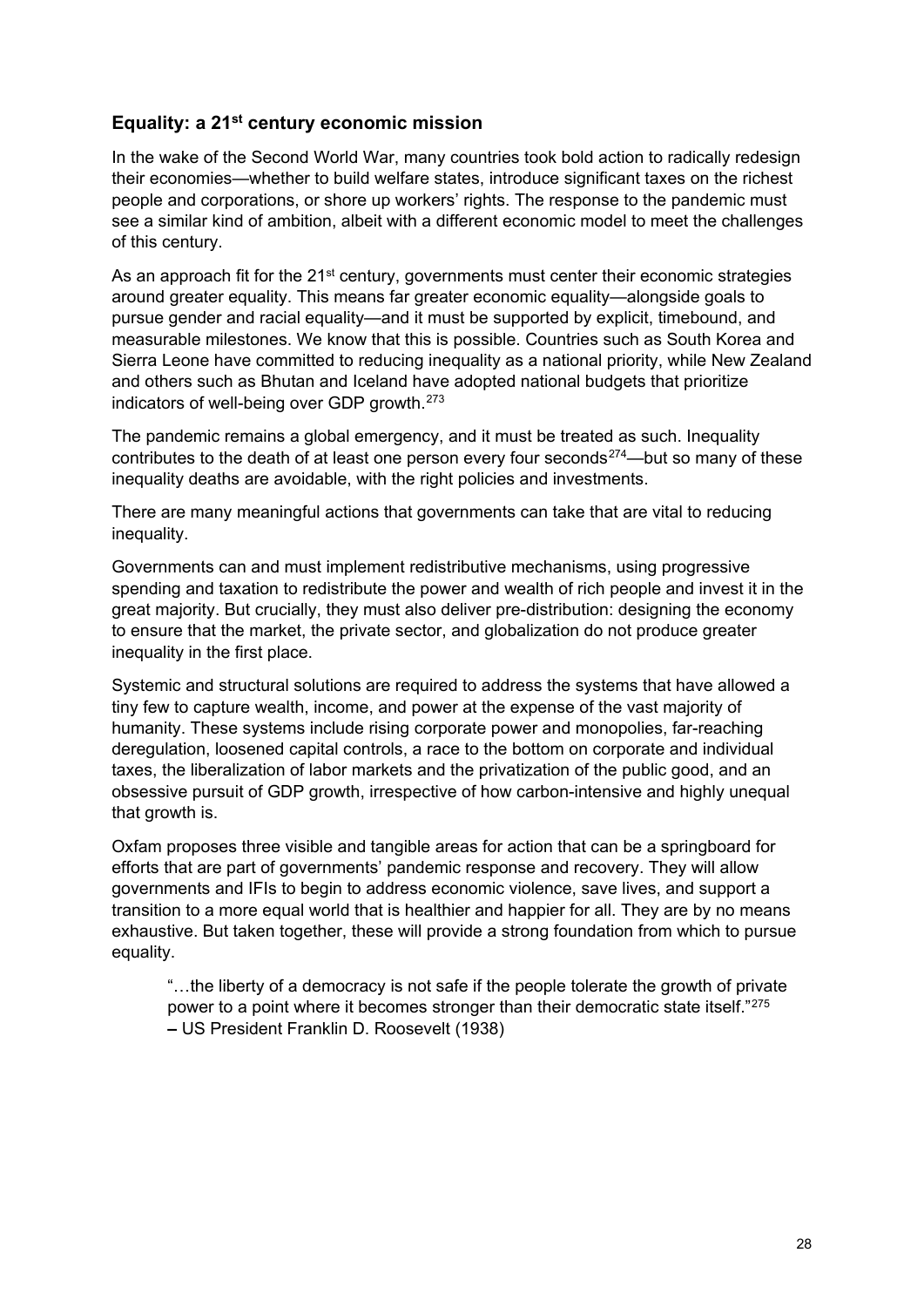#### **1. Unlocking trillions of dollars into economies to tackle inequality**

For too long, the imagination of governments has been constrained when it comes to investing in their people, but the pandemic has seen them overcome such constraints as they have mustered a \$16 trillion response. $276$ 

A number of progressive fiscal instruments must now be utilized to both respond to and recover from the pandemic. These will unlock the trillions necessary to invest in saving lives and fostering fairer futures. But the progressive instruments must also be progressive in their design: not falling on the shoulders of ordinary people, or leading to aggressive measures to extract further debt payments from low-and middle-income countries.

There is immediate financing available. Most urgently, rich countries should, without delay, channel significant portions of the \$400bn worth of Special Drawing Rights (SDRs) they received in the IMF's August 2021 \$650bn SDR issuance to provide debt-free and conditionality-free support to vulnerable economies.

The international community must also agree to wide-scale debt payment cancellation, including payments to private creditors, and establishing an international and autonomous framework to oversee temporary standstills and handle debt restructuring. And rich countries must also deliver on their commitment to spend 0.7% of gross national income (GNI) on aid to low- and middle-income countries. 2020 marked 50 years since they made this promise. Since then they have under-delivered by a total of \$5.7 trillion.<sup>[277](#page-47-11)</sup>

But an absolutely pivotal, and achievable, part of the response and recovery to the pandemic is to claw back the trillions gained by the very richest people in society.

- **Governments must act now to claw back the exponential rise in billionaire wealth during COVID-19 by implementing one-off solidarity taxes to release billions to fight inequality**

As this paper shows, billionaire wealth has grown exponentially during the pandemic, at record rates. A one-off set of solidarity taxes to claw back this wealth would put this money back into the service of the real economy and would save millions of lives. For example, Argentina has shown that billions in dollars of revenue can be generated for the recovery from a one-off wealth tax on the wealthiest people.

A crucial way to claw back the huge gains made by billionaires during the crisis is to tax the new wealth that billionaires have made since the start of the pandemic.

By way of illustration, a one-off 99% emergency tax on new, pandemic-era billionaire wealth of just the top 10 richest men alone would raise \$812bn. These resources could pay to make enough vaccines for the entire world and fill financing gaps in climate measures, universal health and social protection, and efforts to address gender-based violence in over 80 countries. As a group, they would still remain \$8bn richer than they were at the start of the pandemic, and every single one would still be a billionaire.<sup>[278](#page-47-12)</sup>

This is not an original idea. The French government, for example, taxed excessive wartime wealth at a rate of 100% after the Second World War.<sup>[279](#page-47-13)</sup> One-off wealth taxes were also levied elsewhere in Europe and in Japan. In the USA, President Franklin D. Roosevelt proposed a 100% tax on excess incomes during the war; a tax rate of 94% on high incomes remained in place for a decade after it ended.<sup>[280](#page-47-14)</sup>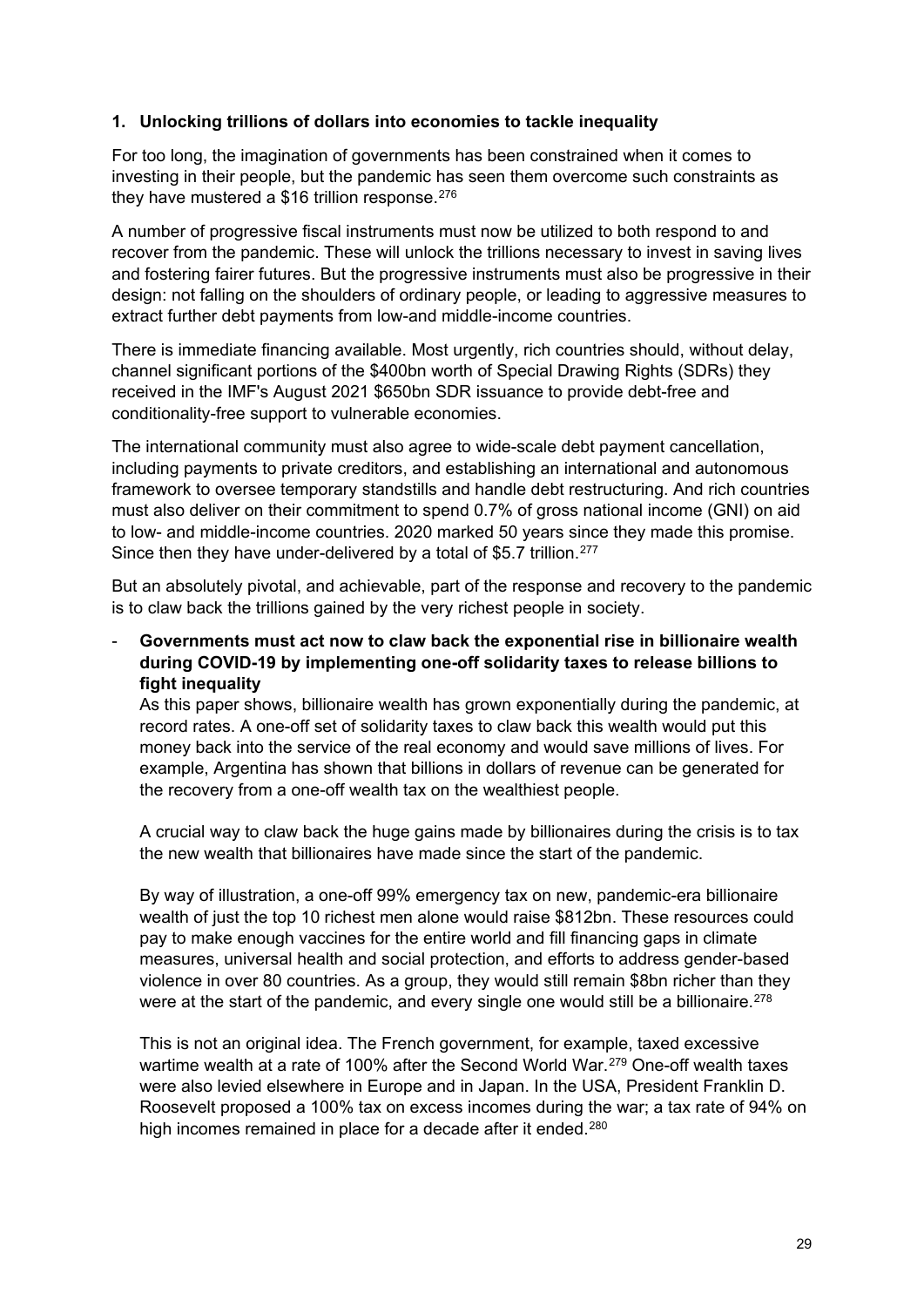Governments must continue—and make permanent—progressive taxes on capital **and wealth, and put an end to tax havens and corporate tax dodging** Beyond this set of one-off solidarity taxes, governments must also put in place, or where relevant increase, permanent wealth and capital taxes to fundamentally and radically reduce wealth inequality. The IMF has called for the use of capital and wealth taxes and has noted that "marginal tax rates can be raised without sacrificing economic growth."<sup>[281](#page-47-15)</sup> These highly progressive taxes can both fund the recovery and reduce inequality.

Beyond the objective of raising revenue, it is also legitimate to use wealth taxation to fundamentally reduce the total numbers of billionaires and multi-millionaires. With this in mind, in line with the work of Gabriel Zucman, we have also modelled the revenue from a 10% annual wealth tax on the world's billionaires, which would seek to steadily reduce the total number of billionaires in the world.

This would be a strategic reversal to an economic approach that for decades has imposed the majority of the tax burden on the labor and consumption of the many—in the form of regressive taxes that fall upon the poorest people, and in particular women<sup>282</sup>—rather than the capital of the few. In 2017, just four cents in every dollar of tax revenue collected globally came from taxes on wealth such as inheritance or property.[283](#page-47-17)

In addition, governments need to finally put an end to the tax havens that deprive them of vital revenue. The Pandora Papers revelations are the latest among many scandals that have exposed how wealthy people and politicians use tax havens to the detriment of everyone else. Governments also need to put an end to the harmful race to the bottom on corporate taxation, which will mean going beyond the unfair and unambitious minimum tax agreed under the OECD in October 2021.<sup>[284](#page-47-18)</sup>

## **2. Redirecting that wealth to save lives and invest in our future**

Governments can help save lives by investing in visible and transformative policies that are proven to reduce economic, gender, and racial inequality, pull societies together, and tackle the climate crisis. Below, Oxfam proposes four areas that, through redistributive mechanisms, directly address economic violence.

### - **Never a user fee again: quality, publicly funded, and publicly delivered universal healthcare**

Progress towards universal healthcare would help save millions of lives by 2030,<sup>[285](#page-47-19)</sup> and prevent millions of people from falling into extreme poverty each year. Universal healthcare provides a foundation for a healthier, freer, and fairer society; it helps close the gaps between rich people and poor people and between women and men, and it promotes racial and ethnic equality. The market should not take priority over people's right to life. Nobody should have to pay a user fee to access healthcare. Governments should stop privatizing public services. And the state should provide, not purchase, healthcare. Governments from Costa Rica<sup>[286](#page-48-0)</sup> to Thailand<sup>[287](#page-48-1)</sup> have shown that this can be done. Additional investments of \$284bn per year are required for low-income and middle-income countries to reach the health-related targets set out in the Sustainable Development Goals, rising to \$371bn for 2026–2030. The state must take precedence over private providers.<sup>[288](#page-48-2)</sup> Crucially, universal healthcare, together with universal education, must be protected from austerity measures, cuts, and privatization. Universal access to free, quality public services is core to the fight against inequality and a key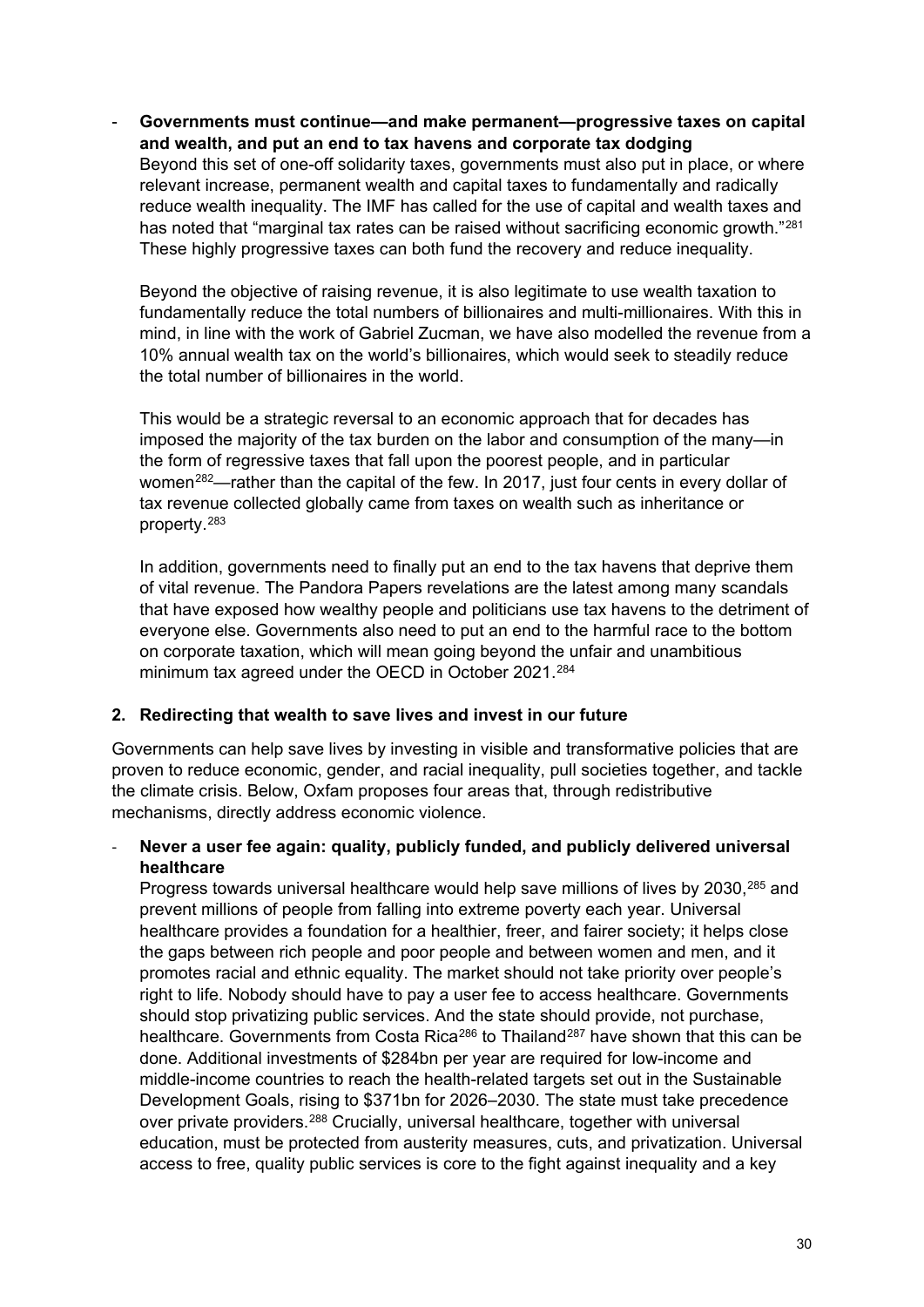redistributive method; any cuts will disproportionally impact those who most depend on them and who have no option to pay for private alternatives.

- **Freedom from want: universal social protection that offers income security for all** Income security for unemployed and informal workers. Child benefits. Pensions. Provision of care. These are all elements of social protection, a human right, and a lifeline that can provide freedom from want and liberation from hunger. Social protection is one of the most powerful investments that a government can make to reduce inequality. It is transformative: for example, by 2030 Kenya and Indonesia could potentially cut their poverty rates by 25% and 31%, respectively, by investing 1.7% of GDP now into universal social protection schemes.[289](#page-48-3) Low- and middle-income countries should increase their annual budgets for social protection, by 3.8% of GDP on average, to close existing financing gaps and guarantee a social protection floor that includes access to healthcare, and a minimum income package for elderly people, mothers, children, and people with disabilities.[290](#page-48-4) For low-income countries, however, about \$78bn in total would be needed annually to establish social protection floors, or 15.9% of their GDP.[291](#page-48-5) Rich countries should support a Global Fund for Social Protection to increase momentum behind universal social protection schemes in low-income countries lacking investment capacity, supported by aid and debt relief from rich countries.<sup>[292](#page-48-6)</sup>
- **Surviving the climate crisis: urgent funding for adaptation, loss and damage, and a fossil fuel-free world**

Climate adaptation is a matter of life and death for communities facing the harshest impacts of the climate crisis. An increase in funding by rich countries to at least \$50bn a year for climate adaptation between now and 2025 is urgently needed for communities in low- and middle-income countries, with needs rising further to \$140–300bn by 2030.<sup>[293](#page-48-7)</sup> Such funding can be transformational when it is locally led and when it supports women, who are indispensable to agriculture, to fishing, and to lifting up their communities. Funding by rich countries is also required to meet an urgent need for addressing loss and damage when adaptation is no longer possible, as poor communities and climatevulnerable countries are already experiencing the worst impacts of the climate crisis. The financing requirements for loss and damage in low- and middle-income countries may reach \$200–580bn a year by 2030.<sup>[294,](#page-48-8)[295](#page-48-9)</sup> And tackling the impacts of the immediate crisis is not enough on its own; investment is needed for the transition to a fossil fuel-free economy that is powered by clean energy. Rich countries also need to make good on their promise to provide \$100bn a year from 2020 in climate finance for low- and middleincome countries, including to support the transition to clean energy. Investment is, crucially, required to support workers and communities through this transition; Spain's €250m *Transición Justa* (Just Transition) strategy, which was approved in 2018 to diversify the economy in those regions economically dependent on coal extraction, shows how this can be done.<sup>[296](#page-48-10)</sup>

- **Ending gender-based violence: investment to help strengthen women's rights** Gender-based violence, a pernicious manifestation of patriarchy and sexism, cannot be solved by money alone, but investment can go a long way towards helping to save lives and end violence. An estimated \$42bn could finance prevention and treatment programs to end gender-based violence in 132 priority countries by 2030, funding programs that prevent and respond to this scourge.<sup>[297](#page-48-11)</sup> There must also be more investment in WROs around the world, which work to bring millions of women together to press for their human rights, advance women's autonomy, and transform their communities, but which have faced funding cuts and challenges to the spaces in which they operate.<sup>[298](#page-48-12)</sup> This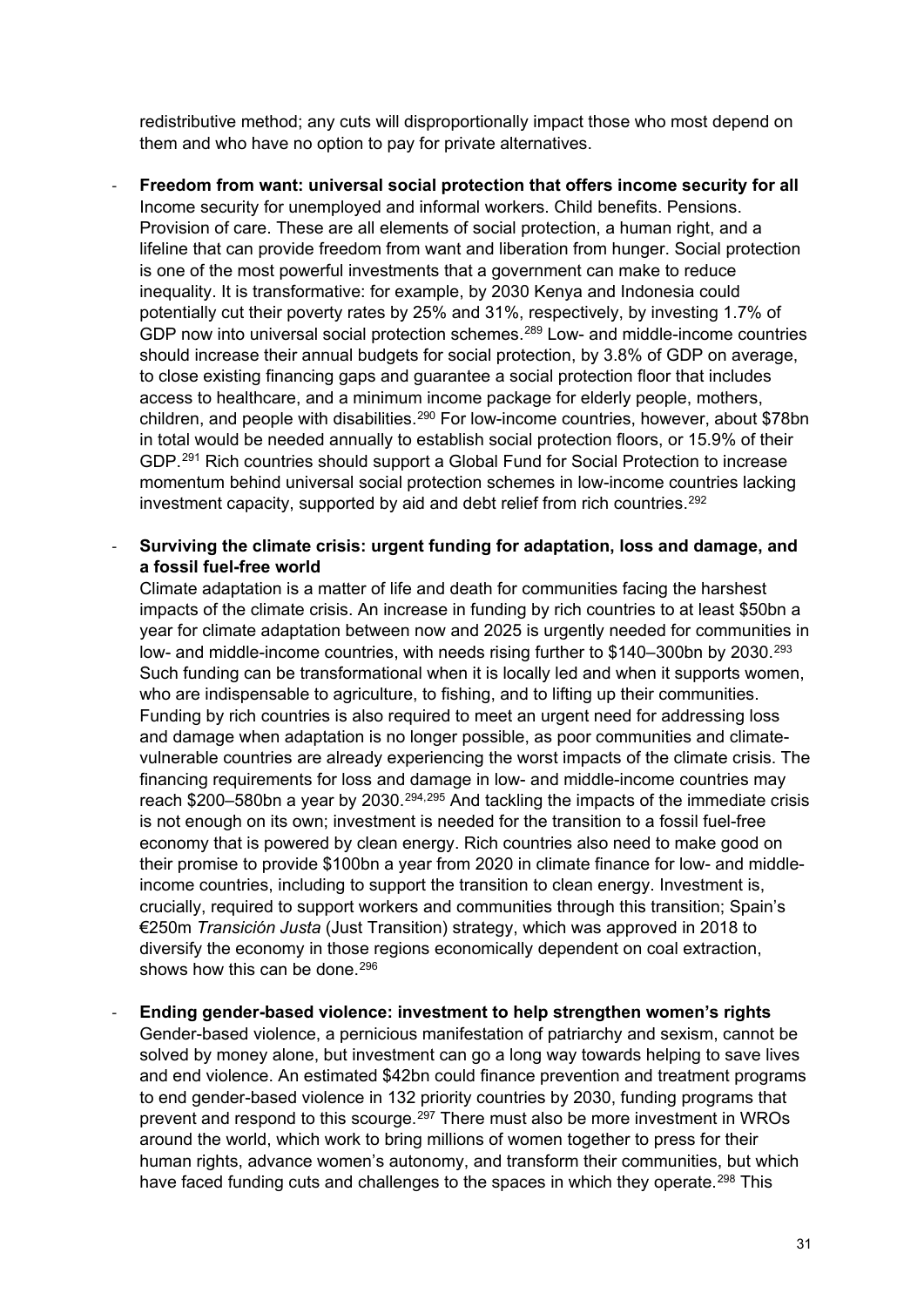must be reversed.[299](#page-48-13) Investment is especially required to help challenge cultural and social norms that dictate what kind of work women can and cannot do, that leave women and girls shouldering most of the care work, that exclude women from owning assets, and that justify abuse and violence against them.

#### **3. Pre-distribution to shift power and income in the economy**

Policies, systems, and laws that actively tackle the extreme capture of wealth and income by the richest in society are vital. Oxfam proposes actions which would help ensure that the gains of the market, the private sector, and globalization are more assertively directed into the hands of workers and ordinary people. We also propose changes to laws and representation that are overly skewed in favor of the richest countries, corporations, and individuals, which in turn helps to perpetuate inequality. These actions are as important as redistributing wealth.

### - **Tackling inequalities between rich and poor countries: a waiver of intellectual property rules**

Trade rules that are rigged in favor of the richest countries and corporations are preventing low- and middle-income countries from holding the rights and accessing the formulae to be able to manufacture COVID-19 vaccines and other technologies themselves, while protecting the monopoly power of a handful of pharmaceutical giants.

All rich country governments must agree now to a waiver of the WTO Agreement on Trade-Related Aspects of Intellectual Property Rights (TRIPS), meeting the demands of low- and middle-income countries. This waiver was written into the TRIPS agreement for exceptional situations such as a pandemic.

Waivers must also be readily activated in case of future emergencies and must provide the basis for a wider reform of the monopolized pharmaceutical system, which prices out billions of people from accessing affordable medicines. There should be wider consideration to ensure that all intellectual property, not just for access to medicines, is managed in the interests of society, not solely in the financial interests of corporations. For example, it is crucial to allow for the sharing of technologies and knowledge critical for climate mitigation and adaptation if we are to be able to overcome the climate crisis.

- **Tackling inequalities between rich people and the majority: asserting workers' and people's human rights**

The undermining of trade unions and workers' rights—for example, to strike or to collectively bargain, which in turn increase wages and protections for workers throughout society—has been central to the increase in inequality.<sup>[300](#page-48-14)</sup> This downward spiral must end.

Governments must set legal standards to protect the rights of workers to unionize and to strike, and they must rescind laws that undermine these rights. They must also reverse legislation and actions that have closed civic space for citizens and violated their rights, and instead protect freedom of speech and association and civic and political rights for all.

Crucially, governments must pursue policies that address monopolies and limit market concentration, and they must require all multinational corporations to conduct mandatory due diligence on their supply chains. Europe is taking its first steps in demanding that corporations respect human rights wherever they source from around the world. While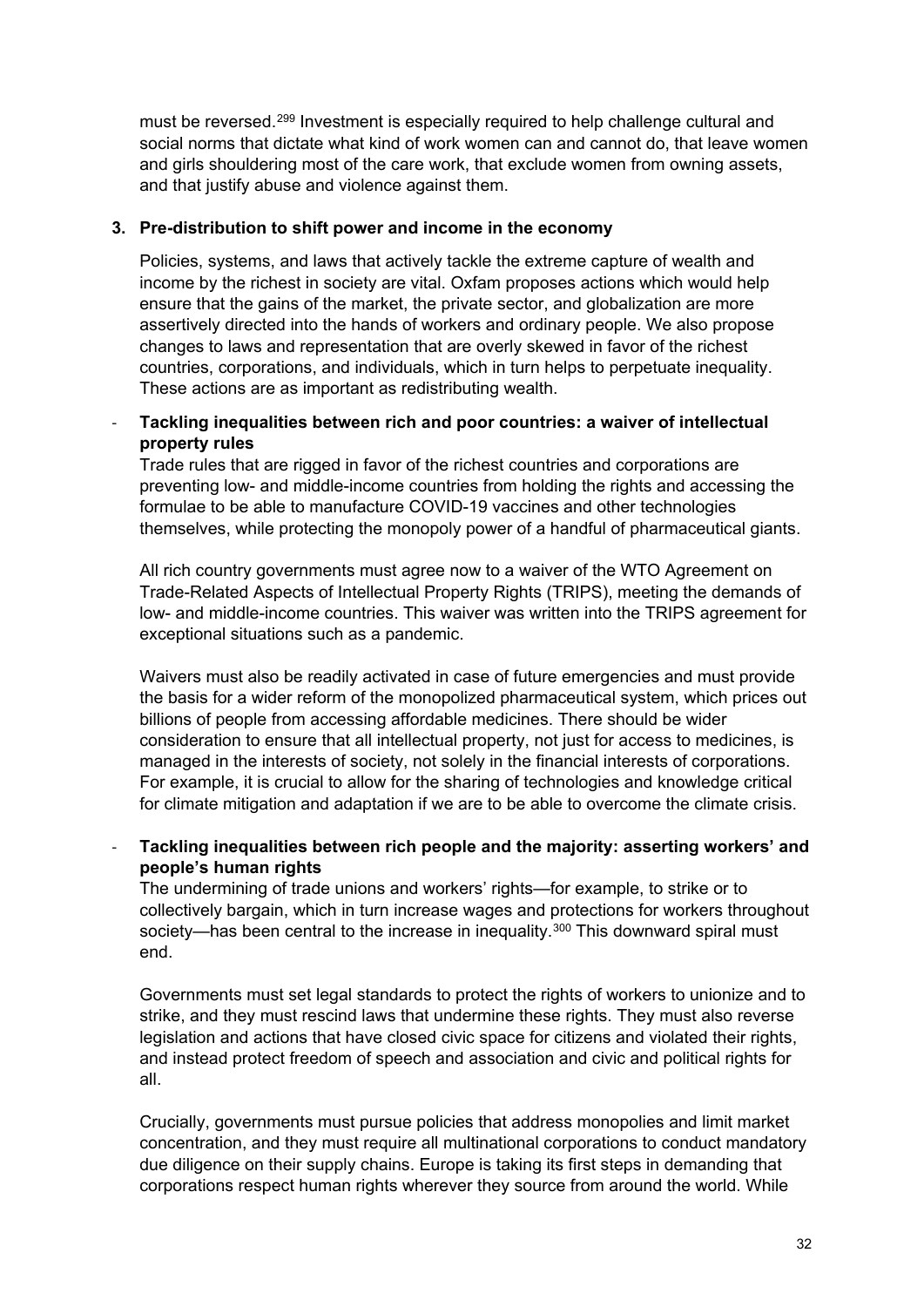more is needed to address the negative impact of corporations on inequality and the climate crisis, this provides an example for other countries to follow suit and go further.

And governments can go further, by ensuring that dividends are not paid until a corporation is paying a living wage to all workers and is investing enough in the lowcarbon transition. They must invest in a more democratized future for business that rejects the narrow straitjacket of shareholder capitalism, for example by encouraging more equitable business models such as cooperatives and social enterprises in which workers, farmers, and communities hold real power.

#### - **Tackling sexist laws that discriminate against women, and creating new genderequal laws**

Around the world, sexist laws persist that undermine women's opportunities and human rights.

Nearly 3 billion women worldwide are restricted, legally, from having the same choice of jobs as men. Of 189 economies assessed in 2018 by the World Bank, 104 economies maintain laws which prevent women from working in specific jobs, while in 18 economies, husbands can legally prevent their wives from working.<sup>[301](#page-48-15)</sup>

These discriminatory laws are not acts of nature—they can be changed with the passing of progressive legislation by governments and parliaments.

Laws that already exist must be implemented but, crucially, new legislation is required including laws to ensure a minimum of 14 weeks of paid maternity leave and the progressive realization of one year of paid parental leave, as well as laws to meet the rights of all carers and to provide them with a living wage.

Governments and institutions count what they deem important, and gender data collection has been chronically underfunded.<sup>[302](#page-48-16)</sup> The lack of quality data, disaggregated by gender, race, age, and other relevant characteristics, has hindered efforts to respond to the needs of those hardest hit by the compounding crises. This must change.

#### Redistributing power in politics and the private sector so it works for the many: **centering workers in corporate decision-making and boosting the political representation of women, racialized groups, and working-class people**

Ensuring workers have a stronger role in strategic decision-making in national and multinational companies can play an important part in reducing inequality by making sure that policies and actions are responsive to the needs and rights of workers, not just those of executives and wealthy shareholders. Governments should act to strengthen and increase the participation of workers' representatives and ensure the equal representation of women and men in national and multinational companies. They should act to make sure that companies achieve diversity in terms of race, educational background, and expertise through a published diversity strategy that includes targets which are reported against and met.

Across the world, rich elites have a disproportionate presence in politics. According to analysis published in June 2021, 13 of the 15 Cabinet officials in the Biden administration are dollar millionaires,  $303$  belonging to the top 8% by wealth of Americans. Lebanon's billionaire prime minister, Najib Mikati, is the joint richest person in the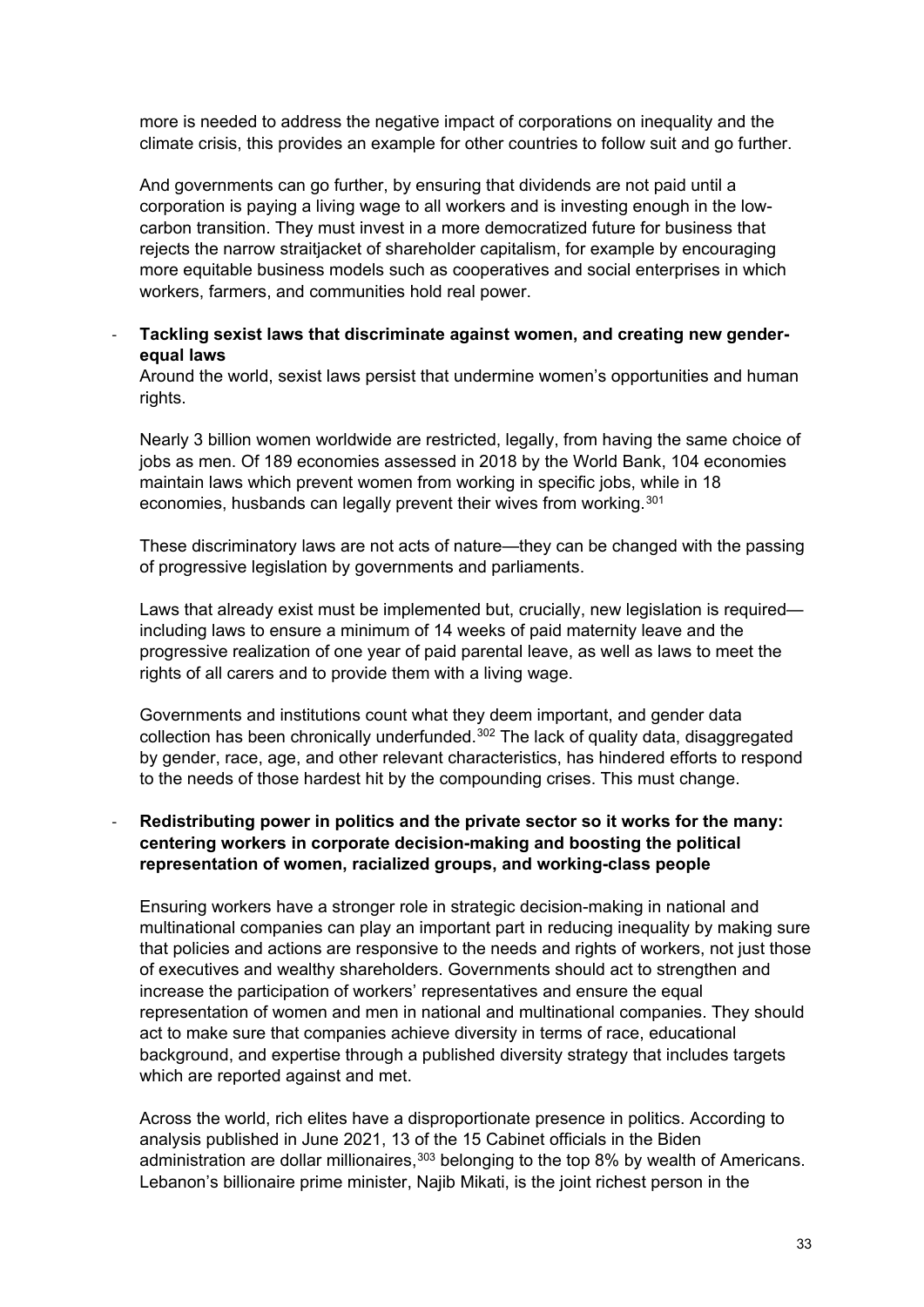country, along with his brother.<sup>[304](#page-48-18)</sup> One-third of French President Macron's cabinet are euro millionaires, [305](#page-48-19) and 90% of Indian Prime Minister Modi's cabinet are 1 crore millionaires (equivalent to \$130,000).<sup>[306](#page-48-20)</sup> In the UK, two-thirds of Prime Minister Boris Johnson's cabinet were privately educated, compared with 7% of the population.<sup>[307](#page-49-0)</sup>

While their numbers are increasing, women still make up only 25.5% of parliamentarians globally.[308](#page-49-1) In rich countries, while often making gains, racialized groups are underrepresented. Although at least 50 million people of color are estimated to be living in Europe,<sup>[309](#page-49-2)</sup> 96% of members of the European Parliament are White;<sup>[310](#page-49-3)</sup> the few Black MEPS have asked why every single one of the 27 European Commissioners is White.<sup>[311](#page-49-4)</sup> Everywhere, racialized groups are under-represented in politics.<sup>[312](#page-49-5)</sup> Efforts must be made to tackle the barriers to representation for working-class people, women, and racialized groups, to help ensure that the political sphere is more representative of the wider population.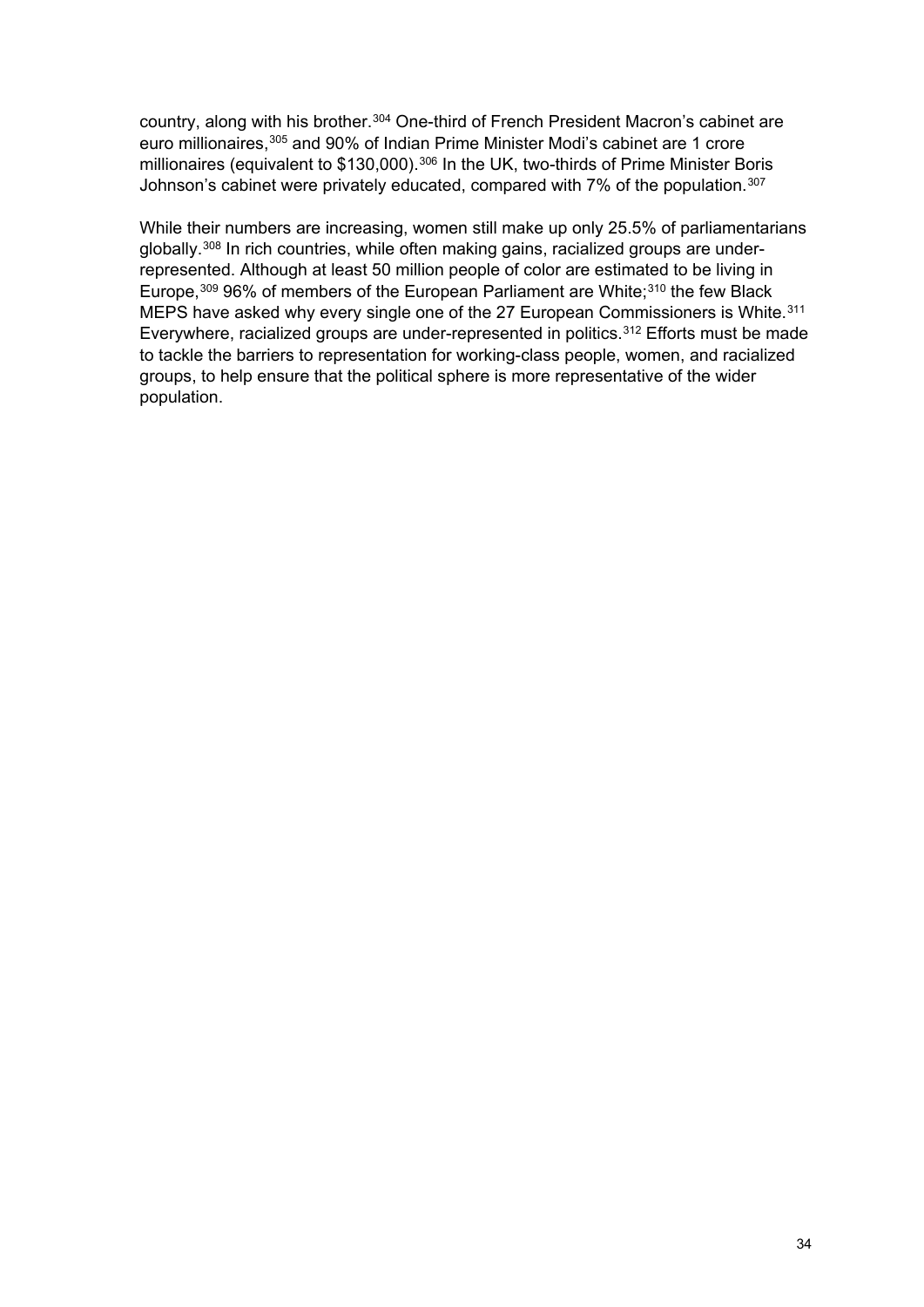## **Notes**

<span id="page-34-0"></span>1 *Inequality Kills* methodology note. Oxfam. See separate download on the webpage for this publication.

<span id="page-34-1"></span>2 Ibid.

- <span id="page-34-2"></span>3 *The Economist*. (2021, updated daily). *The pandemic's true death toll*. Accessed December 1, 2021. <https://www.economist.com/graphic-detail/coronavirus-excess-deaths-estimates> [paywall]
- <span id="page-34-3"></span>4 *Inequality Kills* methodology note, op. cit.

- <span id="page-34-5"></span><span id="page-34-4"></span>6 World Inequality Lab. (2021). *World Inequality Report 2022*. [https://wid.world/news-article/world](https://wid.world/news-article/world-inequality-report-2022/)[inequality-report-2022/](https://wid.world/news-article/world-inequality-report-2022/)
- <span id="page-34-6"></span>7 McKinsey & Company. (2021). *The economic state of Black America: What is and what could be*. [https://www.mckinsey.com/featured-insights/diversity-and-inclusion/the-economic-state-of-black](https://www.mckinsey.com/featured-insights/diversity-and-inclusion/the-economic-state-of-black-america-what-is-and-what-could-be)[america-what-is-and-what-could-be#](https://www.mckinsey.com/featured-insights/diversity-and-inclusion/the-economic-state-of-black-america-what-is-and-what-could-be)
- <span id="page-34-7"></span>8 *Inequality Kills* methodology note, op. cit.
- <span id="page-34-8"></span>9 *The Economist*. (July 31, 2021). *Why have some places suffered more covid-19 deaths than others?* [https://www.economist.com/finance-and-economics/2021/07/31/why-have-some-places](https://www.economist.com/finance-and-economics/2021/07/31/why-have-some-places-suffered-more-Covid-19-deaths-than-others)[suffered-more-Covid-19-deaths-than-others](https://www.economist.com/finance-and-economics/2021/07/31/why-have-some-places-suffered-more-Covid-19-deaths-than-others) [paywall]
- <span id="page-34-9"></span>10 International Monetary Fund. (2021). *Fiscal Monitor 2021.*  [https://www.imf.org/en/Publications/FM/Issues/2021/10/13/fiscal-monitor-october-2021.](https://www.imf.org/en/Publications/FM/Issues/2021/10/13/fiscal-monitor-october-2021)
- <span id="page-34-10"></span>11 Sánchez Páramo, C., et al. (October 7, 2021). *Covid-19 leaves a legacy of rising poverty and widening inequality*. World Bank Blogs. Retrieved from [https://blogs.worldbank.org/developmenttalk/covid-19-leaves-legacy-rising-poverty-and-widening](https://blogs.worldbank.org/developmenttalk/covid-19-leaves-legacy-rising-poverty-and-widening-inequality)[inequality.](https://blogs.worldbank.org/developmenttalk/covid-19-leaves-legacy-rising-poverty-and-widening-inequality)
- <span id="page-34-11"></span>12 Crédit Suisse. (2021). *The Global Wealth Report 2021.* [https://www.credit](https://www.credit-suisse.com/media/assets/corporate/docs/about-us/research/publications/global-wealth-report-2021-en.pdf)[suisse.com/media/assets/corporate/docs/about-us/research/publications/global-wealth-report-](https://www.credit-suisse.com/media/assets/corporate/docs/about-us/research/publications/global-wealth-report-2021-en.pdf)[2021-en.pdf](https://www.credit-suisse.com/media/assets/corporate/docs/about-us/research/publications/global-wealth-report-2021-en.pdf)
- <span id="page-34-12"></span>13 World Economic Forum. (2021). *The Global Risks Report 2021. 16th Edition.*  <https://www.weforum.org/reports/the-global-risks-report-2021>
- <span id="page-34-13"></span>14 The Health Foundation. (2021). *Unequal pandemic, fairer recovery: the COVID-19 impact inquiry report*.<https://www.health.org.uk/publications/reports/unequal-pandemic-fairer-recovery>
- <span id="page-34-14"></span>15 Office for National Statistics (2021). *Updating ethnic contrasts in deaths involving the coronavirus (COVID-19), England: 24 January 2020 to 31 March 2021.*  [https://www.ons.gov.uk/peoplepopulationandcommunity/birthsdeathsandmarriages/deaths/articles/](https://www.ons.gov.uk/peoplepopulationandcommunity/birthsdeathsandmarriages/deaths/articles/updatingethniccontrastsindeathsinvolvingthecoronaviruscovid19englandandwales/24january2020to31march2021) [updatingethniccontrastsindeathsinvolvingthecoronaviruscovid19englandandwales/24january2020t](https://www.ons.gov.uk/peoplepopulationandcommunity/birthsdeathsandmarriages/deaths/articles/updatingethniccontrastsindeathsinvolvingthecoronaviruscovid19englandandwales/24january2020to31march2021) [o31march2021](https://www.ons.gov.uk/peoplepopulationandcommunity/birthsdeathsandmarriages/deaths/articles/updatingethniccontrastsindeathsinvolvingthecoronaviruscovid19englandandwales/24january2020to31march2021)
- <span id="page-34-15"></span>16 E.T. Richardson et al. (2021). *Reparations for Black American descendants of persons enslaved in the U.S. and their potential impact on SARS-CoV-2 transmission*. *Social Science & Medicine*, Vol. 276, May 2021.<https://www.sciencedirect.com/science/article/pii/S0277953621000733>
- <span id="page-34-16"></span>17 N. Yonzan, C. Lakner, and D.G. Mahler. (October 7, 2021). *Is COVID-19 increasing global inequality?* World Bank Blogs. [https://blogs.worldbank.org/opendata/covid-19-increasing-global](https://blogs.worldbank.org/opendata/covid-19-increasing-global-inequality)[inequality](https://blogs.worldbank.org/opendata/covid-19-increasing-global-inequality)
- <span id="page-34-17"></span>18 Levin, A. et al. (2021). *Assessing the burden of COVID-19 in developing countries: Systematic review, meta-analysis, and public policy implications*. *medRxiv*. <https://doi.org/10.1101/2021.09.29.21264325>
- <span id="page-34-18"></span>19 Tamale, N. (2021). *Adding Fuel to Fire: How IMF demands for austerity will drive up inequality worldwide.* Oxfam. [https://policy-practice.oxfam.org/resources/adding-fuel-to-fire-how-imf](https://policy-practice.oxfam.org/resources/adding-fuel-to-fire-how-imf-demands-for-austerity-will-drive-up-inequality-worl-621210/)[demands-for-austerity-will-drive-up-inequality-worl-621210/.](https://policy-practice.oxfam.org/resources/adding-fuel-to-fire-how-imf-demands-for-austerity-will-drive-up-inequality-worl-621210/) DOI: 10.21201/2021.7864
- <span id="page-34-19"></span>20 World Economic Forum. (2021). *Global Gender Gap Report 2021*. <https://www.weforum.org/reports/ab6795a1-960c-42b2-b3d5-587eccda6023>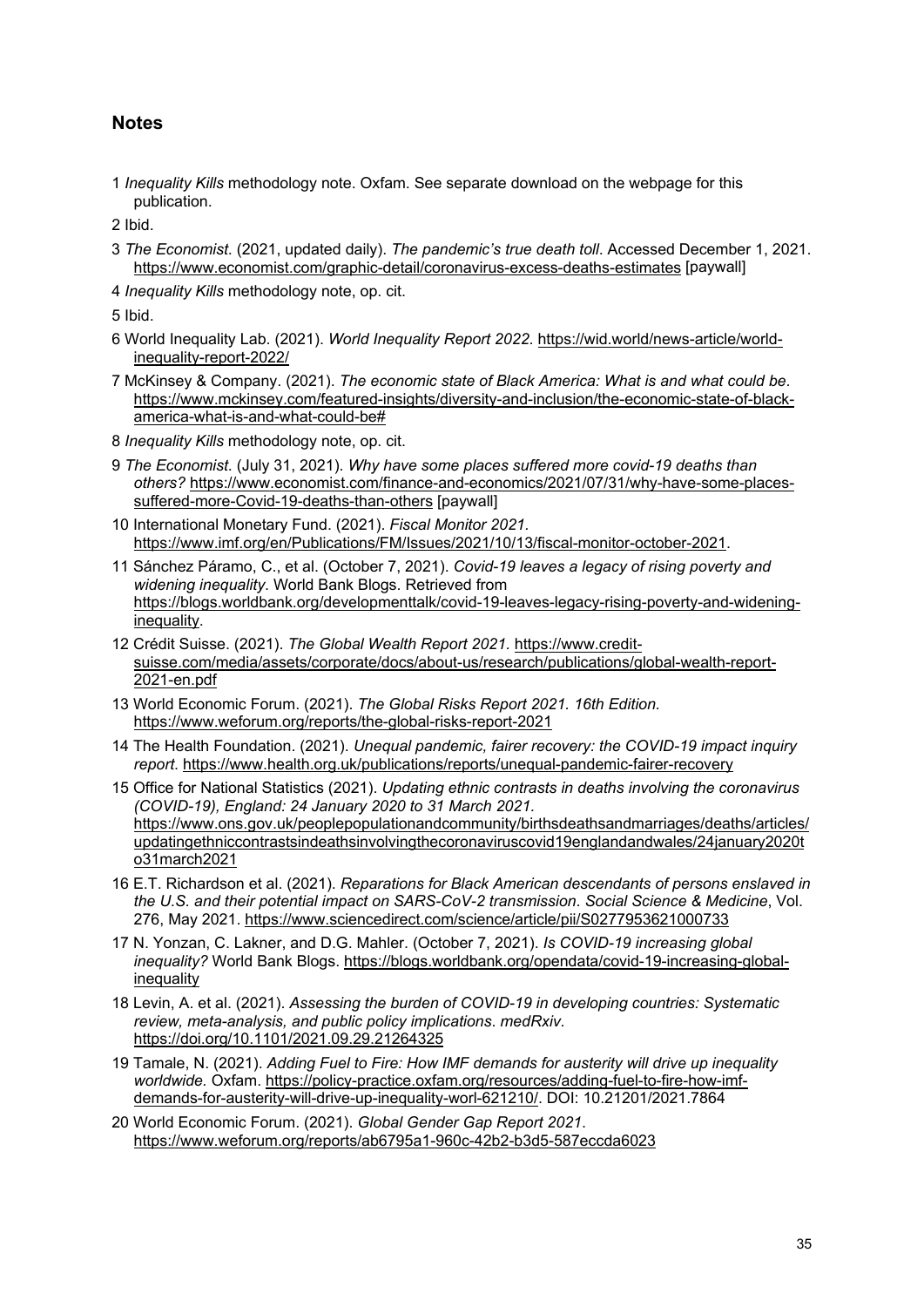- <span id="page-35-0"></span>21 Harvey, R. (2021). *The Ignored Pandemic: The Dual Crises of Gender-Based Violence and COVID-19.* Oxfam. [https://policy-practice.oxfam.org/resources/the-ignored-pandemic-the-dual](https://policy-practice.oxfam.org/resources/the-ignored-pandemic-the-dual-crises-of-gender-based-violence-and-covid-19-621309/)[crises-of-gender-based-violence-and-covid-19-621309/.](https://policy-practice.oxfam.org/resources/the-ignored-pandemic-the-dual-crises-of-gender-based-violence-and-covid-19-621309/) DOI: 10.21201/2021.8366
- <span id="page-35-1"></span>22 UN Women. (2021). *Global gender response tracker: Monitoring how women's needs are being met by pandemic responses.* Women Count blog. 11 May 2021. [https://data.unwomen.org/resources/women-have-been-hit-hard-pandemic-how-government](https://data.unwomen.org/resources/women-have-been-hit-hard-pandemic-how-government-response-measuring)[response-measuring](https://data.unwomen.org/resources/women-have-been-hit-hard-pandemic-how-government-response-measuring)
- <span id="page-35-2"></span>23 *Inequality Kills* methodology note, op. cit.
- <span id="page-35-3"></span>24 Gilbert, B. (2021). *Jeff Bezos thanks Amazon employees customers for paying for his jaunt to space: 'You guys paid for all of this'*. *Business Insider Africa.*  [https://africa.businessinsider.com/tech-insider/jeff-bezos-thanks-amazon-employees-customers](https://africa.businessinsider.com/tech-insider/jeff-bezos-thanks-amazon-employees-customers-for-paying-for-his-jaunt-to-space-you/ldzyjxr)[for-paying-for-his-jaunt-to-space-you/ldzyjxr](https://africa.businessinsider.com/tech-insider/jeff-bezos-thanks-amazon-employees-customers-for-paying-for-his-jaunt-to-space-you/ldzyjxr)
- <span id="page-35-4"></span>25 *Inequality Kills* methodology note, op. cit.

- <span id="page-35-6"></span><span id="page-35-5"></span>27 Forbes. (2021). *World's Billionaires List: The Richest in 2021*.<https://www.forbes.com/billionaires/>
- <span id="page-35-7"></span>28 C. Collins and K. Thomhave. (2021). *Family Offices: A Vestige of the Shadow Financial System*. Institute for Policy Studies. [https://inequality.org/wp-content/uploads/2021/05/Primer-](https://inequality.org/wp-content/uploads/2021/05/Primer-FamilyOffices-May24-2021.pdf)[FamilyOffices-May24-2021.pdf](https://inequality.org/wp-content/uploads/2021/05/Primer-FamilyOffices-May24-2021.pdf)
- <span id="page-35-8"></span>29 For example, between 1995 and 2015 the average market capitalization of the world's top 100 firms rose from 31 times to 7,000 times that of the bottom 2,000 firms, based on a UN database of consolidated financial statements of listed non-financial companies in 56 high-income and low- and middle-income countries. (UNCTAD. (2017). *Trade and Development Report 2017. Beyond Austerity: Towards A Global New Deal*. [https://unctad.org/system/files/official](https://unctad.org/system/files/official-document/tdr2017_en.pdf)[document/tdr2017\\_en.pdf](https://unctad.org/system/files/official-document/tdr2017_en.pdf)
- <span id="page-35-9"></span>30 M. Lawson, et al. (2019). *Public Good or Private Wealth?* Oxfam. [https://policy](https://policy-practice.oxfam.org/resources/private-wealth-or-public-good-620599/)[practice.oxfam.org/resources/private-wealth-or-public-good-620599/.](https://policy-practice.oxfam.org/resources/private-wealth-or-public-good-620599/) DOI: 10.21201/2019.3651
- <span id="page-35-10"></span>31 Ibid.
- <span id="page-35-11"></span>32 D.A. Vázquez Pimentel, I. Macías Aymar, and M. Lawson. (2018). *Reward Work, Not Wealth*. Oxfam. [https://policy-practice.oxfam.org/resources/reward-work-not-wealth-to-end-the-inequality](https://policy-practice.oxfam.org/resources/reward-work-not-wealth-to-end-the-inequality-crisis-we-must-build-an-economy-fo-620396/)[crisis-we-must-build-an-economy-fo-620396/.](https://policy-practice.oxfam.org/resources/reward-work-not-wealth-to-end-the-inequality-crisis-we-must-build-an-economy-fo-620396/) DOI: 10.21201/2017.1350
- <span id="page-35-12"></span>33 N. Abernathy, D. Hamilton, and J. Margetta Morgan. (2019). *New Rules for the 21st Century: Corporate Power, Public Power, and the Future of the American Economy.* Roosevelt Institute. [https://iri.hks.harvard.edu/files/iri/files/roosevelt-institute\\_2021-report\\_digital.pdf?m=1559233329](https://iri.hks.harvard.edu/files/iri/files/roosevelt-institute_2021-report_digital.pdf?m=1559233329)
- <span id="page-35-13"></span>34 *Inequality Kills* methodology note, op. cit.

<span id="page-35-14"></span>35 Ibid.

<span id="page-35-15"></span>36 Ibid.

<span id="page-35-16"></span>37 Ibid.

<span id="page-35-17"></span>38 Ibid.

<span id="page-35-18"></span>39 World Inequality Lab. (2021). *World Inequality Report 2022*, op. cit.

<span id="page-35-19"></span>40 Ibid.

- <span id="page-35-20"></span>41 E. Wolff-Mann. (July 7, 2021). *Super rich's wealth concentration surpasses Gilded Age levels*. Yahoo Finance. [https://finance.yahoo.com/news/super-richs-wealth-concentration-surpasses](https://finance.yahoo.com/news/super-richs-wealth-concentration-surpasses-gilded-age-levels-210802327.html)[gilded-age-levels-210802327.html](https://finance.yahoo.com/news/super-richs-wealth-concentration-surpasses-gilded-age-levels-210802327.html)
- <span id="page-35-21"></span>42 Oxfam. (May 20, 2021). *COVID vaccines create 9 new billionaires with combined wealth greater than cost of vaccinating world's poorest countries*. Press release. [https://www.oxfam.org/en/press](https://www.oxfam.org/en/press-releases/covid-vaccines-create-9-new-billionaires-combined-wealth-greater-cost-vaccinating)[releases/covid-vaccines-create-9-new-billionaires-combined-wealth-greater-cost-vaccinating](https://www.oxfam.org/en/press-releases/covid-vaccines-create-9-new-billionaires-combined-wealth-greater-cost-vaccinating)
- <span id="page-35-23"></span><span id="page-35-22"></span>43 *Inequality Kills* methodology note, op. cit.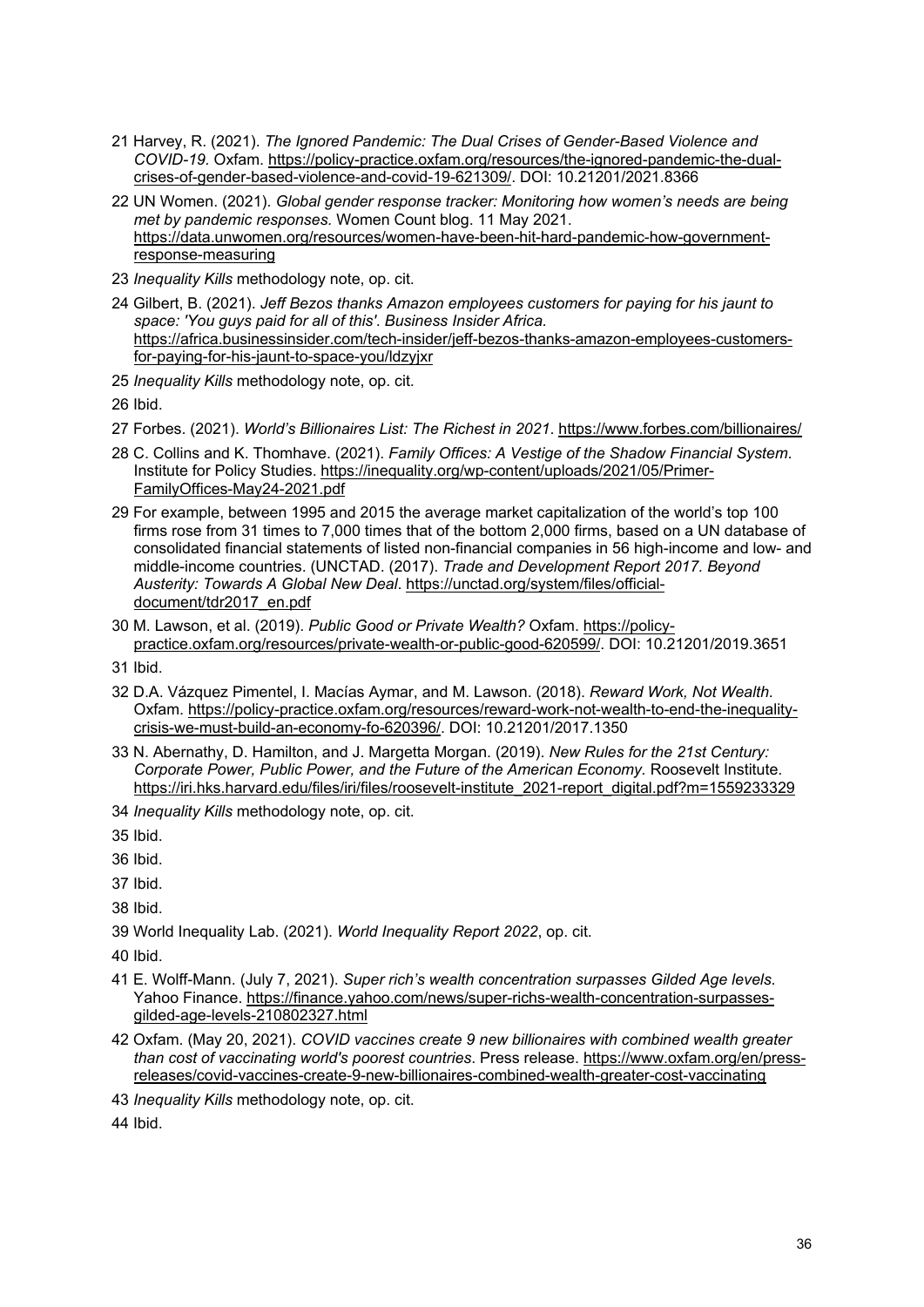- <span id="page-36-0"></span>45 G1 São Paulo. (February 11, 2020). *Diferença de expectativa de vida entre distritos de São Paulo chega a 14 anos, diz prefeitura*. [https://g1.globo.com/sp/sao-paulo/noticia/2020/02/11/diferenca](https://g1.globo.com/sp/sao-paulo/noticia/2020/02/11/diferenca-de-expectativa-de-vida-entre-distritos-de-sao-paulo-chega-a-14-anos-diz-prefeitura.ghtml)[de-expectativa-de-vida-entre-distritos-de-sao-paulo-chega-a-14-anos-diz-prefeitura.ghtml](https://g1.globo.com/sp/sao-paulo/noticia/2020/02/11/diferenca-de-expectativa-de-vida-entre-distritos-de-sao-paulo-chega-a-14-anos-diz-prefeitura.ghtml)  [Portuguese]
- <span id="page-36-1"></span>46 *Inequality Kills* methodology note, op. cit.
- <span id="page-36-2"></span>47 Bongaarts, J., and Guilmoto, C.Z. (2015). *How many more missing women? Excess female mortality and prenatal sex selection, 1970–2050*. *Population and Development Review*, *41*(2), 241–269. https://doi.org/10.1111/j.1728-4457.2015.00046.x
- <span id="page-36-3"></span>48 *Inequality Kills* methodology note, op. cit.
- <span id="page-36-4"></span>49 M. Lawson, et al. (2019). *Public Good or Private Wealth?* Op. cit.
- <span id="page-36-5"></span>50 *Inequality Kills* methodology note, op. cit.
- <span id="page-36-6"></span>51 Bressler, R.D. (July 29, 2021). *The Mortality Cost of Carbon. Nature Communication.* <https://www.nature.com/articles/s41467-021-24487-w>
- <span id="page-36-7"></span>52 Ibid.
- <span id="page-36-8"></span>53 K. Pickett and R. Wilkinson. (2010). *The Spirit Level: Why Equality is Better for Everyone.* Penguin Books Ltd.
- <span id="page-36-9"></span>54 E.D. Gould and A. Hijzen. (2016). *Growing Apart, Losing Trust? The Impact of Inequality on Social Capital*. IMF Working Paper WP/16/176. <https://www.imf.org/external/pubs/ft/wp/2016/wp16176.pdf>
- <span id="page-36-10"></span>55 Melita, D., Willis, G.B., and Rodríguez-Bailón, R. (2021). *Economic Inequality Increases Status Anxiety Through Perceived Contextual Competitiveness*. *Frontiers in psychology*, 12: 6373655. <https://doi.org/10.3389/fpsyg.2021.637365>
- <span id="page-36-11"></span>56 M. Lawson and M. Martin. (2018). *Commitment to Reducing Inequality Index 2018: A global ranking of governments based on what they are doing to tackle the gap between rich and poor.* Oxfam and Development Finance International. [www.inequalityindex.org](http://www.inequalityindex.org/)
- <span id="page-36-12"></span>57 J. Hickel (2020). *Quantifying national responsibility for climate breakdown: an equality-based attribution approach for carbon dioxide emissions in excess of the planetary boundary*. *The Lancet Planetary Health*, Vol. 4, Issue 9, e399–404, September 2020. <https://www.sciencedirect.com/science/article/pii/S2542519620301960>
- <span id="page-36-13"></span>58 T. Gore. (2020) *Confronting Carbon Inequality: Putting climate justice at the heart of the COVID-19 recovery.* Oxfam. [https://policy-practice.oxfam.org/resources/confronting-carbon-inequality-putting](https://policy-practice.oxfam.org/resources/confronting-carbon-inequality-putting-climate-justice-at-the-heart-of-the-covid-621052/)[climate-justice-at-the-heart-of-the-covid-621052/](https://policy-practice.oxfam.org/resources/confronting-carbon-inequality-putting-climate-justice-at-the-heart-of-the-covid-621052/)
- <span id="page-36-14"></span>59 International Monetary Fund. (2021). *Fiscal Monitor April 2021: A Fair Shot*. [https://www.imf.org/en/Publications/FM/Issues/2021/03/29/fiscal-monitor-april-](https://www.imf.org/en/Publications/FM/Issues/2021/03/29/fiscal-monitor-april-2021#Full%20Report)[2021#Full%20Report](https://www.imf.org/en/Publications/FM/Issues/2021/03/29/fiscal-monitor-april-2021#Full%20Report)
- <span id="page-36-15"></span>60 *Inequality Kills* methodology note, op. cit.
- <span id="page-36-16"></span>61 World Bank Group. (2018). *Women, Business and the Law*. <https://openknowledge.worldbank.org/handle/10986/29498>
- <span id="page-36-17"></span>62 Inter-Parliamentary Union (IPU). (2021). *Proportion of women MPs inches up but gender parity still far off*.<https://www.ipu.org/news/women-in-parliament-2020>

- <span id="page-36-20"></span>65 *The Economist*. (2021, updated daily). *The pandemic's true death toll*, op. cit. Accessed December 1, 2021.
- <span id="page-36-21"></span>66 *The Economist*. (July 31, 2021). *Why have some places suffered more covid-19 deaths than others?* Op. cit.
- <span id="page-36-22"></span>67 Oxfam. (October 21, 2021). *Pharmaceutical companies and rich nations delivering just one in seven of the doses promised for developing countries*. Press release. [https://www.oxfam.org/en/press-releases/pharmaceutical-companies-and-rich-nations-delivering](https://www.oxfam.org/en/press-releases/pharmaceutical-companies-and-rich-nations-delivering-just-one-seven-doses-promised)[just-one-seven-doses-promised](https://www.oxfam.org/en/press-releases/pharmaceutical-companies-and-rich-nations-delivering-just-one-seven-doses-promised)

<span id="page-36-19"></span><span id="page-36-18"></span><sup>64</sup> Ibid.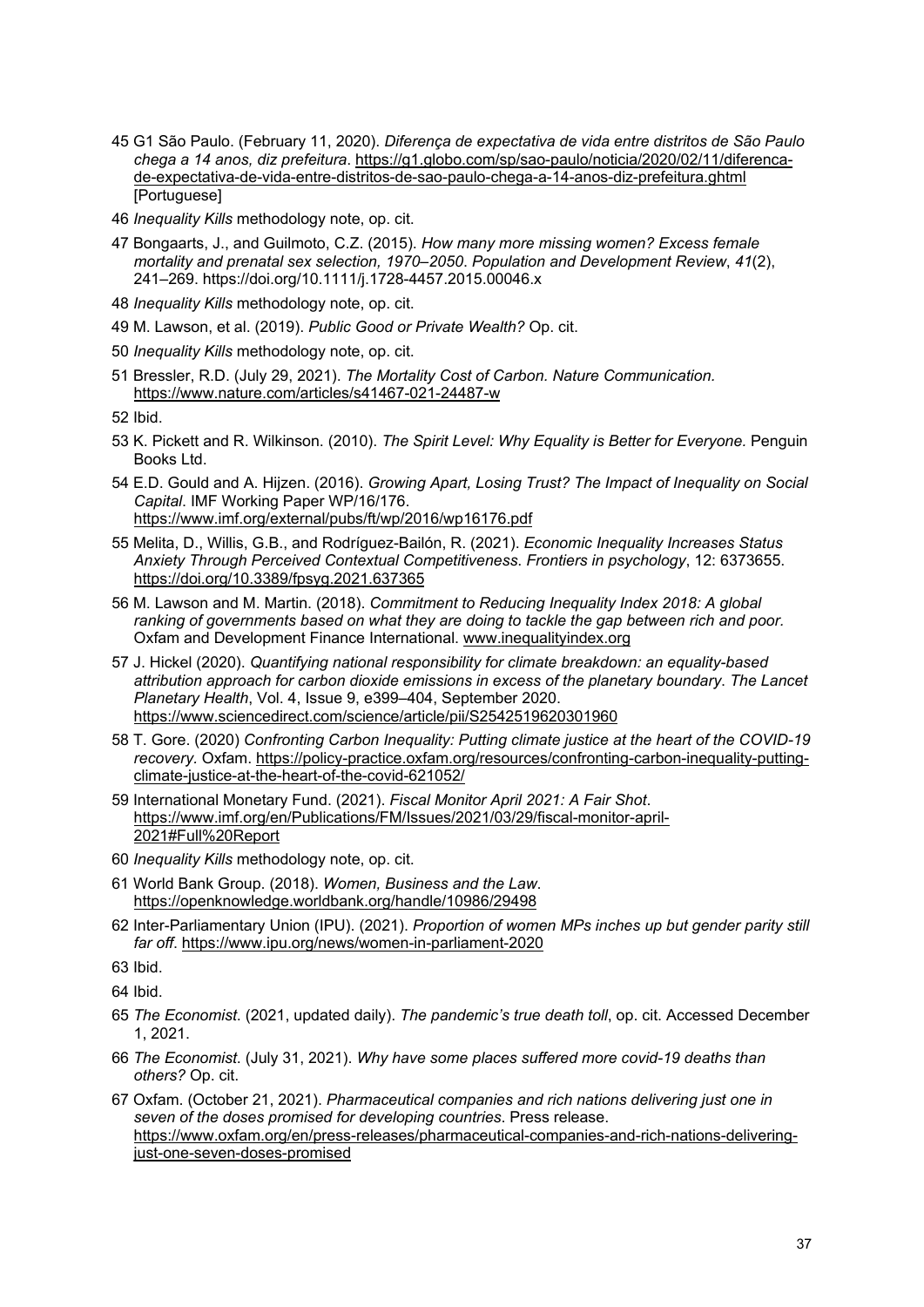- <span id="page-37-0"></span>68 *The Economist*. (2021, updated daily). The *pandemic's true death toll*, op. cit. Accessed December 1, 2021.
- <span id="page-37-1"></span>69 Oxfam. (March 30, 2021). *Two-thirds of epidemiologists warn mutations could render current COVID vaccines ineffective in a year or less.* Press release. [https://www.oxfam.org/en/press](https://www.oxfam.org/en/press-releases/two-thirds-epidemiologists-warn-mutations-could-render-current-covid-vaccines)[releases/two-thirds-epidemiologists-warn-mutations-could-render-current-covid-vaccines](https://www.oxfam.org/en/press-releases/two-thirds-epidemiologists-warn-mutations-could-render-current-covid-vaccines)
- <span id="page-37-2"></span>70 IMF. (2021). *Fiscal Monitor, April 2021: A Fair Shot*, op. cit.
- <span id="page-37-3"></span>71 Sánchez Páramo, C., et al. (October 7, 2021). *Covid-19 leaves a legacy of rising poverty and widening inequality*, op. cit.
- <span id="page-37-4"></span>72 IMF. (2021). *Fiscal Monitor, October 2021: Strengthening the credibility of public finances.*  <https://www.imf.org/en/Publications/FM/Issues/2021/10/13/fiscal-monitor-october-2021>
- <span id="page-37-5"></span>73 Sanchez Paramo, C., et al. (October 7, 2021). *Covid-19 leaves a legacy of rising poverty and widening inequality*, op. cit.
- <span id="page-37-6"></span>74 Crédit Suisse. (2021). *The Global Wealth Report 2021*, op. cit.
- <span id="page-37-7"></span>75 World Economic Forum. (2021). *World Economic Forum's Global Risks Report 2021*, op. cit.
- <span id="page-37-8"></span>76 World Economic Forum. (2021). *Global Gender Gap Report 2021*, op. cit.
- <span id="page-37-9"></span>77 IMF. (2021). *Fault Lines Widen in the Global Economy*. [https://www.imf.org/en/Publications/WEO/Issues/2021/07/27/world-economic-outlook-update-july-](https://www.imf.org/en/Publications/WEO/Issues/2021/07/27/world-economic-outlook-update-july-2021)[2021](https://www.imf.org/en/Publications/WEO/Issues/2021/07/27/world-economic-outlook-update-july-2021)
- <span id="page-37-10"></span>78 United Nations Conference on Trade and Development (UNCTAD). (2021). *From recovery to resilience: Hanging together or swinging separately?* [https://unctad.org/news/recovery-resilience](https://unctad.org/news/recovery-resilience-hanging-together-or-swinging-separately)[hanging-together-or-swinging-separately](https://unctad.org/news/recovery-resilience-hanging-together-or-swinging-separately)
- <span id="page-37-11"></span>79 Center on International Cooperation. (2021). *From Rhetoric to Action: Delivering Equality and Inclusion*. NYU/CIC Pathfinders for Peaceful, Just and Inclusive Societies. <https://cic.nyu.edu/publications/rhetoric-action-delivering-equality-inclusion>
- <span id="page-37-12"></span>80 Tamale, N. (2021). *Adding Fuel to Fire: How IMF demands for austerity will drive up inequality worldwide*, op. cit.
- <span id="page-37-13"></span>81 World Bank. (February 22, 2021). *Two-Thirds of Poorer Countries Are Cutting Education Budgets Due to COVID-19*. Press release. [https://www.worldbank.org/en/news/press](https://www.worldbank.org/en/news/press-release/2021/02/22/two-thirds-of-poorer-countries-are-cutting-education-budgets-due-to-covid-19)[release/2021/02/22/two-thirds-of-poorer-countries-are-cutting-education-budgets-due-to-covid-19](https://www.worldbank.org/en/news/press-release/2021/02/22/two-thirds-of-poorer-countries-are-cutting-education-budgets-due-to-covid-19)
- <span id="page-37-14"></span>82 UNESCO. (September 4, 2020). *UNESCO warns that the funding gap to reach SDG4 in poorer countries risks increasing to US\$ 200 billion annually due to COVID-19 if we do not take urgent action*. Press release. [https://en.unesco.org/news/unesco-warns-funding-gap-reach-sdg4-poorer](https://en.unesco.org/news/unesco-warns-funding-gap-reach-sdg4-poorer-countries-risks-increasing-us-200-billion-annually)[countries-risks-increasing-us-200-billion-annually](https://en.unesco.org/news/unesco-warns-funding-gap-reach-sdg4-poorer-countries-risks-increasing-us-200-billion-annually)
- <span id="page-37-15"></span>83 *Inequality Kills* methodology note, op. cit.

- <span id="page-37-17"></span><span id="page-37-16"></span>85 World Inequality Lab. (2021). *World Inequality Report 2022*, op. cit.
- <span id="page-37-18"></span>86 McKinsey & Company. (2021). *The economic state of Black America*, op. cit.
- <span id="page-37-19"></span>87 *Inequality Kills* methodology note, op. cit.
- <span id="page-37-20"></span>88 *Inequality Kills* methodology note, op. cit.
- <span id="page-37-21"></span>89 UBS Global Family Office. (2020). *Riding the Storm: Market turbulence accelerates diverging fortunes*. Billionaires Report 2020. [https://www.ubs.com/global/en/global-family](https://www.ubs.com/global/en/global-family-office/reports/billionaires-insights-2020.html)[office/reports/billionaires-insights-2020.html](https://www.ubs.com/global/en/global-family-office/reports/billionaires-insights-2020.html)
- <span id="page-37-22"></span>90 *Inequality Kills* methodology note, op. cit.
- <span id="page-37-23"></span>91 International Monetary Fund (IMF). (2021). *Fiscal Monitor April 2021*, op. cit.
- <span id="page-37-24"></span>92 *Inequality Kills* methodology note, op. cit.
- <span id="page-37-25"></span>93 R. Sharma. (May 17, 2021). *The billionaire boom: how the super-rich soaked up Covid cash. Financial Times.* <https://www.ft.com/content/747a76dd-f018-4d0d-a9f3-4069bf2f5a93> [paywall]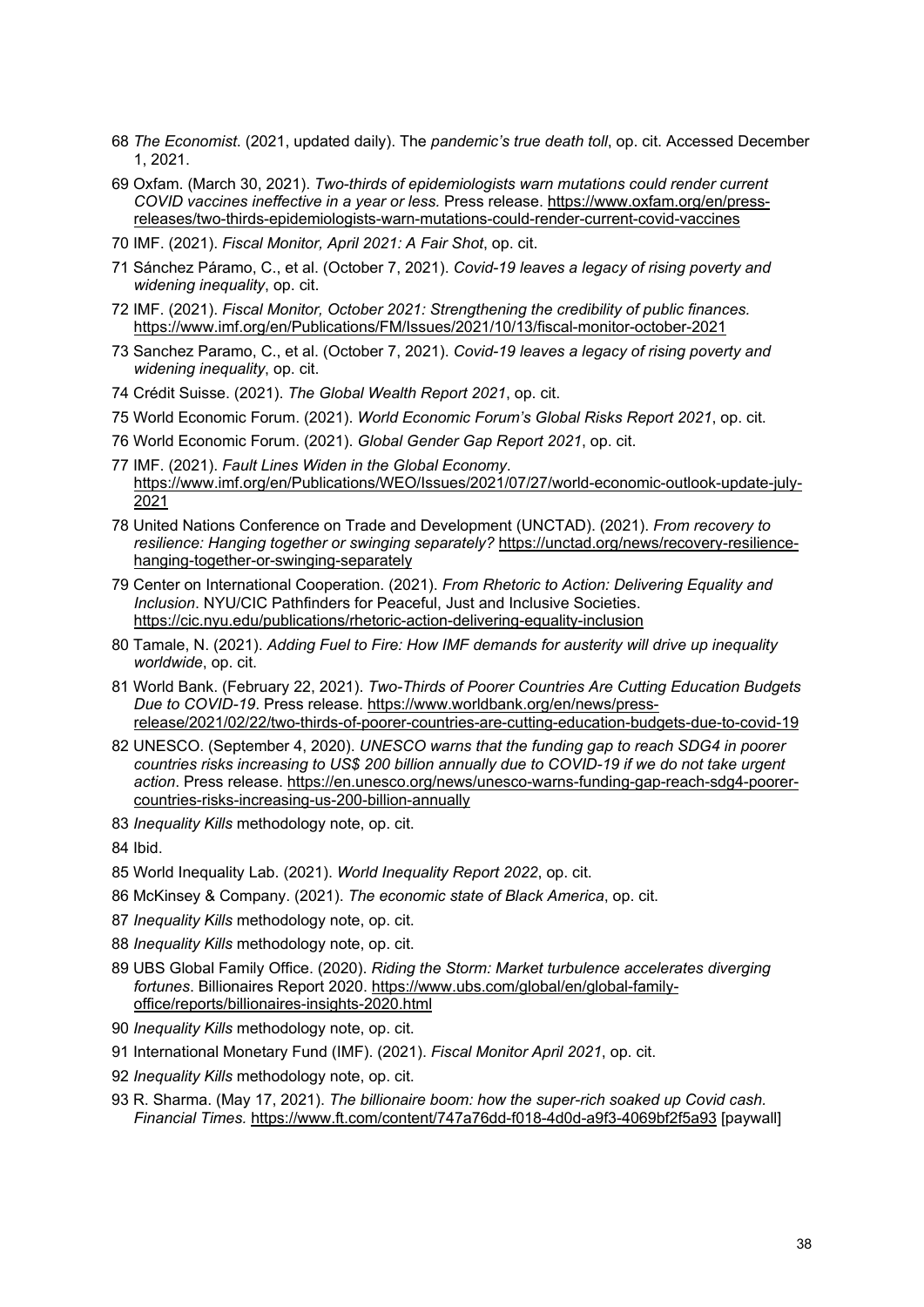- <span id="page-38-0"></span>94 E. Wolff-Mann. (July 7, 2021). *Super rich's wealth concentration surpasses Gilded Age levels*, op. cit.
- <span id="page-38-1"></span>95 Forbes Real-time Billionaires List. [https://www.forbes.com/real-time-billionaires/.](https://www.forbes.com/real-time-billionaires/) Accessed December 1, 2021.
- <span id="page-38-2"></span>96 J. Hirsch. (May 30, 2015). *Elon Musk's growing empire is fueled by \$4.9 billion in government subsidies*. *Los Angeles Times*. [https://www.latimes.com/business/la-fi-hy-musk-subsidies-](https://www.latimes.com/business/la-fi-hy-musk-subsidies-20150531-story.html)[20150531-story.html](https://www.latimes.com/business/la-fi-hy-musk-subsidies-20150531-story.html)
- <span id="page-38-3"></span>97 A.F. Campbell. (September 30, 2019). *Elon Musk broke US labor laws on Twitter*. Vox. <https://www.vox.com/identities/2019/9/30/20891314/elon-musk-tesla-labor-violation-nlrb>
- <span id="page-38-4"></span>98 J. Eisinger, J. Ernsthausen, and P. Kiel. (June 8, 2021). *The Secret IRS Files: Trove of Never-Before-Seen Records Reveal How the Wealthiest Avoid Income Tax*. ProPublica. [https://www.propublica.org/article/the-secret-irs-files-trove-of-never-before-seen-records-reveal](https://www.propublica.org/article/the-secret-irs-files-trove-of-never-before-seen-records-reveal-how-the-wealthiest-avoid-income-tax)[how-the-wealthiest-avoid-income-tax](https://www.propublica.org/article/the-secret-irs-files-trove-of-never-before-seen-records-reveal-how-the-wealthiest-avoid-income-tax)

- <span id="page-38-6"></span><span id="page-38-5"></span>100 S. Mellor. (October 28, 2021). *Elon Musk to Congress: Drop the billionaire tax. It will only mess with 'my plan to get humanity to Mars'*. Forbes*.* [https://fortune.com/2021/10/28/elon-musk-biden](https://fortune.com/2021/10/28/elon-musk-biden-rich-list-billionaire-tax-tesla-mars/)[rich-list-billionaire-tax-tesla-mars/](https://fortune.com/2021/10/28/elon-musk-biden-rich-list-billionaire-tax-tesla-mars/)
- <span id="page-38-7"></span>101 Forbes. (2021). *#24: Gautam Adani & family*[. https://www.forbes.com/profile/gautam-adani-](https://www.forbes.com/profile/gautam-adani-1/?listuri=rtb&sh=4fe17add5b0e)[1/?listuri=rtb&sh=4fe17add5b0e](https://www.forbes.com/profile/gautam-adani-1/?listuri=rtb&sh=4fe17add5b0e)
- <span id="page-38-8"></span>102 A. Marsh. (July 11, 2021). *Adani Boosting Coal Assets Despite Vow to Be Carbon Neutral*. Bloomberg Green[. https://www.bloomberg.com/news/articles/2021-07-12/adani-boosting-coal](https://www.bloomberg.com/news/articles/2021-07-12/adani-boosting-coal-assets-despite-pledge-to-turn-carbon-neutral)[assets-despite-pledge-to-turn-carbon-neutral](https://www.bloomberg.com/news/articles/2021-07-12/adani-boosting-coal-assets-despite-pledge-to-turn-carbon-neutral)
- <span id="page-38-9"></span>103 S. Findlay and H. Lockett. (November 13, 2020). *'Modi's Rockefeller': Gautam Adani and the concentration of power in India*. *Financial Times*. [https://www.ft.com/content/474706d6-1243-4f1e](https://www.ft.com/content/474706d6-1243-4f1e-b365-891d4c5d528b)[b365-891d4c5d528b](https://www.ft.com/content/474706d6-1243-4f1e-b365-891d4c5d528b)
- <span id="page-38-10"></span>104 *Wall Street Journal*. (February 6, 2021). *How Big Tech Got Even Bigger*. <https://www.wsj.com/articles/how-big-tech-got-even-bigger-11612587632> [paywall]
- <span id="page-38-11"></span>105 Oxfam. (November 16, 2021). *Pfizer, BioNTech and Moderna making \$1,000 profit every second while world's poorest countries remain largely unvaccinated*. Press release. [https://www.oxfam.org/en/press-releases/pfizer-biontech-and-moderna-making-1000-profit-every](https://www.oxfam.org/en/press-releases/pfizer-biontech-and-moderna-making-1000-profit-every-second-while-worlds-poorest)[second-while-worlds-poorest](https://www.oxfam.org/en/press-releases/pfizer-biontech-and-moderna-making-1000-profit-every-second-while-worlds-poorest)

- <span id="page-38-13"></span><span id="page-38-12"></span>107 Forbes. (2021). *World's Billionaires List: The Richest in 2021*.<https://www.forbes.com/billionaires/>
- <span id="page-38-14"></span>108 C. Collins and K. Thomhave. (2021). *Family Offices: A Vestige of the Shadow Financial System*. Institute for Policy Studies. [https://inequality.org/wp-content/uploads/2021/05/Primer-](https://inequality.org/wp-content/uploads/2021/05/Primer-FamilyOffices-May24-2021.pdf)[FamilyOffices-May24-2021.pdf](https://inequality.org/wp-content/uploads/2021/05/Primer-FamilyOffices-May24-2021.pdf)
- <span id="page-38-15"></span>109 M. Lawson, et al. (2019). *Public Good or Private Wealth?* Op. cit.
- <span id="page-38-16"></span>110 D.A. Vázquez Pimentel, I. Macías Aymar, and M. Lawson. (2018). *Reward Work, Not Wealth*, op. cit.
- <span id="page-38-17"></span>111 M. Lawson, et al. (2019). *Public Good or Private Wealth?* Op. cit.
- <span id="page-38-18"></span>112 For example, between 1995 and 2015 the average market capitalization of the world's top 100 firms rose from 31 times to 7,000 times that of the bottom 2,000 firms, based on a UN database of consolidated financial statements of listed non-financial companies in 56 high-income and low- and middle-income countries. (UNCTAD. (2017). *Trade and Development Report 2017. Beyond Austerity: Towards A Global New Deal*. [https://unctad.org/system/files/official](https://unctad.org/system/files/official-document/tdr2017_en.pdf)[document/tdr2017\\_en.pdf](https://unctad.org/system/files/official-document/tdr2017_en.pdf)
- <span id="page-38-19"></span>113 U. Akcigit, et al. (2021). *Rising Corporate Market Power: Emerging Policy Issues*. IMF Staff Discussion Notes. [https://www.imf.org/en/Publications/Staff-Discussion-](https://www.imf.org/en/Publications/Staff-Discussion-Notes/Issues/2021/03/10/Rising-Corporate-Market-Power-Emerging-Policy-Issues-48619)[Notes/Issues/2021/03/10/Rising-Corporate-Market-Power-Emerging-Policy-Issues-48619](https://www.imf.org/en/Publications/Staff-Discussion-Notes/Issues/2021/03/10/Rising-Corporate-Market-Power-Emerging-Policy-Issues-48619)
- <span id="page-38-20"></span>114 International Consortium of Investigative Journalists. (2021). *Pandora Papers: An ICIJ Investigation*.<https://www.icij.org/investigations/pandora-papers/>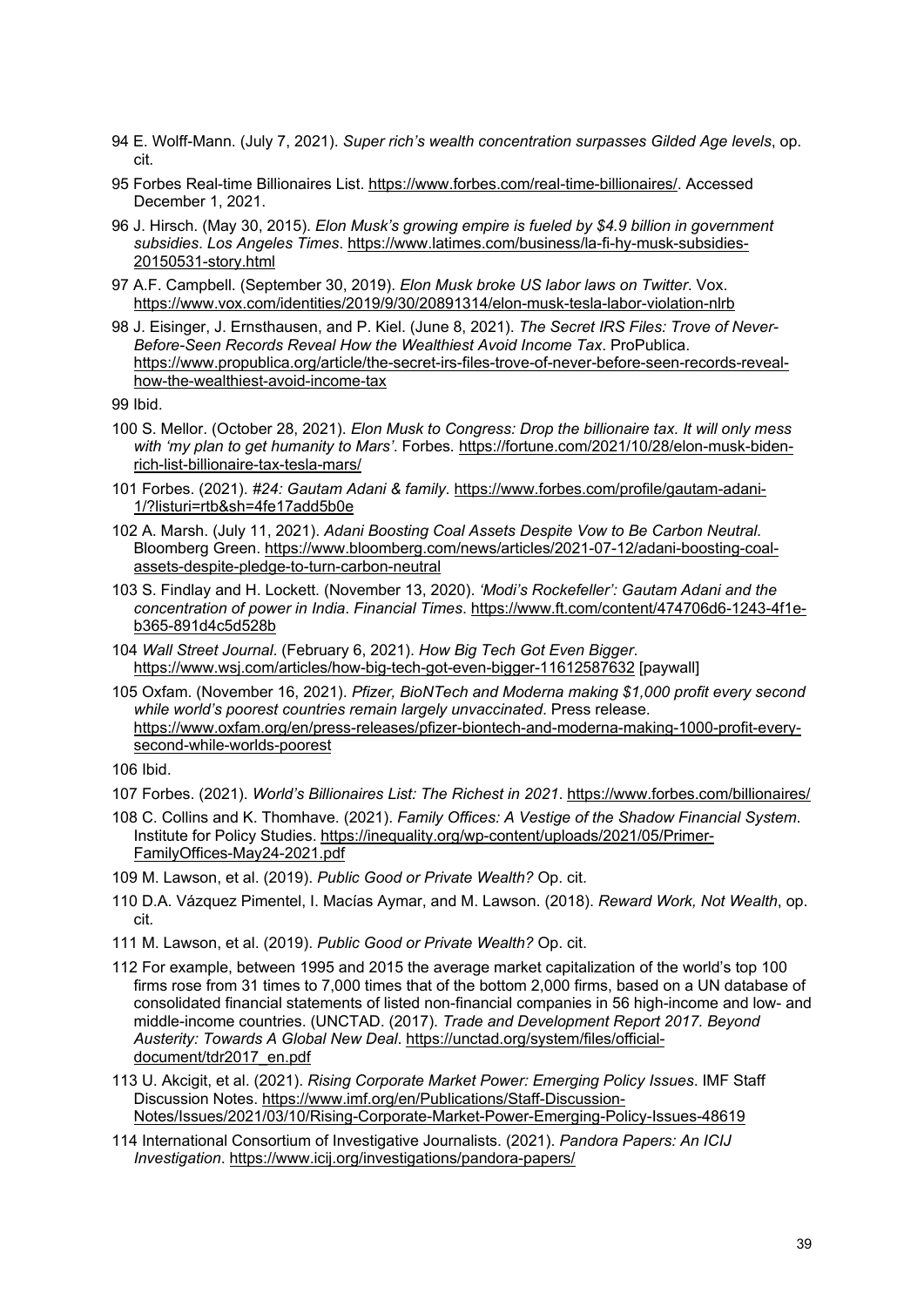- <span id="page-39-0"></span>115 T. Tørsløv, L. Wier, and G. Zucman. *Close to 40% of multinational profits are shifted to tax havens each year.* <https://missingprofits.world/>
- <span id="page-39-1"></span>116 World Inequality Lab. (2021). *World Inequality Report 2022*, op. cit.

- <span id="page-39-3"></span><span id="page-39-2"></span>118 E. Berkhout, et al. (2021). *The Inequality Virus: Bringing together a world torn apart by coronavirus through a fair, just and sustainable economy*. Oxfam. [https://policy](https://policy-practice.oxfam.org/resources/the-inequality-virus-bringing-together-a-world-torn-apart-by-coronavirus-throug-621149/)[practice.oxfam.org/resources/the-inequality-virus-bringing-together-a-world-torn-apart-by](https://policy-practice.oxfam.org/resources/the-inequality-virus-bringing-together-a-world-torn-apart-by-coronavirus-throug-621149/)[coronavirus-throug-621149/.](https://policy-practice.oxfam.org/resources/the-inequality-virus-bringing-together-a-world-torn-apart-by-coronavirus-throug-621149/) DOI: 10.21201/2021.6409
- <span id="page-39-4"></span>119 Oxfam. (March 30, 2021). *Two-thirds of epidemiologists warn mutations could render current COVID vaccines ineffective in a year or less*, op. cit.
- <span id="page-39-5"></span>120 M. Rimmer. (2019). *Beyond the Paris Agreement: Intellectual Property, Innovation Policy, and Climate Justice*. *Laws*. 8, no.1: 7.<https://doi.org/10.3390/laws8010007>
- <span id="page-39-6"></span>121 M. Khor, et al. (2017). *Promoting sustainable development by addressing the impacts of climate change response measures on developing countries*. Research Paper no. 81. South Centre. [https://www.southcentre.int/wp-content/uploads/2017/11/RP81\\_Promoting-Sustainable-](https://www.southcentre.int/wp-content/uploads/2017/11/RP81_Promoting-Sustainable-Development-by-Addressing-the-Impacts-of-Climate-Change-Response-Measures-on-Developing-Countries_EN.pdf)[Development-by-Addressing-the-Impacts-of-Climate-Change-Response-Measures-on-Developing-](https://www.southcentre.int/wp-content/uploads/2017/11/RP81_Promoting-Sustainable-Development-by-Addressing-the-Impacts-of-Climate-Change-Response-Measures-on-Developing-Countries_EN.pdf)[Countries\\_EN.pdf](https://www.southcentre.int/wp-content/uploads/2017/11/RP81_Promoting-Sustainable-Development-by-Addressing-the-Impacts-of-Climate-Change-Response-Measures-on-Developing-Countries_EN.pdf)
- <span id="page-39-7"></span>122 *The Economist*. (May 15, 2021). *The power of lobbyists is growing in Brussels and Berlin.*  [https://www.economist.com/business/2021/05/13/the-power-of-lobbyists-is-growing-in-brussels](https://www.economist.com/business/2021/05/13/the-power-of-lobbyists-is-growing-in-brussels-and-berlin)[and-berlin](https://www.economist.com/business/2021/05/13/the-power-of-lobbyists-is-growing-in-brussels-and-berlin) [paywall]
- <span id="page-39-8"></span>123 E.D. Gould and A. Hijzen. (2016). *Growing Apart, Losing Trust? The Impact of Inequality on Social Capital*. IMF Working Paper WP/16/176. <https://www.imf.org/external/pubs/ft/wp/2016/wp16176.pdf>
- <span id="page-39-9"></span>124 D. Melita, G.B. Willis, and R. Rodríguez-Bailón. (2021). *Economic Inequality Increases Status Anxiety Through Perceived Contextual Competitiveness*, op. cit.
- <span id="page-39-10"></span>125 The Health Foundation. (2021). *Unequal pandemic, fairer recovery: the COVID-19 impact inquiry report*.<https://www.health.org.uk/publications/reports/unequal-pandemic-fairer-recovery>
- <span id="page-39-11"></span>126 Australian Government: Australian Institute of Health and Welfare (AIHW). (2021). *The first year of COVID-19 in Australia: direct and indirect health effects*. <https://www.aihw.gov.au/reports/burden-of-disease/the-first-year-of-covid-19-in-australia/summary>
- <span id="page-39-12"></span>127 A. Levin, et al. (2021). *Assessing the Burden of COVID-19 in Developing Countries: Systematic Review, Meta-Analysis, and Public Policy Implications*. medRxiv. <https://doi.org/10.1101/2021.09.29.21264325>
- <span id="page-39-13"></span>128 Sánchez Páramo, C., et al. (October 7, 2021). *Covid-19 leaves a legacy of rising poverty and widening inequality*, op. cit.
- <span id="page-39-14"></span>129 World Bank projections, personal communication. If inequality increases then the World Bank estimates that in 2030 3,318 million people will be living on less than \$5.50 a day, compared with 3,190 million in 2019.
- <span id="page-39-15"></span>130 N. Yonzan, C. Lakner, and D.G. Mahler. (October 7, 2021). *Is COVID-19 increasing global inequality?* Op. cit.
- <span id="page-39-16"></span>131 Oxfam. (April 29, 2021). *COVID-19 cost women globally over \$800 billion in lost income in one year*. Press release. [https://www.oxfam.org/en/press-releases/Covid-19-cost-women-globally-over-](https://www.oxfam.org/en/press-releases/covid-19-cost-women-globally-over-800-billion-lost-income-one-year)[800-billion-lost-income-one-year](https://www.oxfam.org/en/press-releases/covid-19-cost-women-globally-over-800-billion-lost-income-one-year)
- <span id="page-39-17"></span>132 International Labour Organization (ILO). (2021). *Fewer women than men will regain employment during the COVID-19 recovery says ILO*. [https://www.ilo.org/global/about-the](https://www.ilo.org/global/about-the-ilo/newsroom/news/WCMS_813449/lang--en/index.htm)[ilo/newsroom/news/WCMS\\_813449/lang--en/index.htm](https://www.ilo.org/global/about-the-ilo/newsroom/news/WCMS_813449/lang--en/index.htm)
- <span id="page-39-18"></span>133 C. Mann. (June 30, 2021). *Malala Fund makes commitments on girls' education at the Generation Equality Forum*. Malala Fund. [https://malala.org/newsroom/archive/malala-fund](https://malala.org/newsroom/archive/malala-fund-makes-commitments-on-girls-education-at-the-generation-equality-forum)[makes-commitments-on-girls-education-at-the-generation-equality-forum](https://malala.org/newsroom/archive/malala-fund-makes-commitments-on-girls-education-at-the-generation-equality-forum)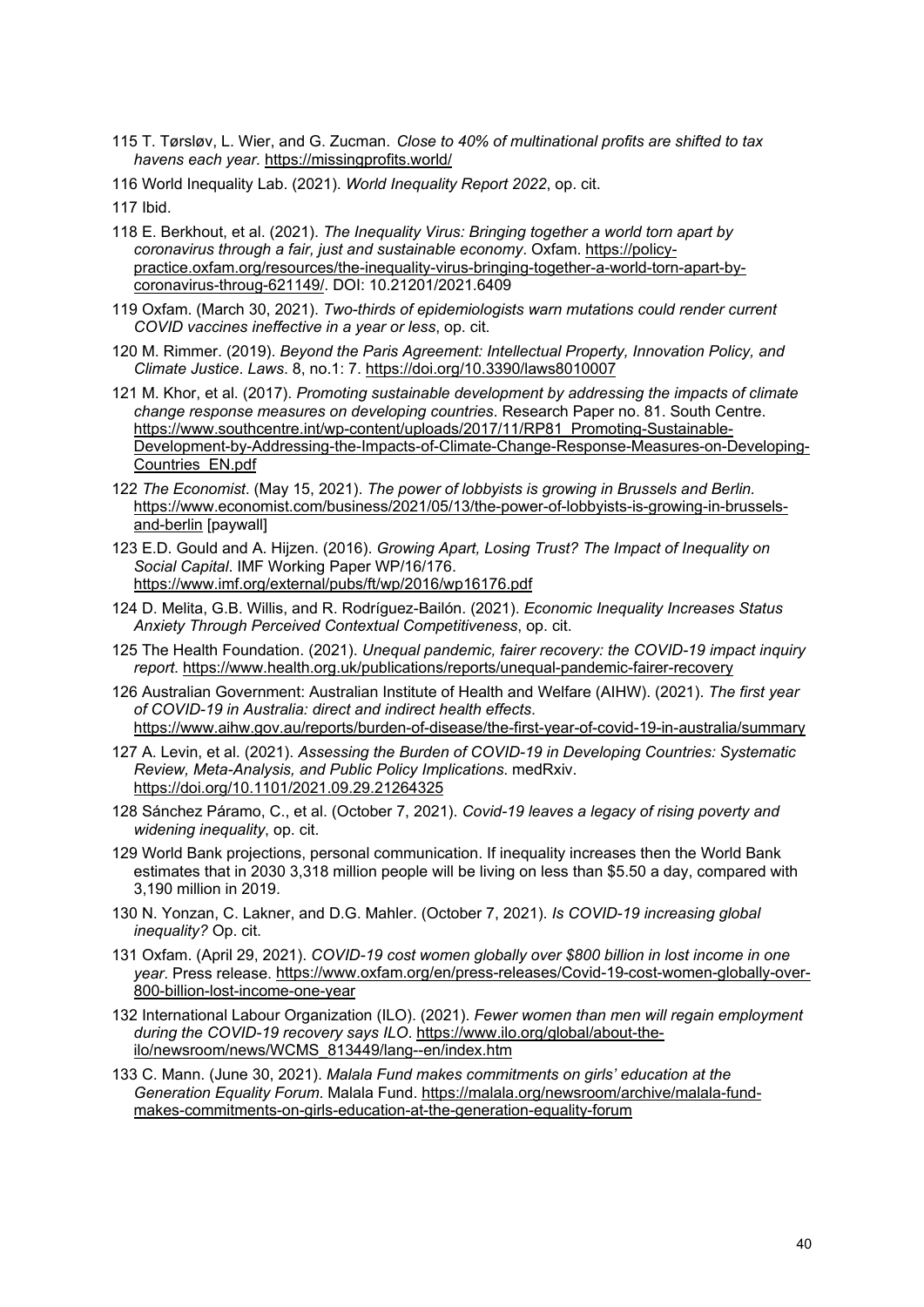- <span id="page-40-0"></span>134 UN Women. (May 11, 2021). *Global gender response tracker: Monitoring how women's needs are being met by pandemic responses.* Women Count blog. [https://data.unwomen.org/resources/women-have-been-hit-hard-pandemic-how-government](https://data.unwomen.org/resources/women-have-been-hit-hard-pandemic-how-government-response-measuring)[response-measuring](https://data.unwomen.org/resources/women-have-been-hit-hard-pandemic-how-government-response-measuring)
- <span id="page-40-1"></span>135 A.C. Ogando, M. Rogan and R. Moussié (2021). *The Triple Crisis: Impact of COVID-19 on Informal Workers' Care Responsibilities, Paid Work and Earnings*. Women in Informal Employment.<https://www.wiego.org/sites/default/files/resources/file/PolicyInsights3.pdf>
- <span id="page-40-2"></span>136 E.T. Richardson et al. (2021). *Reparations for Black American descendants of persons enslaved in the U.S. and their potential impact on SARS-CoV-2 transmission*, op. cit.
- <span id="page-40-3"></span>137 Office for National Statistics. (2021). *Updating ethnic contrasts in deaths involving the coronavirus (COVID-19), England: 24 January 2020 to 31 March 2021*, op. cit.
- <span id="page-40-4"></span>138 M. Andreoni. (October 19, 2021). *Coronavirus in Brazil: What You Need to Know*. *The New York Times*.<https://www.nytimes.com/article/brazil-coronavirus-cases.html> [paywall]
- <span id="page-40-5"></span>139 ECLAC/CEPAL. (2021). *People of African descent and COVID-19: unveiling structural inequalities in Latin America*.

[https://repositorio.cepal.org/bitstream/handle/11362/46621/1/S2000728\\_en.pdf](https://repositorio.cepal.org/bitstream/handle/11362/46621/1/S2000728_en.pdf)

- <span id="page-40-6"></span>140 Oxfam India. (July 20, 2021). *Inequality Report 2021: India's Unequal Healthcare Story*. Press release. [https://www.oxfamindia.org/press-release/india-inequality-report-2021-indias-unequal](https://www.oxfamindia.org/press-release/india-inequality-report-2021-indias-unequal-healthcare-story)[healthcare-story](https://www.oxfamindia.org/press-release/india-inequality-report-2021-indias-unequal-healthcare-story)
- <span id="page-40-7"></span>141 C.K. Johnson, O.R Rodriguez, and A. Kastanis. (June 14, 2021). *As US COVID-19 death toll nears 600,00, racial gaps persist.* AP News. [https://apnews.com/article/baltimore-california](https://apnews.com/article/baltimore-california-coronavirus-pandemic-race-and-ethnicity-health-341950a902affc651dc268dba6d83264)[coronavirus-pandemic-race-and-ethnicity-health-341950a902affc651dc268dba6d83264](https://apnews.com/article/baltimore-california-coronavirus-pandemic-race-and-ethnicity-health-341950a902affc651dc268dba6d83264)
- <span id="page-40-8"></span>142 N. Abernathy, D. Hamilton, and J. Margetta Morgan. (2019). *New Rules for the 21st Century: Corporate Power, Public Power, and the Future of the American Economy*, op. cit.
- <span id="page-40-9"></span>143 A. Merelli. (May 28, 2021). *Big pharma wants you to think sharing vaccine patents overseas is very dangerous*. Quartz. [https://qz.com/2013661/big-pharma-argues-poor-nations-cant-be-trusted](https://qz.com/2013661/big-pharma-argues-poor-nations-cant-be-trusted-to-make-vaccines/)[to-make-vaccines/](https://qz.com/2013661/big-pharma-argues-poor-nations-cant-be-trusted-to-make-vaccines/)
- <span id="page-40-10"></span>144 J. Sharma and S.K. Varshney. (February 17, 2021). *India's vaccine diplomacy aids global access to COVID-19 jabs*. Nature India.<https://www.nature.com/articles/nindia.2021.31>
- <span id="page-40-11"></span>145 Oxfam. (November 16, 2021). *Pfizer, BioNTech and Moderna making \$1,000 profit every second while world's poorest countries remain largely unvaccinated*, op. cit.
- <span id="page-40-12"></span>146 S. Nolen. (October 22, 2021). *Here's Why Developing Countries Can Make mRNA Covid Vaccines. New York Times.* [https://www.nytimes.com/interactive/2021/10/22/science/developing](https://www.nytimes.com/interactive/2021/10/22/science/developing-country-covid-vaccines.html)[country-covid-vaccines.html](https://www.nytimes.com/interactive/2021/10/22/science/developing-country-covid-vaccines.html)
- <span id="page-40-13"></span>147 Human Rights Watch. (December 15, 2021). *Experts Identify 100 Plus Firms to Make Covid-19 mRNA Vaccines*. Press release. [https://www.hrw.org/news/2021/12/15/experts-identify-100-plus](https://www.hrw.org/news/2021/12/15/experts-identify-100-plus-firms-make-covid-19-mrna-vaccines)[firms-make-covid-19-mrna-vaccines](https://www.hrw.org/news/2021/12/15/experts-identify-100-plus-firms-make-covid-19-mrna-vaccines)
- <span id="page-40-14"></span>148 Oxfam. (November 16, 2021). *Pfizer, BioNTech and Moderna making \$1,000 profit every second while world's poorest countries remain largely unvaccinated*, op. cit.
- <span id="page-40-15"></span>149 The White House Briefing Room. (September 16, 2021). *Remarks by President Biden on the Economy*. [https://www.whitehouse.gov/briefing-room/speeches-remarks/2021/09/16/remarks-by](https://www.whitehouse.gov/briefing-room/speeches-remarks/2021/09/16/remarks-by-president-biden-on-the-economy-4/)[president-biden-on-the-economy-4/](https://www.whitehouse.gov/briefing-room/speeches-remarks/2021/09/16/remarks-by-president-biden-on-the-economy-4/)
- <span id="page-40-16"></span>150 P. Inman. (August 18, 2021). *Chinese president vows to 'adjust excessive incomes' of super rich*. *The Guardian*. [https://www.theguardian.com/world/2021/aug/18/chinese-president-xi-jinping-vows](https://www.theguardian.com/world/2021/aug/18/chinese-president-xi-jinping-vows-to-adjust-excessive-incomes-of-super-rich)[to-adjust-excessive-incomes-of-super-rich](https://www.theguardian.com/world/2021/aug/18/chinese-president-xi-jinping-vows-to-adjust-excessive-incomes-of-super-rich)
- <span id="page-40-17"></span>151 Bloomberg News. (August 30, 2021). *Xi Approves Action on Everything from Monopolies to Pollution*. [https://www.bloomberg.com/news/articles/2021-08-31/xi-approves-action-on-everything](https://www.bloomberg.com/news/articles/2021-08-31/xi-approves-action-on-everything-from-monopolies-to-pollution)[from-monopolies-to-pollution](https://www.bloomberg.com/news/articles/2021-08-31/xi-approves-action-on-everything-from-monopolies-to-pollution)
- <span id="page-40-18"></span>152 L. Nylen. (July 8, 2021). *Biden launches assault on monopolies*. Politico. <https://www.politico.com/news/2021/07/08/biden-assault-monopolies-498876>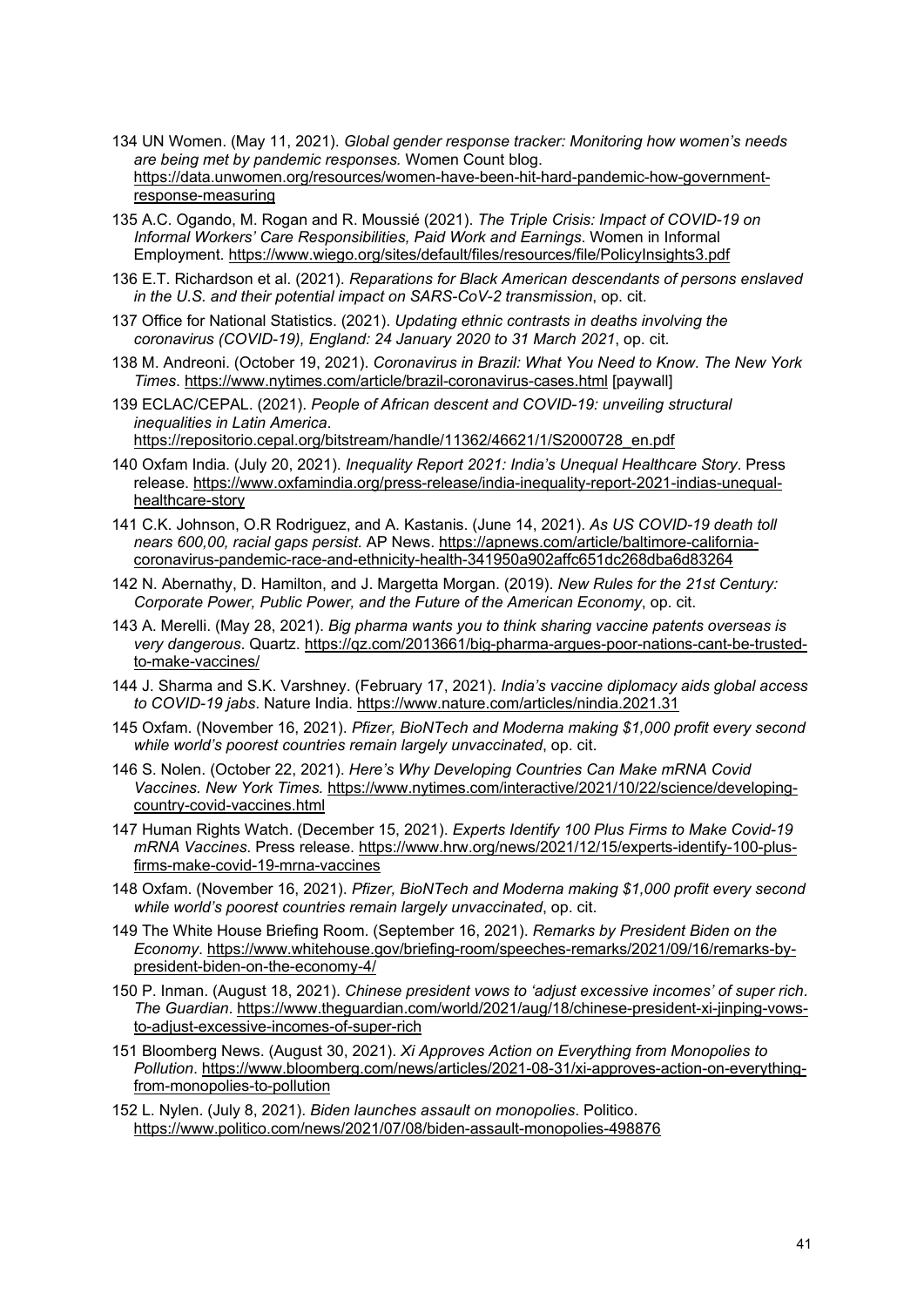- <span id="page-41-0"></span>153 Sierra Leone State House. (2020). *Keynote Address Delivered by His Excellency, Julius Maada Bio, President of the Republic of Sierra Leona at the High-Level Panel Discussion on Reducing Inequality on the Sidelines of the 33rd African Union Head of States and Government Summit*. [https://statehouse.gov.sl/wp-content/uploads/2020/02/Keynote-Address-by-His-Excellency-Julius-](https://statehouse.gov.sl/wp-content/uploads/2020/02/Keynote-Address-by-His-Excellency-Julius-Maada-Bio-President-of-The-Republic-of-Sierra-Leone-at-the-High-Level-Panel-Discussion-on-Reducing-Inequality-33rd-AU-Heads-of-State-and-Government-Summit.pdf)[Maada-Bio-President-of-The-Republic-of-Sierra-Leone-at-the-High-Level-Panel-Discussion-on-](https://statehouse.gov.sl/wp-content/uploads/2020/02/Keynote-Address-by-His-Excellency-Julius-Maada-Bio-President-of-The-Republic-of-Sierra-Leone-at-the-High-Level-Panel-Discussion-on-Reducing-Inequality-33rd-AU-Heads-of-State-and-Government-Summit.pdf)[Reducing-Inequality-33rd-AU-Heads-of-State-and-Government-Summit.pdf](https://statehouse.gov.sl/wp-content/uploads/2020/02/Keynote-Address-by-His-Excellency-Julius-Maada-Bio-President-of-The-Republic-of-Sierra-Leone-at-the-High-Level-Panel-Discussion-on-Reducing-Inequality-33rd-AU-Heads-of-State-and-Government-Summit.pdf)
- <span id="page-41-1"></span>154 I.O Doll. (May 3, 2021). *Argentina Wealth Tax Fought by the Rich Raises \$2.4 Billion*. Bloomberg. https://www.bloomberg.com/news/articles/2021-05-03/argentina-wealth-tax-fought-by-millionairesraises-2-4-billion
- <span id="page-41-2"></span>155 The Health Foundation. (July 6, 2021). *Inquiry finds working age adults in poorest areas almost four times more likely to die from COVID-19*. Press release. [https://www.health.org.uk/news-and](https://www.health.org.uk/news-and-comment/news/inquiry-finds-working-age-adults-in-poorest-areas-almost-fou)[comment/news/inquiry-finds-working-age-adults-in-poorest-areas-almost-fou](https://www.health.org.uk/news-and-comment/news/inquiry-finds-working-age-adults-in-poorest-areas-almost-fou)
- <span id="page-41-3"></span>156 Office for National Statistics. (2021). *Updating ethnic contrasts in deaths involving the coronavirus (COVID-19), England: 24 January 2020 to 31 March 2021*, op. cit.
- <span id="page-41-4"></span>157 C. Coffey, et al. (2020). *Time to Care: Unpaid and underpaid care work and the global inequality crisis*. Oxfam. [https://policy-practice.oxfam.org/resources/time-to-care-unpaid-and-underpaid-care](https://policy-practice.oxfam.org/resources/time-to-care-unpaid-and-underpaid-care-work-and-the-global-inequality-crisis-620928/)[work-and-the-global-inequality-crisis-620928/.](https://policy-practice.oxfam.org/resources/time-to-care-unpaid-and-underpaid-care-work-and-the-global-inequality-crisis-620928/) DOI: 10.21201/2020.5419
- <span id="page-41-5"></span>158 Oxfam. (April 29, 2021). *COVID-19 cost women globally over \$800 billion in lost income in one year*, op. cit.
- <span id="page-41-6"></span>159 Malala Fund. (April 6, 2020). *Malala Fund releases report on girls' education and COVID-19*. <https://malala.org/newsroom/archive/malala-fund-releases-report-girls-education-covid-19>
- <span id="page-41-7"></span>160 Gore, T., Ghosh, E., Nazareth, A., Kartha, S., and Dabi, N. (2021). *Carbon inequality in 2030: Per capita consumption emissions and the 1.5 ⁰C goal.* Oxfam and the Institute for European Environmental Policy. [https://policy-practice.oxfam.org/resources/carbon-inequality-in-2030-per](https://policy-practice.oxfam.org/resources/carbon-inequality-in-2030-per-capita-consumption-emissions-and-the-15c-goal-621305/)[capita-consumption-emissions-and-the-15c-goal-621305/.](https://policy-practice.oxfam.org/resources/carbon-inequality-in-2030-per-capita-consumption-emissions-and-the-15c-goal-621305/) DOI: 10.21201/2021.8274.
- <span id="page-41-8"></span>161 A. Sreevatsan. (2018). *British Raj siphoned out \$45 trillion from India: Utsa Patnaik*. Mint. [https://www.livemint.com/Companies/HNZA71LNVNNVXQ1eaIKu6M/British-Raj-siphoned-out-45](https://www.livemint.com/Companies/HNZA71LNVNNVXQ1eaIKu6M/British-Raj-siphoned-out-45-trillion-from-India-Utsa-Patna.html) [trillion-from-India-Utsa-Patna.html](https://www.livemint.com/Companies/HNZA71LNVNNVXQ1eaIKu6M/British-Raj-siphoned-out-45-trillion-from-India-Utsa-Patna.html)
- <span id="page-41-9"></span>162 N. Fowler. (June 9, 2020). *Britain's Slave Owner Compensation Loan, reparations and tax havenry*. Tax Justice Network. [https://taxjustice.net/2020/06/09/slavery-compensation-uk](https://taxjustice.net/2020/06/09/slavery-compensation-uk-questions/)[questions/](https://taxjustice.net/2020/06/09/slavery-compensation-uk-questions/)
- <span id="page-41-10"></span>163 UN Human Rights Council. (2020). *43rd session of the Human Rights Council Urgent Debate on current racially inspired human rights violations, systemic racism, police brutality against people of African descent and violence against peaceful protests: Statement by Michelle Bachelet, Un High Commissioner for Human Rights 17 June 2020*.

<https://www.ohchr.org/EN/HRBodies/HRC/Pages/NewsDetail.aspx?NewsID=25968&LangID=E>

- <span id="page-41-11"></span>164 K. Freking. (February 17, 2021). *Biden backs studying reparations as Congress considers bill*. AP News. [https://apnews.com/article/biden-study-reparations-congress](https://apnews.com/article/biden-study-reparations-congress-e3c045ece4d0e0eae393a18a09a4a37e)[e3c045ece4d0e0eae393a18a09a4a37e](https://apnews.com/article/biden-study-reparations-congress-e3c045ece4d0e0eae393a18a09a4a37e)
- <span id="page-41-12"></span>165 E.T. Richardson et al. (2021). *Reparations for Black American descendants of persons enslaved in the U.S. and their potential impact on SARS-CoV-2 transmission*, op. cit.
- <span id="page-41-13"></span>166 CARICOM. (July 14, 2020). *Barbados Prime Minister Calls for a Reparations 'Caribbean Marshall Plan'*. Press release. [https://caricom.org/barbados-prime-minister-calls-for-a-reparations](https://caricom.org/barbados-prime-minister-calls-for-a-reparations-caribbean-marshall-plan/)[caribbean-marshall-plan/](https://caricom.org/barbados-prime-minister-calls-for-a-reparations-caribbean-marshall-plan/)
- <span id="page-41-14"></span>167 J. Keaten. (September 8, 2021). *WHO chief urges halt to booster shots for rest of the year*. AP News. [https://apnews.com/article/business-health-coronavirus-pandemic-united-nations-world](https://apnews.com/article/business-health-coronavirus-pandemic-united-nations-world-health-organization-6384ff91c399679824311ac26e3c768a)[health-organization-6384ff91c399679824311ac26e3c768a](https://apnews.com/article/business-health-coronavirus-pandemic-united-nations-world-health-organization-6384ff91c399679824311ac26e3c768a)
- <span id="page-41-15"></span>168 Euronews. (Updated March 27, 2020). *Coronavirus: Footage shows Madrid hospital overflowing amid COVID-19 crisis*. [https://www.euronews.com/2020/03/27/coronavirus-footage-shows-madrid](https://www.euronews.com/2020/03/27/coronavirus-footage-shows-madrid-hospital-overflowing-amid-covid-19-crisis)[hospital-overflowing-amid-Covid-19-crisis](https://www.euronews.com/2020/03/27/coronavirus-footage-shows-madrid-hospital-overflowing-amid-covid-19-crisis)
- <span id="page-41-16"></span>169 BBC News. (April 27, 2021). *India Covid: Delhi builds makeshift funeral pyres as deaths climb*. <https://www.bbc.com/news/world-asia-india-56897970>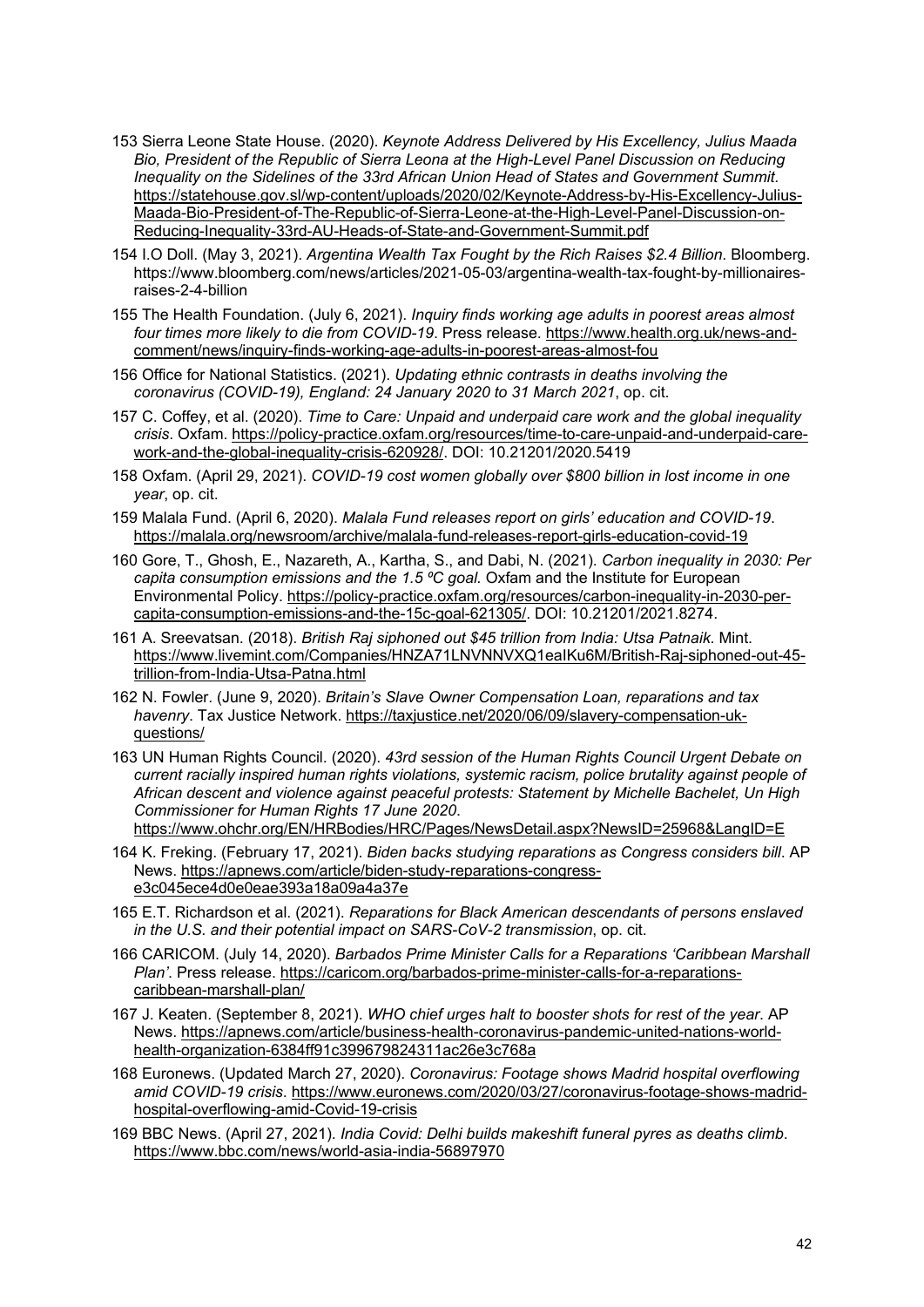- <span id="page-42-0"></span>170 A. Faiola and A.V. Herrero. (April 3, 2020). *Bodies lie in the streets in Guayaquil, Ecuador, emerging epicenter of coronavirus in Latin America*. *The Washington Post*. [https://www.washingtonpost.com/world/the\\_americas/coronavirus-guayaquil-ecuador-bodies](https://www.washingtonpost.com/world/the_americas/coronavirus-guayaquil-ecuador-bodies-corpses-streets/2020/04/03/79c786c8-7522-11ea-ad9b-254ec99993bc_story.html)[corpses-streets/2020/04/03/79c786c8-7522-11ea-ad9b-254ec99993bc\\_story.html](https://www.washingtonpost.com/world/the_americas/coronavirus-guayaquil-ecuador-bodies-corpses-streets/2020/04/03/79c786c8-7522-11ea-ad9b-254ec99993bc_story.html)
- <span id="page-42-1"></span>171 *Inequality Kills* methodology note, op. cit.
- <span id="page-42-2"></span>172 WHO. (December 13, 2017). *World Bank and WHO: Half the world lacks access to essential health services, 100 million still pushed into extreme poverty because of health expenses*. Press release. [https://www.who.int/news/item/13-12-2017-world-bank-and-who-half-the-world-lacks](https://www.who.int/news/item/13-12-2017-world-bank-and-who-half-the-world-lacks-access-to-essential-health-services-100-million-still-pushed-into-extreme-poverty-because-of-health-expenses)[access-to-essential-health-services-100-million-still-pushed-into-extreme-poverty-because-of](https://www.who.int/news/item/13-12-2017-world-bank-and-who-half-the-world-lacks-access-to-essential-health-services-100-million-still-pushed-into-extreme-poverty-because-of-health-expenses)[health-expenses](https://www.who.int/news/item/13-12-2017-world-bank-and-who-half-the-world-lacks-access-to-essential-health-services-100-million-still-pushed-into-extreme-poverty-because-of-health-expenses)
- <span id="page-42-3"></span>173 M. Lawson, et al. (2019). *Public Good or Private Wealth?* Op. cit.
- <span id="page-42-4"></span>174 R. Yates. (2017). *Hospitals That Act as Modern-day Debtor Prisons Deny Rights and Dignity.* Chatham House. [https://www.chathamhouse.org/expert/comment/hospitalsact-modern-day-debtor](https://www.chathamhouse.org/expert/comment/hospitalsact-modern-day-debtor-prisons-deny-rights-and-dignity)[prisons-deny-rights-and-dignity](https://www.chathamhouse.org/expert/comment/hospitalsact-modern-day-debtor-prisons-deny-rights-and-dignity)
- <span id="page-42-5"></span>175 WHO. (2020). *Global Spending on Health: Weathering the Storm*. <https://apps.who.int/nha/database/DocumentationCentre/GetFile/58717341/en>
- <span id="page-42-6"></span>176 Oxfam India. (July 20, 2021). *Inequality Report 2021: India's Unequal Healthcare Story*, op. cit.
- <span id="page-42-7"></span>177 Office for National Statistics. (2021). *Health state life expectancies by national deprivation deciles, England: 2017 to 2019*. [https://www.ons.gov.uk/peoplepopulationandcommunity/healthandsocialcare/healthinequalities/bull](https://www.ons.gov.uk/peoplepopulationandcommunity/healthandsocialcare/healthinequalities/bulletins/healthstatelifeexpectanciesbyindexofmultipledeprivationimd/2017to2019) [etins/healthstatelifeexpectanciesbyindexofmultipledeprivationimd/2017to2019](https://www.ons.gov.uk/peoplepopulationandcommunity/healthandsocialcare/healthinequalities/bulletins/healthstatelifeexpectanciesbyindexofmultipledeprivationimd/2017to2019)
- <span id="page-42-8"></span>178 G1 São Paulo. (February 11, 2020). *Diferença de expectativa de vida entre distritos de São Paulo chega a 14 anos, diz prefeitura*, op. cit.
- <span id="page-42-9"></span>179 *The Economist*. (July 31, 2021). *Why have some places suffered more covid-19 deaths than others?* Op. cit.
- <span id="page-42-10"></span>180 McGill University. (2020). *Trust and income inequality fueling spread of COVID-19*. [https://www.mcgill.ca/newsroom/channels/news/trust-and-income-inequality-fueling-spread-Covid-](https://www.mcgill.ca/newsroom/channels/news/trust-and-income-inequality-fueling-spread-Covid-19-325184)[19-325184](https://www.mcgill.ca/newsroom/channels/news/trust-and-income-inequality-fueling-spread-Covid-19-325184)
- <span id="page-42-11"></span>181 J. Davies. (2021). *Economic Inequality and COVID-19 Death Rates in the First Wave, a Cross-Country Analysis*. CESifo Working Paper No. 8957. [https://www.cesifo.org/en/publikationen/2021/working-paper/economic-inequality-and-covid-19](https://www.cesifo.org/en/publikationen/2021/working-paper/economic-inequality-and-covid-19-death-rates-first-wave-cross) [death-rates-first-wave-cross](https://www.cesifo.org/en/publikationen/2021/working-paper/economic-inequality-and-covid-19-death-rates-first-wave-cross)
- <span id="page-42-12"></span>182 OECD. (2021). *Health at a Glance 2021.* <https://doi.org/10.1787/ae3016b9-en>
- <span id="page-42-13"></span>183 ECLAC/CEPAL. (2021). *People of African descent and COVID-19: unveiling structural inequalities in Latin America*.
	- [https://repositorio.cepal.org/bitstream/handle/11362/46621/1/S2000728\\_en.pdf](https://repositorio.cepal.org/bitstream/handle/11362/46621/1/S2000728_en.pdf)
- <span id="page-42-14"></span>184 Centers for Disease Control and Prevention. (CDC). (2021). *Risk for COVID-19 Infection, Hospitalization, and Death by Race/Ethnicity*. [https://www.cdc.gov/coronavirus/2019-ncov/covid](https://www.cdc.gov/coronavirus/2019-ncov/covid-data/investigations-discovery/hospitalization-death-by-race-ethnicity.html)[data/investigations-discovery/hospitalization-death-by-race-ethnicity.html](https://www.cdc.gov/coronavirus/2019-ncov/covid-data/investigations-discovery/hospitalization-death-by-race-ethnicity.html)
- <span id="page-42-15"></span>185 A. Perry, et al. (October 11, 2021). *Amid the pandemic, Black and Latino men have experienced the largest drop in life expectancy. We need to examine the social determinants of health to determine why.* [https://www.brookings.edu/research/amid-the-pandemic-black-and-latino-men](https://www.brookings.edu/research/amid-the-pandemic-black-and-latino-men-have-experienced-the-largest-drop-in-life-expectancy/)[have-experienced-the-largest-drop-in-life-expectancy/](https://www.brookings.edu/research/amid-the-pandemic-black-and-latino-men-have-experienced-the-largest-drop-in-life-expectancy/)
- <span id="page-42-16"></span>186 Australian Government: Australian Institute of Health and Welfare (AIHW). (2021). *The first year of COVID-19 in Australia: direct and indirect health effects*, op. cit.
- <span id="page-42-17"></span>187 The Health Foundation. (2021). *Unequal pandemic, fairer recovery: the COVID-19 impact inquiry report*.<https://www.health.org.uk/publications/reports/unequal-pandemic-fairer-recovery>
- <span id="page-42-18"></span>188 CARE International. (September 22, 2020). *Financial Insecurity, Hunger, Mental Health are Top Concerns for Women Worldwide*. Press release. [https://www.care.org/news-and-stories/press](https://www.care.org/news-and-stories/press-releases/financial-insecurity-hunger-mental-health-are-top-concerns-for-women-worldwide/)[releases/financial-insecurity-hunger-mental-health-are-top-concerns-for-women-worldwide/](https://www.care.org/news-and-stories/press-releases/financial-insecurity-hunger-mental-health-are-top-concerns-for-women-worldwide/)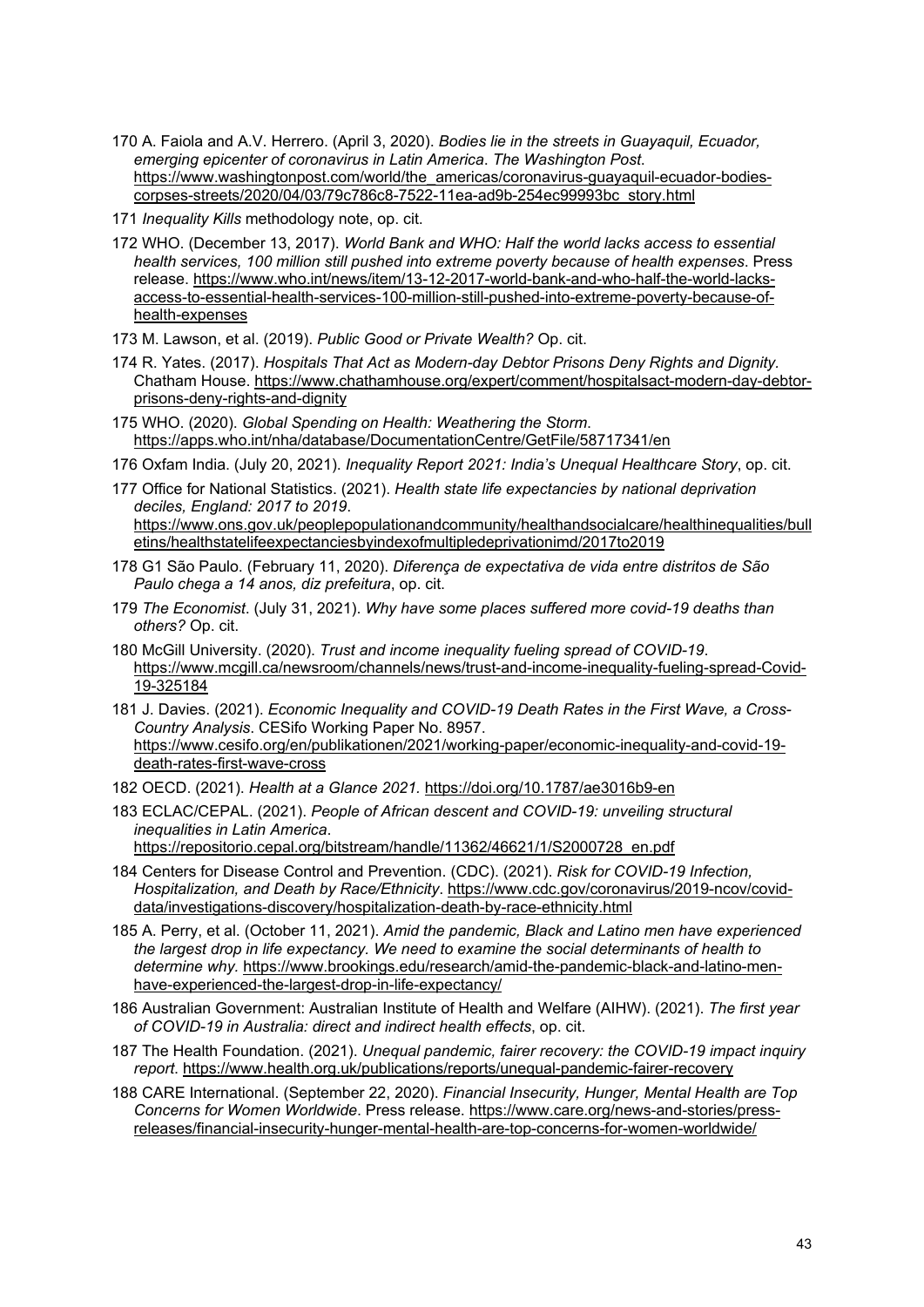- <span id="page-43-0"></span>189 C. De Paz Nieves, I. Gaddis, and M. Muller. (2020). *Gender and COVID-19: what have we learnt, one year later*. World Bank. [https://documents.worldbank.org/en/publication/documents](https://documents.worldbank.org/en/publication/documents-reports/documentdetail/446791624368460544/gender-and-covid-19-what-have-we-learnt-one-year-later)[reports/documentdetail/446791624368460544/gender-and-Covid-19-what-have-we-learnt-one](https://documents.worldbank.org/en/publication/documents-reports/documentdetail/446791624368460544/gender-and-covid-19-what-have-we-learnt-one-year-later)[year-later](https://documents.worldbank.org/en/publication/documents-reports/documentdetail/446791624368460544/gender-and-covid-19-what-have-we-learnt-one-year-later)
- <span id="page-43-1"></span>190 J. Assa and M.C. Calderon. (2020). *Privatization and Pandemic: A Cross-Country Analysis of COVID-19 Rates and Health-Care Financing Structures*. https://www.researchgate.net/publication/341766609 Privatization and Pandemic A Cross-[Country\\_Analysis\\_of\\_COVID-19\\_Rates\\_and\\_Health-Care\\_Financing\\_Structures](https://www.researchgate.net/publication/341766609_Privatization_and_Pandemic_A_Cross-Country_Analysis_of_COVID-19_Rates_and_Health-Care_Financing_Structures)
- <span id="page-43-2"></span>191 D. Sherpa. (2020). *Estimating impact of austerity policies in COVID-19 fatality rates: Examining the dynamics of economic policy and case fatality rates (CFR) of COVID-19 in OECD countries*. medRxiv.<https://doi.org/10.1101/2020.04.03.20047530>
- <span id="page-43-3"></span>192 R. Tansey. (2021). *When the market becomes deadly: How pressure towards privatisation of health and long-term care put Europe on a poor footing for a pandemic*. Corporate Europe Observatory. [https://corporateeurope.org/sites/default/files/2021-01/healthcare-privatisation](https://corporateeurope.org/sites/default/files/2021-01/healthcare-privatisation-final.pdf)[final.pdf](https://corporateeurope.org/sites/default/files/2021-01/healthcare-privatisation-final.pdf)
- <span id="page-43-4"></span>193 GI-ESCR. (June 2, 2021). *Italy's experience during COVID-19 and the limits of privatisation in healthcare | GI-ESCR's brief is out!* Press release. [https://www.gi-escr.org/latest](https://www.gi-escr.org/latest-news/5pg0xo95rwvju38y85xg6musfduw2o)[news/5pg0xo95rwvju38y85xg6musfduw2o](https://www.gi-escr.org/latest-news/5pg0xo95rwvju38y85xg6musfduw2o)
- <span id="page-43-5"></span>194 WHO. (2021). WHO Director-General's opening remarks at the Special Session of the World Health Assembly - 29 November 2021[. https://www.who.int/director-general/speeches/detail/who](https://www.who.int/director-general/speeches/detail/who-director-general-s-opening-remarks-at-the-special-session-of-the-world-health-assembly---29-november-2021)[director-general-s-opening-remarks-at-the-special-session-of-the-world-health-assembly---29](https://www.who.int/director-general/speeches/detail/who-director-general-s-opening-remarks-at-the-special-session-of-the-world-health-assembly---29-november-2021) [november-2021](https://www.who.int/director-general/speeches/detail/who-director-general-s-opening-remarks-at-the-special-session-of-the-world-health-assembly---29-november-2021)
- <span id="page-43-6"></span>195 A. Maitland and A. Marriott. (2021). *The Great Vaccine Robbery.* People's Vaccine Alliance. (2021).

https://webassets.oxfamamerica.org/media/documents/The Great Vaccine Robbery Policy Brief [.pdf](https://webassets.oxfamamerica.org/media/documents/The_Great_Vaccine_Robbery_Policy_Brief.pdf)

- <span id="page-43-7"></span>196 Oxfam. (October 21, 2021). *Pharmaceutical companies and rich nations delivering just one in seven of the doses promised for developing countries*, op. cit.
- <span id="page-43-8"></span>197 *The Economist*. (September 4, 2021). *As a rich-world covid-vaccine glut looms, poor countries miss out*. [https://www.economist.com/international/2021/09/04/as-a-rich-world-covid-vaccine-glut](https://www.economist.com/international/2021/09/04/as-a-rich-world-covid-vaccine-glut-looms-poor-countries-miss-out)[looms-poor-countries-miss-out](https://www.economist.com/international/2021/09/04/as-a-rich-world-covid-vaccine-glut-looms-poor-countries-miss-out) [paywall]
- <span id="page-43-9"></span>198 Oxfam. (March 30, 2021). *Two-thirds of epidemiologists warn mutations could render current COVID vaccines ineffective in a year or less*, op. cit.
- <span id="page-43-10"></span>199 G. Gopinath (2021). *Drawing Further Apart: Widening Gaps in the Global Recovery*. IMF Blog. <https://blogs.imf.org/2021/07/27/drawing-further-apart-widening-gaps-in-the-global-recovery/>
- <span id="page-43-11"></span>200 C. Mann. (June 30, 2021). *Malala Fund makes commitments on girls' education at the Generation Equality Forum*, op. cit.
- <span id="page-43-12"></span>201 UN Women. (2020). *Whose Time to Care? Unpaid care and domestic work during COVID-19*. [https://data.unwomen.org/sites/default/files/inline-files/Whose-time-to-care-brief\\_0.pdf](https://data.unwomen.org/sites/default/files/inline-files/Whose-time-to-care-brief_0.pdf)
- <span id="page-43-13"></span>202 A. Maitland and A. Marriott. (2021). *The Great Vaccine Robbery*, op. cit.
- <span id="page-43-14"></span>203 Marriott, A. and M. Lawson. (2020). *How to confront the Coronavirus Catastrophe: The Global Public Health Plan and Emergency Response needed now*. Oxfam. <https://www.oxfam.org/en/research/how-confront-coronavirus-catastrophe>
- <span id="page-43-15"></span>204 *The Economist*. (April 26, 2018). *The importance of primary care*. <https://www.economist.com/special-report/2018/04/26/the-importance-of-primary-care> [paywall]
- <span id="page-43-16"></span>205 World Bank Data. *Current health expenditure per capita (current US\$) – United States, Costa Rica*.<https://data.worldbank.org/indicator/SH.XPD.CHEX.PC.CD?locations=CR-US>
- <span id="page-43-17"></span>206 World Bank Data. *Life expectancy at birth, total (years) – Costa Rica, United States*. <https://data.worldbank.org/indicator/SP.DYN.LE00.IN?locations=US-CR>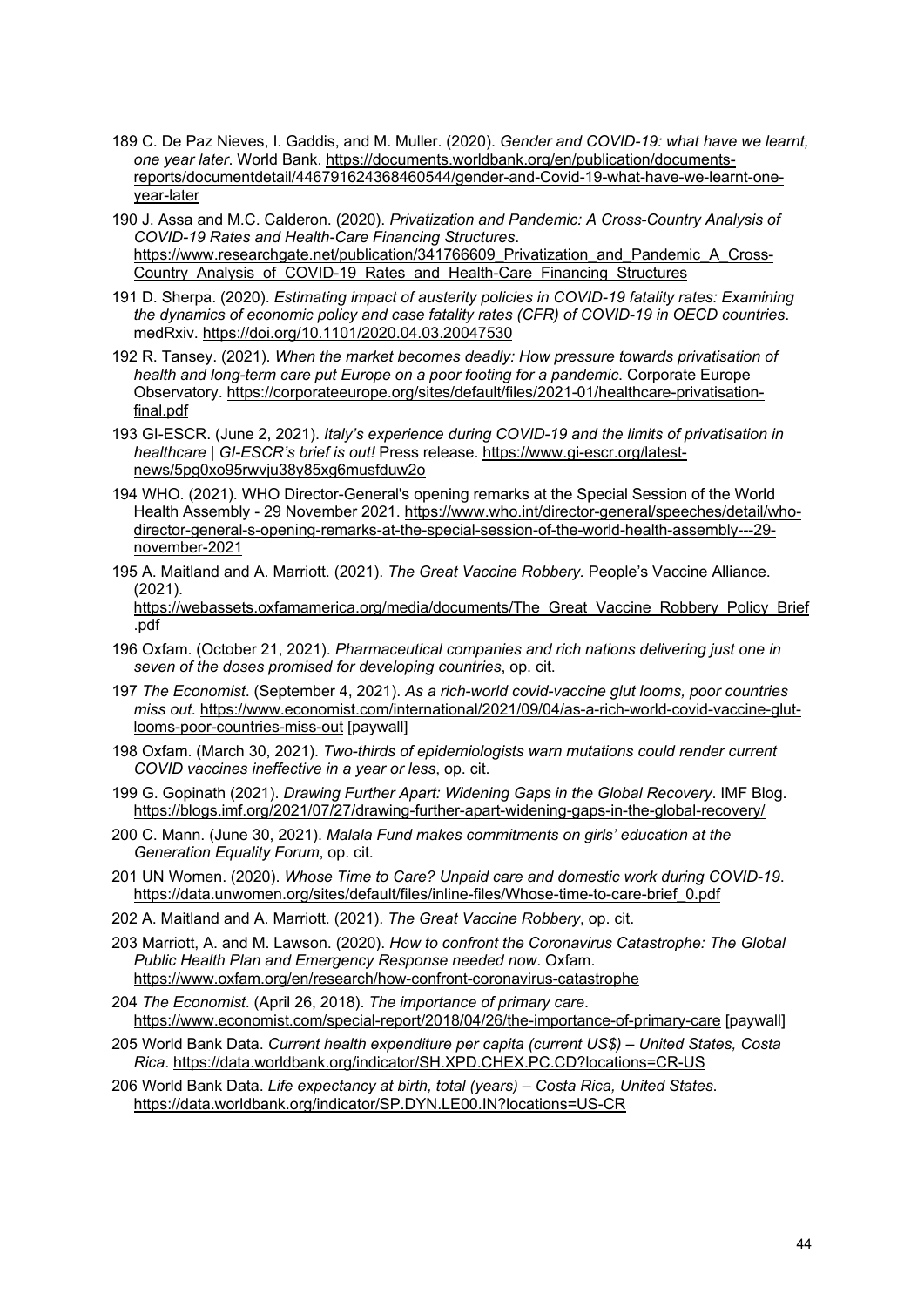- <span id="page-44-0"></span>207 G. Machel. (May 30, 2020). C*ovid-19 has gifted us a chance to end gender-based violence. We must take it. The Guardian.* [https://www.theguardian.com/global-development/2020/may/30/covid-](https://www.theguardian.com/global-development/2020/may/30/covid-19-has-gifted-us-a-chance-to-end-gender-based-violence-we-must-take-it)[19-has-gifted-us-a-chance-to-end-gender-based-violence-we-must-take-it](https://www.theguardian.com/global-development/2020/may/30/covid-19-has-gifted-us-a-chance-to-end-gender-based-violence-we-must-take-it)
- <span id="page-44-1"></span>208 Vaeza, M.N. (November 27, 2020). *Addressing the Impact of the COVID-19 Pandemic on Violence Against Women and Girls. UN Chronicle*. [https://www.un.org/en/addressing-impact-covid-](https://www.un.org/en/addressing-impact-covid-19-pandemic-violence-against-women-and-girls)[19-pandemic-violence-against-women-and-girls](https://www.un.org/en/addressing-impact-covid-19-pandemic-violence-against-women-and-girls)
- <span id="page-44-2"></span>209 UNFPA. (2020). *Impact of the COVID-19 pandemic on family planning and ending gender-based violence, female genital mutilation and child marriage.* Interim Technical Note 7. [https://www.unfpa.org/resources/impact-covid-19-pandemic-family-planning-and-ending-gender](https://www.unfpa.org/resources/impact-covid-19-pandemic-family-planning-and-ending-gender-based-violence-female-genital)[based-violence-female-genital](https://www.unfpa.org/resources/impact-covid-19-pandemic-family-planning-and-ending-gender-based-violence-female-genital)

<span id="page-44-4"></span><span id="page-44-3"></span>211 Standish, K., and Weil, S. (2021). *Gendered pandemics: suicide, femicide and COVID-19*. *Journal of Gender Studies*, Vol 30, 2021, Issue 7, pp 807–818. <https://doi.org/10.1080/09589236.2021.1880883>

<span id="page-44-5"></span>212 Ibid.

- <span id="page-44-6"></span>213 Clifton, D. (November 12, 2020). *At least 350 transgender people have been killed globally in 2020*. them. Retrieved from [https://www.them.us/story/at-least-350-transgender-people-killed](https://www.them.us/story/at-least-350-transgender-people-killed-globally-in-2020)[globally-in-2020.](https://www.them.us/story/at-least-350-transgender-people-killed-globally-in-2020)
- <span id="page-44-7"></span>214 Oxfam. (2021) *The Ignored Pandemic: Methodology Note*. [https://oxfamilibrary.openrepository.com/bitstream/handle/10546/621309/mn-ignored-pandemic](https://oxfamilibrary.openrepository.com/bitstream/handle/10546/621309/mn-ignored-pandemic-methodology-251121-en.pdf?sequence=4&isAllowed=y)[methodology-251121-en.pdf?sequence=4&isAllowed=y](https://oxfamilibrary.openrepository.com/bitstream/handle/10546/621309/mn-ignored-pandemic-methodology-251121-en.pdf?sequence=4&isAllowed=y)
- <span id="page-44-8"></span>215 Columbia University Mailman School of Public Health. (2020). *Missing in Action: COVID-19 Response Funding for Gender-Based Violence (GBV) and Sexual and Reproductive Health (SRHR) in Five Countries*. [https://www.publichealth.columbia.edu/sites/default/files/multi](https://www.publichealth.columbia.edu/sites/default/files/multi-country_funding_2-pager_9_april_2021.pdf)country funding 2-pager 9 april 2021.pdf
- <span id="page-44-9"></span>216 *Inequality Kills* methodology note, op. cit.

- <span id="page-44-11"></span><span id="page-44-10"></span>218 Bongaarts, J., and Guilmoto, C. Z. (2015). *How many more missing women? Excess female mortality and prenatal sex selection, 1970–2050*, op. cit.
- <span id="page-44-12"></span>219 P. Tavares and Q. Wodon. (2018). *Global and regional trends in women's legal protection against domestic violence and sexual harassment*. World Bank. [https://thedocs.worldbank.org/en/doc/679221517425064052-](https://thedocs.worldbank.org/en/doc/679221517425064052-0050022018/original/EndingViolenceAgainstWomenandGirlsGBVLawsFeb2018.pdf) [0050022018/original/EndingViolenceAgainstWomenandGirlsGBVLawsFeb2018.pdf](https://thedocs.worldbank.org/en/doc/679221517425064052-0050022018/original/EndingViolenceAgainstWomenandGirlsGBVLawsFeb2018.pdf)
- <span id="page-44-13"></span>220 World Bank. (2020). *Women Business and the Law. Data for 1971–2020*. <http://pubdocs.worldbank.org/en/506381582842200909/WBL50YearPanelData2020.xlsx>
- <span id="page-44-14"></span>221 Fajnzylber, P., Lederman, D., and Loayza, N. (2002). *Inequality and violent crime. The Journal of Law & Economics*, *45*(1), 1–39.<https://www.journals.uchicago.edu/doi/10.1086/338347>
- <span id="page-44-15"></span>222 Rashada, A. S., and Sharaf, M. F. (2016). *Income inequality and intimate partner violence against women: evidence from India*. Frankfurt School - Working Paper Series, No. 222. econstor.eu/bitstream/10419/148026/1/872003299.pdf
- <span id="page-44-16"></span>223 Budlender, D. (2004). *Why Should we Care About Unpaid Care Work? A Guidebook Prepared for the UNIFEM Southern African Region Office.* UNIFEM. [https://genderandaids.unwomen.org/en/resources/2004/09/why-should-we-care-about-unpaid](https://genderandaids.unwomen.org/en/resources/2004/09/why-should-we-care-about-unpaid-care-work)[care-work](https://genderandaids.unwomen.org/en/resources/2004/09/why-should-we-care-about-unpaid-care-work)
- <span id="page-44-17"></span>224 M. Bolis, et al. (2020). *Care in the Time of Coronavirus: Why care work needs to be at the centre of a post-COVID-19 feminist future*. Oxfam. [https://policy-practice.oxfam.org/resources/care-in-the](https://policy-practice.oxfam.org/resources/care-in-the-time-of-coronavirus-why-care-work-needs-to-be-at-the-centre-of-a-po-621009/)[time-of-coronavirus-why-care-work-needs-to-be-at-the-centre-of-a-po-621009/.](https://policy-practice.oxfam.org/resources/care-in-the-time-of-coronavirus-why-care-work-needs-to-be-at-the-centre-of-a-po-621009/) DOI: 10.21201/2020.6232
- <span id="page-44-18"></span>225 P. Espinoza Revollo. (2020). *Time to Care: Methodology note*. Oxfam. <https://dx.doi.org/10.21201/2020.5419>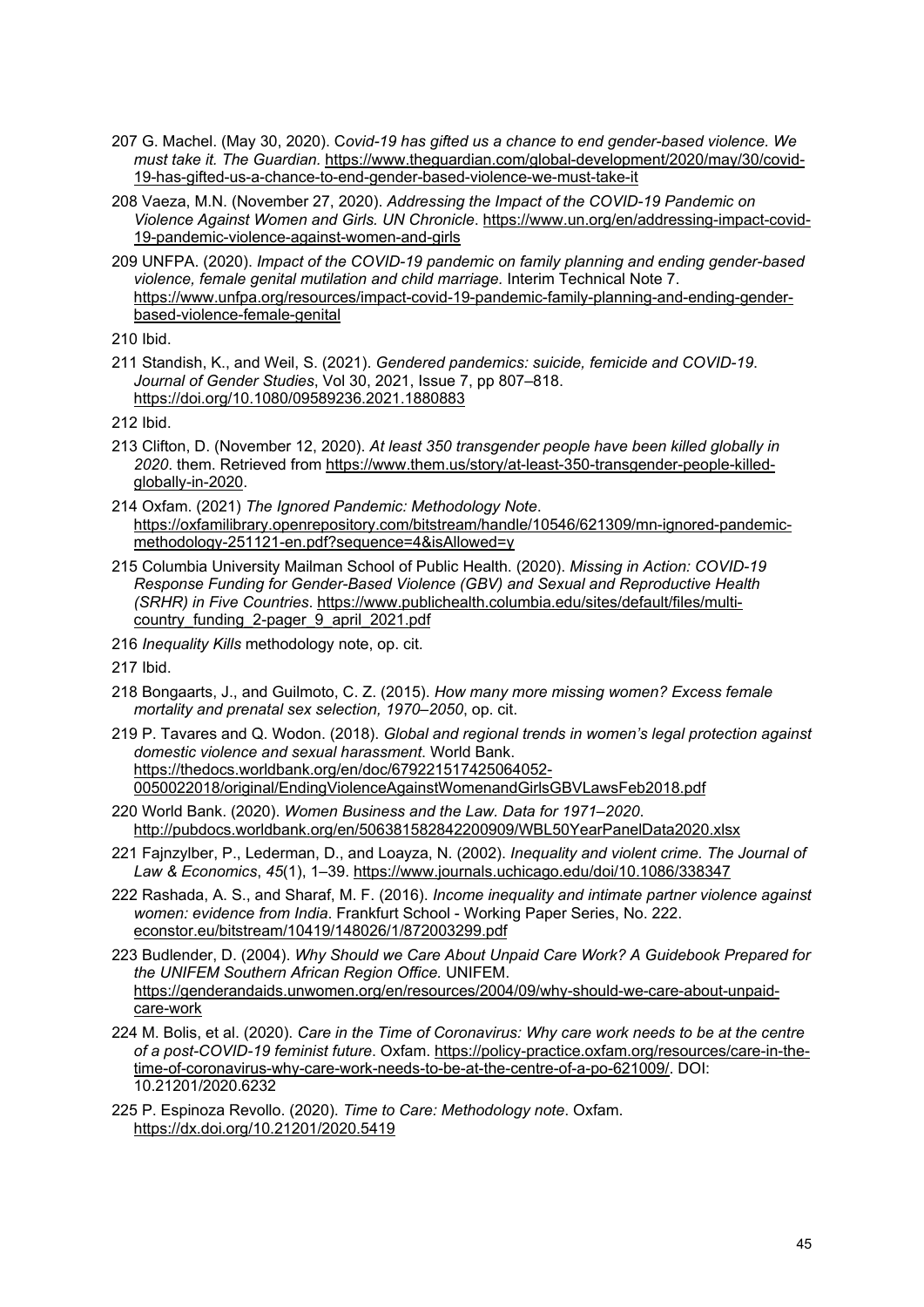- <span id="page-45-0"></span>226 M. Bolis, et al. (2020). *Care in the Time of Coronavirus: Why care work needs to be at the centre of a post-COVID-19 feminist future*, op. cit.
- <span id="page-45-1"></span>227 G. Azcona, et al. (2020). *From Insight to Action: Gender Equality in the Wake of COVID-19. UN Women*. [https://www.unwomen.org/en/digital-library/publications/2020/09/gender-equality-in-the](https://www.unwomen.org/en/digital-library/publications/2020/09/gender-equality-in-the-wake-of-covid-19)[wake-of-covid-19](https://www.unwomen.org/en/digital-library/publications/2020/09/gender-equality-in-the-wake-of-covid-19)
- <span id="page-45-2"></span>228 P. Espinoza Revollo. (2021). *The Inequality Virus: Methodology note*. Oxfam. [https://oxfamilibrary.openrepository.com/bitstream/handle/10546/621149/tb-inequality-virus](https://oxfamilibrary.openrepository.com/bitstream/handle/10546/621149/tb-inequality-virus-methodology-note-250121-en.pdf?sequence=27)[methodology-note-250121-en.pdf?sequence=27](https://oxfamilibrary.openrepository.com/bitstream/handle/10546/621149/tb-inequality-virus-methodology-note-250121-en.pdf?sequence=27)
- <span id="page-45-3"></span>229 E. Berkhout, et al. (2021). *The Inequality Virus: Bringing together a world torn apart by coronavirus through a fair, just and sustainable economy*, op. cit.
- <span id="page-45-4"></span>230 UN Women. (2016). *The economic costs of violence against women. Remarks by UN Assistant Secretary-General and Deputy Executive Director of UN Women, Lakshmi Puri at the high-level discussion on the "Economic Cost of Violence against Women".* [https://www.unwomen.org/en/news/stories/2016/9/speech-by-lakshmi-puri-on-economic-costs-of](https://www.unwomen.org/en/news/stories/2016/9/speech-by-lakshmi-puri-on-economic-costs-of-violence-against-women)[violence-against-women](https://www.unwomen.org/en/news/stories/2016/9/speech-by-lakshmi-puri-on-economic-costs-of-violence-against-women)
- <span id="page-45-5"></span>231 UNFPA. (2020). *Chapter 5: Cost of Ending Gender-Based Violence*. [https://www.unfpa.org/resources/chapter-5-cost-ending-gender-based-violence.](https://www.unfpa.org/resources/chapter-5-cost-ending-gender-based-violence) In: *Costing the Three Transformative Results*. [https://www.unfpa.org/featured-publication/costing-three](https://www.unfpa.org/featured-publication/costing-three-transformative-results)[transformative-results.](https://www.unfpa.org/featured-publication/costing-three-transformative-results) Pp 33-36.
- <span id="page-45-6"></span>232 The Feminist Humanitarian Network. (2021). *Women's Humanitarian Voices: Covid-19 through a feminist lens*. FHN.<https://www.feministhumanitariannetwork.org/covid-report>
- <span id="page-45-7"></span>233 H. Lock and K. Mlaba. (September 30, 2021). *10 Powerful Quotes From Vanessa Nakate & Greta Thunberg at the Pre-COP26 Youth Summit*. Global Citizen. <https://www.globalcitizen.org/en/content/vanessa-nakate-greta-thunberg-quotes-cop26/>
- 234 J. Hickel. (2020). *Quantifying national responsibility for climate breakdown: an equality-based*
- <span id="page-45-8"></span>*attribution approach for carbon dioxide emissions in excess of the planetary boundary*, op. cit.
- <span id="page-45-9"></span>235 M. Rimmer. (2019). *Beyond the Paris Agreement: Intellectual Property, Innovation Policy, and Climate Justice*, op. cit.
- <span id="page-45-10"></span>236 M. Khor, et al. (2017). *Promoting sustainable development by addressing the impacts of climate change response measures on developing countries*, op. cit.
- <span id="page-45-11"></span>237 Here we refer to the per capita emissions of the richest 10% which in 2030 are set to be nearly 10 times higher than the global 1.5<sup>o</sup>C-compatible per capita level of emissions. From T. Gore. (2021). *Carbon Inequality in 2030*, op. cit.
- <span id="page-45-12"></span>238 E. Berkhout, et al. (2021). *The Inequality Virus: Bringing together a world torn apart by coronavirus through a fair, just and sustainable economy*, op. cit.
- <span id="page-45-13"></span>239 T. Gore. (2020). *Confronting Carbon Inequality: Putting climate justice at the heart of the COVID-19 recovery*, op. cit.
- <span id="page-45-14"></span>240 T. Gore (2021). *Carbon Inequality in 2030*, op. cit.
- <span id="page-45-15"></span>241 R. Wilk and B. Barros. (February 16, 2021). *Private planes, mansions and superyachts: What gives billionaires like Musk and Abramovich such a massive carbon footprint*. The Conversation. [https://theconversation.com/private-planes-mansions-and-superyachts-what-gives-billionaires-like](https://theconversation.com/private-planes-mansions-and-superyachts-what-gives-billionaires-like-musk-and-abramovich-such-a-massive-carbon-footprint-152514)[musk-and-abramovich-such-a-massive-carbon-footprint-152514](https://theconversation.com/private-planes-mansions-and-superyachts-what-gives-billionaires-like-musk-and-abramovich-such-a-massive-carbon-footprint-152514)
- <span id="page-45-16"></span>242 Calculated using the 33,859 metric tonnes for Abramovich divided by 4.8 tonnes, which is (as the author writes) what the average person worldwide is responsible for, in fossil CO2 emissions per year; from R. Jordan. (2019). *Global carbon emissions growth slows, but hits record high*. Stanford Woods Institute for the Environment[. https://news.stanford.edu/2019/12/03/global-carbon](https://news.stanford.edu/2019/12/03/global-carbon-emission-increase/)[emission-increase/](https://news.stanford.edu/2019/12/03/global-carbon-emission-increase/)
- <span id="page-45-17"></span>243 H. Murphy. (August 3, 2021). *Will These Places Survive a Collapse? Don't Bet on It, Skeptics Say*. *The New York Times*. [https://www.nytimes.com/2021/08/03/us/collapse-of-civilization-study](https://www.nytimes.com/2021/08/03/us/collapse-of-civilization-study-new-zealand.html)[new-zealand.html](https://www.nytimes.com/2021/08/03/us/collapse-of-civilization-study-new-zealand.html) [paywall]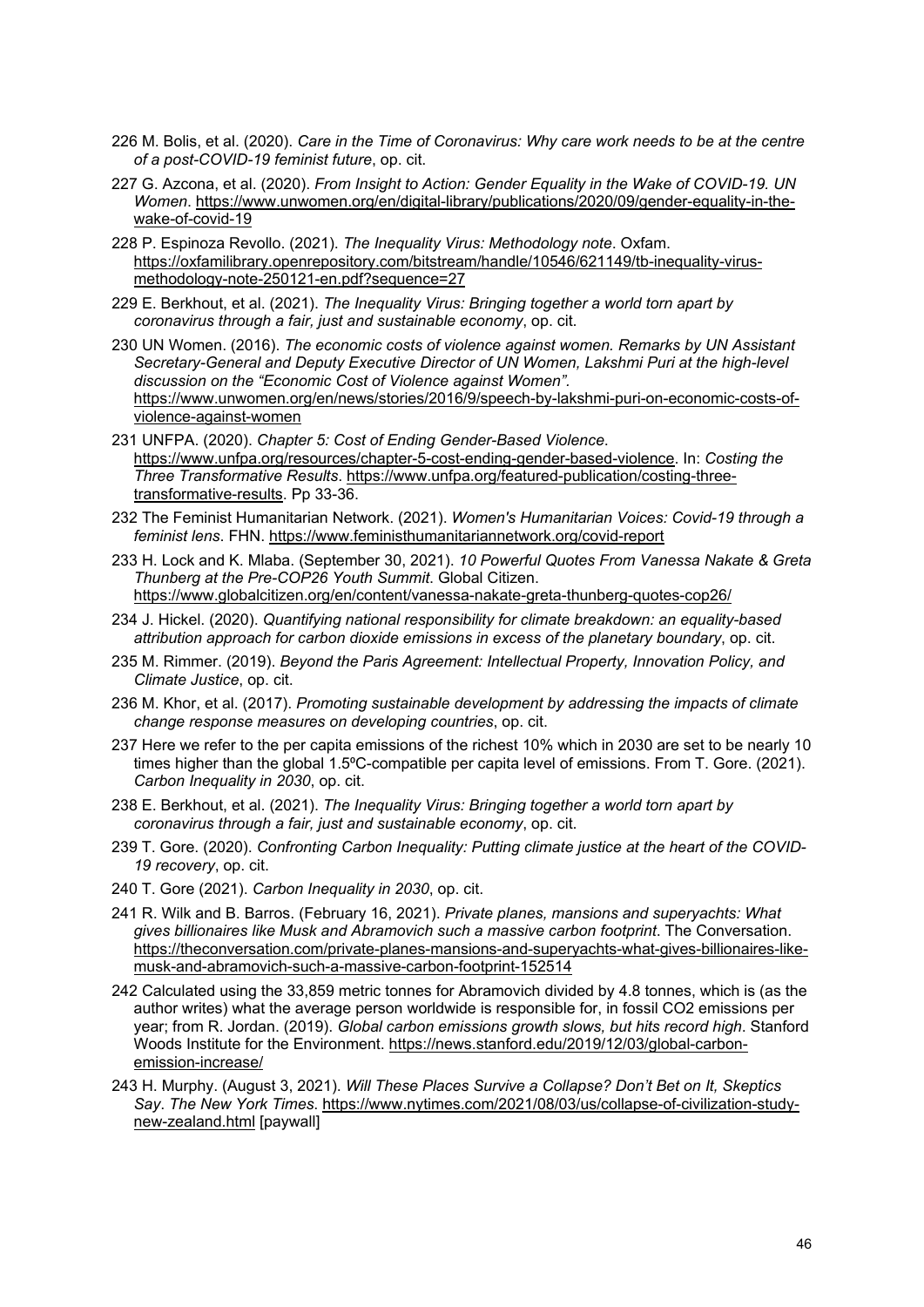- <span id="page-46-0"></span>244 A. Gevers, T. Musuya, and P. Bukuluki. (2020). *Why climate change fuels violence against women*. UNDP.<https://www.undp.org/blog/why-climate-change-fuels-violence-against-women>
- <span id="page-46-1"></span>245 Oxfam. (2019). *Forced from Home: Climate-fuelled displacement*. Media briefing. [https://policy](https://policy-practice.oxfam.org/resources/forced-from-home-climate-fuelled-displacement-620914/)[practice.oxfam.org/resources/forced-from-home-climate-fuelled-displacement-620914/](https://policy-practice.oxfam.org/resources/forced-from-home-climate-fuelled-displacement-620914/)
- <span id="page-46-2"></span>246 WHO. (2014). *Quantitative Risk Assessment of the effects of climate change on selected causes of deaths, 2030s and 2050s*.<https://www.who.int/publications/i/item/9789241507691>
- <span id="page-46-3"></span>247 R.D. Bressler. (2021). *The mortality cost of carbon*, op. cit.
- <span id="page-46-4"></span>248 World Meteorological Organization. (August 31, 2021). *Weather-related disasters increase over past 50 years, causing more damage but fewer deaths*. [https://public.wmo.int/en/media/press](https://public.wmo.int/en/media/press-release/weather-related-disasters-increase-over-past-50-years-causing-more-damage-fewer)[release/weather-related-disasters-increase-over-past-50-years-causing-more-damage-fewer](https://public.wmo.int/en/media/press-release/weather-related-disasters-increase-over-past-50-years-causing-more-damage-fewer)
- <span id="page-46-5"></span>249 M.E. Hauer and A.R. Santos-Lozada. (2020). *Inaction on Climate Change Projected to Reduce European Life Expectancy*. *Population Research and Policy Review*, 40, 629–638. <https://link.springer.com/article/10.1007/s11113-020-09584-w>
- <span id="page-46-6"></span>250 The World Bank has three poverty lines: \$1.95 for extreme poverty, \$3.20, and \$5.50. Oxfam uses the \$5.50 measure primarily because we feel that this gives the most accurate picture of genuine poverty around the world. We also believe that an almost exclusive focus on extreme poverty is not helpful, as it misses the billions of people who face poverty every day and who are one shock away from destitution. For more on this, see M. Lawson, et al. (2018). *Reward Work, Not Wealth*, op. cit.
- <span id="page-46-7"></span>251 Sánchez Páramo, C., et al. (2021, October 7). *Covid-19 leaves a legacy of rising poverty and widening inequality*, op. cit.

- <span id="page-46-9"></span><span id="page-46-8"></span>253 N. Yonzan, C. Lakner, and D.G. Mahler. (October 7, 2021). *Is COVID-19 increasing global inequality?* Op. cit.
- <span id="page-46-10"></span>254 World Bank projections, personal communication. If inequality increases then the World Bank estimates that in 2030 3,318 million people will be living on less than \$5.50 a day, compared with 3,190 million in 2019.
- <span id="page-46-11"></span>255 See: M. Lawson, et al. (2019). *Public Good or Private Wealth?* Op. cit.
- <span id="page-46-12"></span>256 *Inequality Kills* methodology note, op. cit.
- <span id="page-46-13"></span>257 WFP. (2020). *Global Monitoring of School Meals During COVID-19 School Closures.*  <https://cdn.wfp.org/2020/school-feeding-map/>
- <span id="page-46-14"></span>258 WFP. (2020). *State of School Feeding Worldwide 2020*. [https://www.wfp.org/publications/state](https://www.wfp.org/publications/state-school-feeding-worldwide-2020)[school-feeding-worldwide-2020](https://www.wfp.org/publications/state-school-feeding-worldwide-2020)
- <span id="page-46-15"></span>259 BBC. (May 31, 2021). *Why Colombia's protests are unlikely to fizzle out.* <https://www.bbc.com/news/world-latin-america-56986821>
- <span id="page-46-16"></span>260 P. Chatterjee (2021). *Agricultural reform in India: farmers versus the state*. *The Lancet Planetary Health* Vol. 5, Issue 4. [https://doi.org/10.1016/S2542-5196\(21\)00060-7](https://doi.org/10.1016/S2542-5196(21)00060-7)
- <span id="page-46-17"></span>261 *The Times of India*. (November 30, 2021). *Parliament approves repeal of farm laws with voice vote.*

[http://timesofindia.indiatimes.com/articleshow/87991135.cms?utm\\_source=contentofinterest&utm\\_](http://timesofindia.indiatimes.com/articleshow/87991135.cms?utm_source=contentofinterest&utm_medium=text&utm_campaign=cppst) [medium=text&utm\\_campaign=cppst](http://timesofindia.indiatimes.com/articleshow/87991135.cms?utm_source=contentofinterest&utm_medium=text&utm_campaign=cppst)

- <span id="page-46-18"></span>262 I. Ortiz, et al. (2021). *World Protests: A Study of Key Protest Issues in the 21st Century*. <https://link.springer.com/book/10.1007/978-3-030-88513-7#toc>
- <span id="page-46-19"></span>263 Center on International Cooperation. (2021). *From Rhetoric to Action: Delivering Equality and Inclusion*. NYU/CIC Pathfinders for Peaceful, Just and Inclusive Societies. [https://530cfd94-d934-](https://530cfd94-d934-468b-a1c7-c67a84734064.filesusr.com/ugd/6c192f_c734a9b63bb14e3bb3ea4d596efffd6d.pdf) [468b-a1c7-c67a84734064.filesusr.com/ugd/6c192f\\_c734a9b63bb14e3bb3ea4d596efffd6d.pdf](https://530cfd94-d934-468b-a1c7-c67a84734064.filesusr.com/ugd/6c192f_c734a9b63bb14e3bb3ea4d596efffd6d.pdf)

<span id="page-46-21"></span><span id="page-46-20"></span>264 Ibid.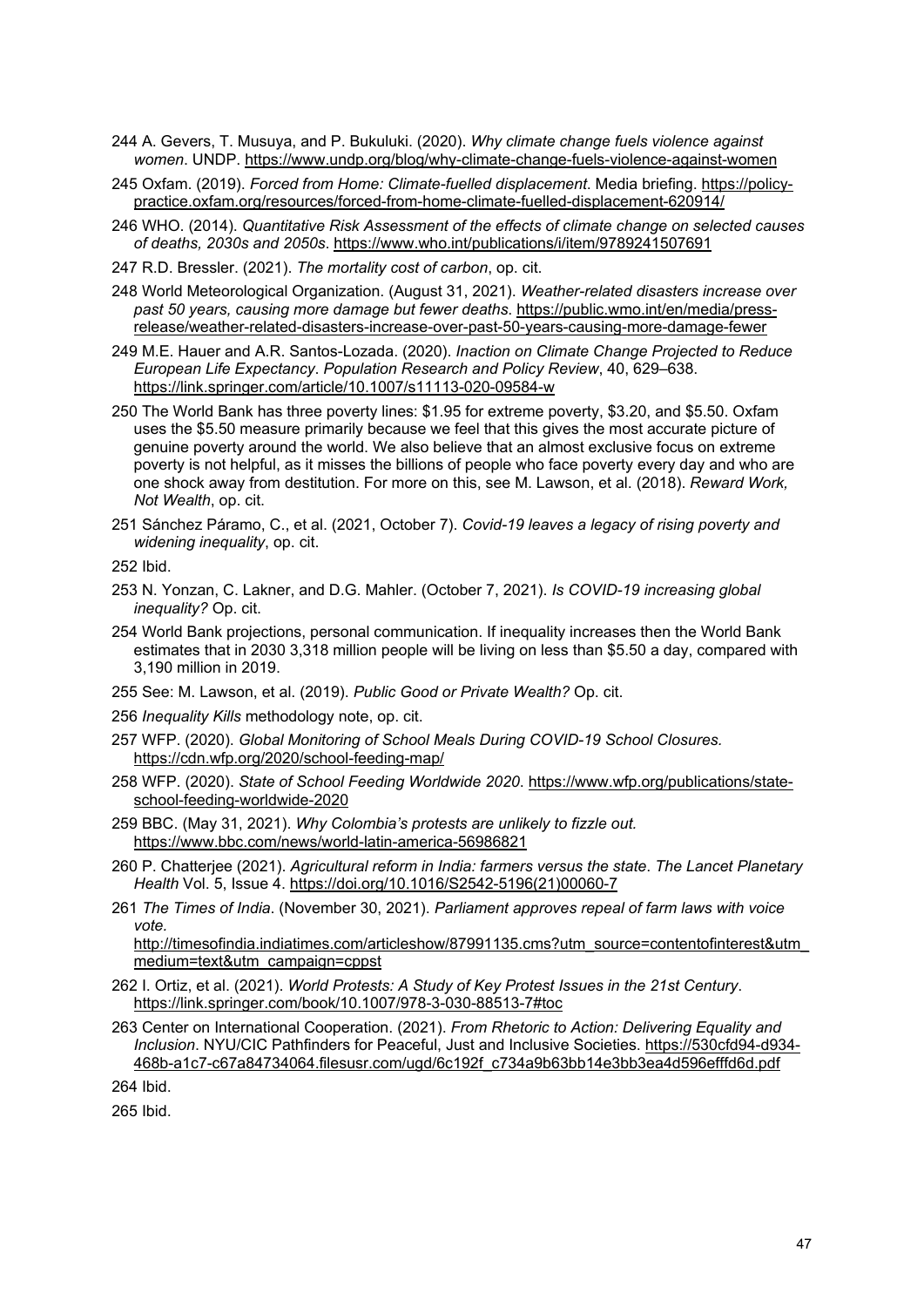- <span id="page-47-0"></span>266 Oxfam. (August 12, 2021). *One-off emergency tax on billionaires' windfalls could fund COVID-19 jabs for entire world.* Press release[. https://www.oxfam.org/en/press-releases/one-emergency-tax](https://www.oxfam.org/en/press-releases/one-emergency-tax-billionaires-pandemic-windfalls-could-fund-covid-19-jabs-entire)[billionaires-pandemic-windfalls-could-fund-covid-19-jabs-entire](https://www.oxfam.org/en/press-releases/one-emergency-tax-billionaires-pandemic-windfalls-could-fund-covid-19-jabs-entire)
- <span id="page-47-1"></span>267 M. Martin, et al. (2020). *Fighting Inequality in the Time of COVID-19: The Commitment to Reducing Inequality Index 2020*. Development Finance International and Oxfam. [https://policy](https://policy-practice.oxfam.org/resources/fighting-inequality-in-the-time-of-covid-19-the-commitment-to-reducing-inequali-621061/)[practice.oxfam.org/resources/fighting-inequality-in-the-time-of-covid-19-the-commitment-to](https://policy-practice.oxfam.org/resources/fighting-inequality-in-the-time-of-covid-19-the-commitment-to-reducing-inequali-621061/)[reducing-inequali-621061/.](https://policy-practice.oxfam.org/resources/fighting-inequality-in-the-time-of-covid-19-the-commitment-to-reducing-inequali-621061/) DOI: 10.21201/2020.6515

<span id="page-47-2"></span>268 IMF. (2021). *Fiscal Monitor April 2021: A Fair Shot*, op. cit.

- <span id="page-47-3"></span>269 UK Government, HM Treasury. (October 31, 2020). *Furlough Scheme Extended and Further Economic Support Announced*. [https://www.gov.uk/government/news/furlough-scheme-extended](https://www.gov.uk/government/news/furlough-scheme-extended-and-further-economic-support-announced)[and-further-economic-support-announced](https://www.gov.uk/government/news/furlough-scheme-extended-and-further-economic-support-announced)
- <span id="page-47-4"></span>270 L. Wheaton, L. Giannarelli, and I. Dehry. (2021). *2021 Poverty Projections: Assessing the Impacts of Benefits and Stimulus Measures*. Urban Institute. [https://www.urban.org/research/publication/2021-poverty-projections-assessing-impact-benefits](https://www.urban.org/research/publication/2021-poverty-projections-assessing-impact-benefits-and-stimulus-measures)[and-stimulus-measures](https://www.urban.org/research/publication/2021-poverty-projections-assessing-impact-benefits-and-stimulus-measures)
- <span id="page-47-5"></span>271 M. Martin, et al. (2020). *Fighting Inequality in the Time of COVID-19: The Commitment to Reducing Inequality Index 2020*, op. cit.
- <span id="page-47-6"></span>272 IMF. (2021). *Fiscal Monitor Database of Country Fiscal Measures in Response to the COVID-19 Pandemic*. [https://www.imf.org/en/Topics/imf-and-covid19/Fiscal-Policies-Database-in-Response](https://www.imf.org/en/Topics/imf-and-covid19/Fiscal-Policies-Database-in-Response-to-COVID-19)[to-COVID-19](https://www.imf.org/en/Topics/imf-and-covid19/Fiscal-Policies-Database-in-Response-to-COVID-19)
- <span id="page-47-7"></span>273 E. Berkhout, et al. (2021). *The Inequality Virus: Bringing together a world torn apart by coronavirus through a fair, just and sustainable economy*, op. cit.
- <span id="page-47-8"></span>274 *Inequality Kills* methodology note, op. cit.
- <span id="page-47-9"></span>275 F.D. Roosevelt. (April 29, 1938). *Message to Congress on Curbing Monopolies. American Presidency Project*. [https://www.presidency.ucsb.edu/documents/message-congress-curbing](https://www.presidency.ucsb.edu/documents/message-congress-curbing-monopolies)[monopolies](https://www.presidency.ucsb.edu/documents/message-congress-curbing-monopolies)
- <span id="page-47-10"></span>276 IMF. (2021). *Fiscal Monitor April 2021: A Fair Shot*, op. cit.
- <span id="page-47-11"></span>277 E. Seery. (2020). *50 Years of Broken Promises: The \$5.7 trillion debt owed to the poorest people.* Oxfam. [https://policy-practice.oxfam.org/resources/50-years-of-broken-promises-the-57-trillion](https://policy-practice.oxfam.org/resources/50-years-of-broken-promises-the-57-trillion-debt-owed-to-the-poorest-people-621080/)[debt-owed-to-the-poorest-people-621080/.](https://policy-practice.oxfam.org/resources/50-years-of-broken-promises-the-57-trillion-debt-owed-to-the-poorest-people-621080/) DOI: 10.21201/2020.6737
- <span id="page-47-12"></span>278 *Inequality Kills* methodology note, op. cit.
- <span id="page-47-13"></span>279 279 N. O'Donovan. (2021). *One-off wealth taxes: theory and evidence. Fiscal Studies*, 42:565– 597.<https://doi.org/10.1111/1475-5890.12277>
- <span id="page-47-14"></span>280 E. Saez and G. Zucman. (2019). *The Triumph of Injustice: How the Rich Dodge Taxes and How to Make Them Pay*. New York: WW Norton & Co; and F.D. Roosevelt. (February 15, 1943). *Letter to the House Ways and Means Committee on Salary Limitation*. Online by Gerhard Peters and John T. Woolley, The American Presidency Project. <https://www.presidency.ucsb.edu/node/209776>
- <span id="page-47-15"></span>281 K. Georgieva. (January 7, 2020). *Reduce Inequality to Create Opportunity*. IMF Blog. [https://blogs.imf.org/2020/01/07/reduce-inequality-to-create](https://blogs.imf.org/2020/01/07/reduce-inequality-to-create-opportunity/?utm_medium=email&utm_source=govdelivery)[opportunity/?utm\\_medium=email&utm\\_source=govdelivery](https://blogs.imf.org/2020/01/07/reduce-inequality-to-create-opportunity/?utm_medium=email&utm_source=govdelivery)
- <span id="page-47-16"></span>282 R. Sharpe. (2018). *Short-Changed: How the IMF's Tax Policies Are Failing Women*. ActionAid. [https://www.actionaid.org.uk/sites/default/files/publications/actionaid\\_briefing\\_short-changed\\_](https://www.actionaid.org.uk/sites/default/files/publications/actionaid_briefing_short-changed_-_how_the_imfs_tax_policies_are_failing_women.pdf) how the imfs tax policies are failing women.pdf
- <span id="page-47-17"></span>283 E. Berkhout, et al. (2021). *The Inequality Virus: Bringing together a world torn apart by coronavirus through a fair, just and sustainable economy*, op. cit.
- <span id="page-47-18"></span>284 Oxfam. (October 8, 2021). *OECD tax deal is a mockery of fairness: Oxfam*. Press release. <https://www.oxfam.org/en/press-releases/oecd-tax-deal-mockery-fairness-oxfam>
- <span id="page-47-19"></span>285 Stenberg, K., et al. (2017). *Financing transformative health systems towards achievement of the health Sustainable Development Goals*. *Lancet Global Health*, 5: e875–87. [https://doi.org/10.1016/S2214-109X\(17\)30263-2](https://doi.org/10.1016/S2214-109X(17)30263-2)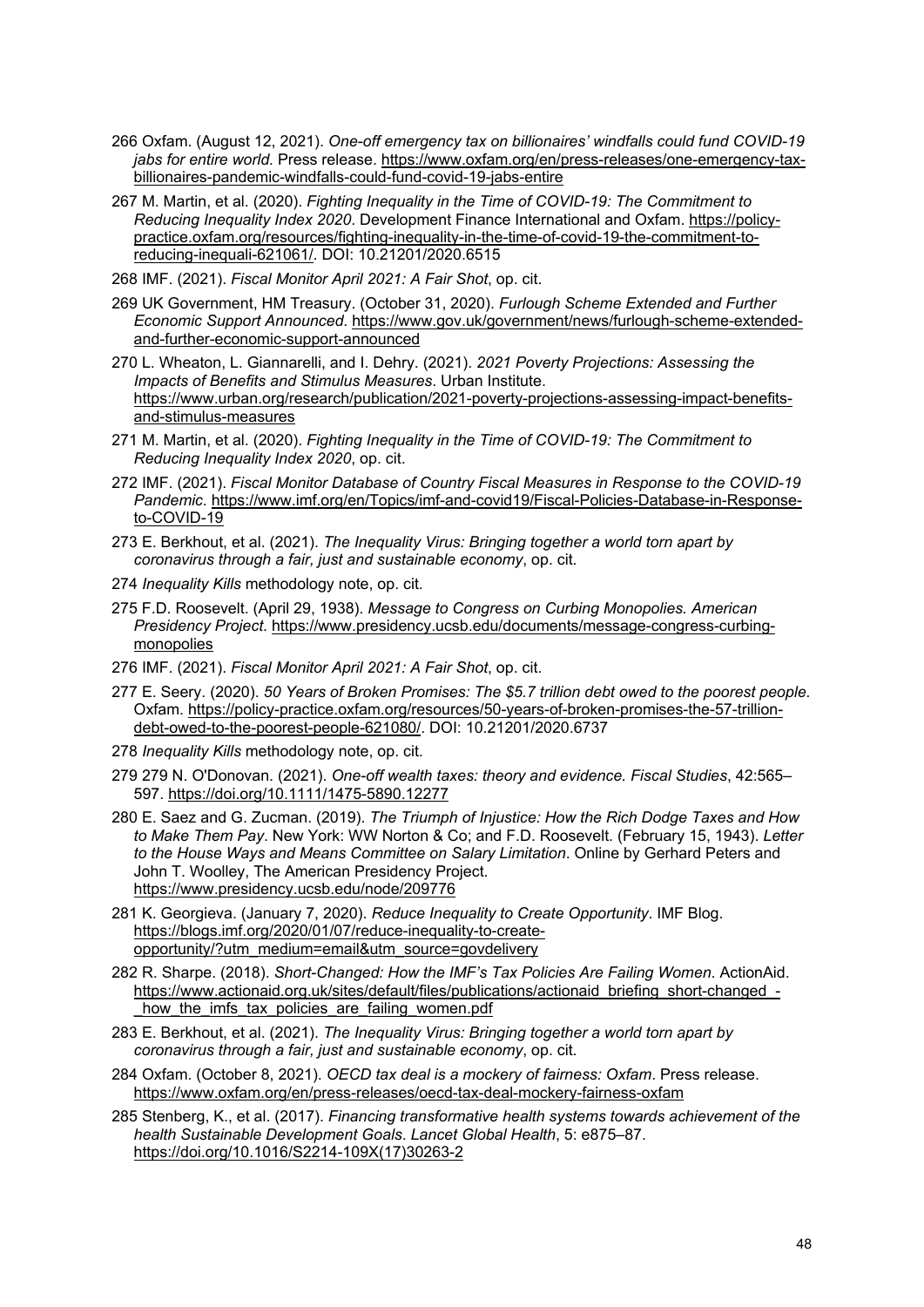<span id="page-48-0"></span>286 *The Economist*. (2018). *The importance of primary care*, op. cit.

<span id="page-48-1"></span>287 M. Lawson, et al. (2019). *Public Good or Private Wealth?* Op. cit.

- <span id="page-48-2"></span>288 Stenberg, K., et al. (2017). *Financing transformative health systems towards achievement of the health Sustainable Development Goals*, op. cit.
- <span id="page-48-3"></span>289 L. Marcos Barba, H. van Regenmortel, and E. Ehmke. (2020). *Shelter from the Storm: The global need for universal social protection in times of COVID-19*. Oxfam. [https://www.oxfam.org/en/research/shelter-storm-global-need-universal-social-protection-times](https://www.oxfam.org/en/research/shelter-storm-global-need-universal-social-protection-times-covid-19)[covid-19](https://www.oxfam.org/en/research/shelter-storm-global-need-universal-social-protection-times-covid-19)
- <span id="page-48-4"></span>290 ILO, OECD, and World Bank. (2021). *Financing social protection through the COVID-19 pandemic and beyond*. [https://www.ilo.org/wcmsp5/groups/public/---dgreports/--](https://www.ilo.org/wcmsp5/groups/public/---dgreports/---ddg_p/documents/publication/wcms_829965.pdf) [ddg\\_p/documents/publication/wcms\\_829965.pdf](https://www.ilo.org/wcmsp5/groups/public/---dgreports/---ddg_p/documents/publication/wcms_829965.pdf)

- <span id="page-48-6"></span><span id="page-48-5"></span>292 Office of the UN High Commissioner for Human Rights (OHCHR). (2021). *World needs to prepare for next crisis by setting up Global Fund for Social Protection now – UN expert*. <https://www.ohchr.org/EN/NewsEvents/Pages/DisplayNews.aspx?NewsID=27239&LangID=E>
- <span id="page-48-7"></span>293 UNEP. (2021). *The Gathering Storm: Adapting to climate change in a post-pandemic world.*  Adaptation Gap Report 2021.<https://www.unep.org/resources/adaptation-gap-report-2021>
- <span id="page-48-8"></span>294 A. Markandya and M. González-Eguino. (2018). *Integrated Assessment for Identifying Climate Finance Needs for Loss and Damage: A Critical Review*. In: Mechler R., et al. (eds) *Loss and Damage from Climate Change. Climate Risk Management, Policy and Governance. Springer, Cham.* [https://doi.org/10.1007/978-3-319-72026-5\\_14](https://doi.org/10.1007/978-3-319-72026-5_14)
- <span id="page-48-9"></span>295 J-A. Richards and L. Schalatek. (2017). *Financing Loss and Damage: A Look at Governance and Implementation Options*. Heinrich Böll Stiftung North America. [https://www.boell.de/sites/default/files/loss\\_and\\_damage\\_finance\\_paper\\_update\\_16\\_may\\_2017.p](https://www.boell.de/sites/default/files/loss_and_damage_finance_paper_update_16_may_2017.pdf) [df](https://www.boell.de/sites/default/files/loss_and_damage_finance_paper_update_16_may_2017.pdf)
- <span id="page-48-10"></span>296 Just Transition Centre. (2019). *Just Transition in Action: Union Experiences and Lessons from Canada, Germany, New Zealand, Norway, Nigeria and Spain*. [https://www.ituc](https://www.ituc-csi.org/IMG/pdf/191120_-_just_transition_case_studies.pdf)csi.org/IMG/pdf/191120 - just transition case studies.pdf
- <span id="page-48-11"></span>297 UNFP. (2020). *Costing the three Transformative results: The cost of the transformative results that UNFPA is committed to achieving by 2030.* [https://www.unfpa.org/sites/default/files/pub](https://www.unfpa.org/sites/default/files/pub-pdf/Transformative_results_journal_23-online.pdf)[pdf/Transformative\\_results\\_journal\\_23-online.pdf](https://www.unfpa.org/sites/default/files/pub-pdf/Transformative_results_journal_23-online.pdf)
- <span id="page-48-12"></span>298 CIVICUS. (2020). *State of Civil Society Report 2020*. [https://www.civicus.org/documents/reports](https://www.civicus.org/documents/reports-and-publications/SOCS/2020/SOCS2020_Executive_Summary_en.pdf)[and-publications/SOCS/2020/SOCS2020\\_Executive\\_Summary\\_en.pdf](https://www.civicus.org/documents/reports-and-publications/SOCS/2020/SOCS2020_Executive_Summary_en.pdf)
- <span id="page-48-13"></span>299 Oxfam. (July 10, 2021). *Women rights organisations hit harder by funding cuts and left out of COVID-19 response and recovery efforts*. Press release. [https://www.oxfam.org/en/press](https://www.oxfam.org/en/press-releases/women-rights-organisations-hit-harder-funding-cuts-and-left-out-covid-19-response)[releases/women-rights-organisations-hit-harder-funding-cuts-and-left-out-covid-19-response](https://www.oxfam.org/en/press-releases/women-rights-organisations-hit-harder-funding-cuts-and-left-out-covid-19-response)
- <span id="page-48-14"></span>300 D.A. Vázquez Pimentel, I. Macías Aymar, and M. Lawson. (2018). *Reward Work, Not Wealth*, op. cit.
- <span id="page-48-15"></span>301 World Bank Group. (2018). *Women, Business and the Law*, op. cit.
- <span id="page-48-16"></span>302 FP Analytics. (2021). *Elevating Gender Equality in COVID-19 Economic Recovery: An evidence synthesis and call for policy action*.<https://genderequalitycovid19recovery.com/>
- <span id="page-48-17"></span>303 D. Alexander and M. Tindera. (June 29, 2021). *The Net Worth of Joe Biden's Cabinet*. Forbes. <https://www.forbes.com/sites/michelatindera/2021/06/29/the-net-worth-of-joe-bidens-cabinet/>
- <span id="page-48-18"></span>304 Forbes. (2021). *#1249 Najib Mikati*. [https://www.forbes.com/profile/najib](https://www.forbes.com/profile/najib-mikati/?sh=7abb35ec78d6)[mikati/?sh=7abb35ec78d6](https://www.forbes.com/profile/najib-mikati/?sh=7abb35ec78d6)
- <span id="page-48-19"></span>305 T. Cross. (December 16, 2017). *One-third of Macron's ministers are millionaires*. RFI. <https://www.rfi.fr/en/france/20171216-one-third-macrons-ministers-are-millionaires>
- <span id="page-48-20"></span>306 *The Indian Express*. (July 15, 2021). *PM Modi's new Council of Ministers: 42% have criminal cases, 90% are millionaires*. [https://indianexpress.com/article/india/pm-modi-council-of-ministers](https://indianexpress.com/article/india/pm-modi-council-of-ministers-criminal-cases-millionaires-7398120/)[criminal-cases-millionaires-7398120/](https://indianexpress.com/article/india/pm-modi-council-of-ministers-criminal-cases-millionaires-7398120/)